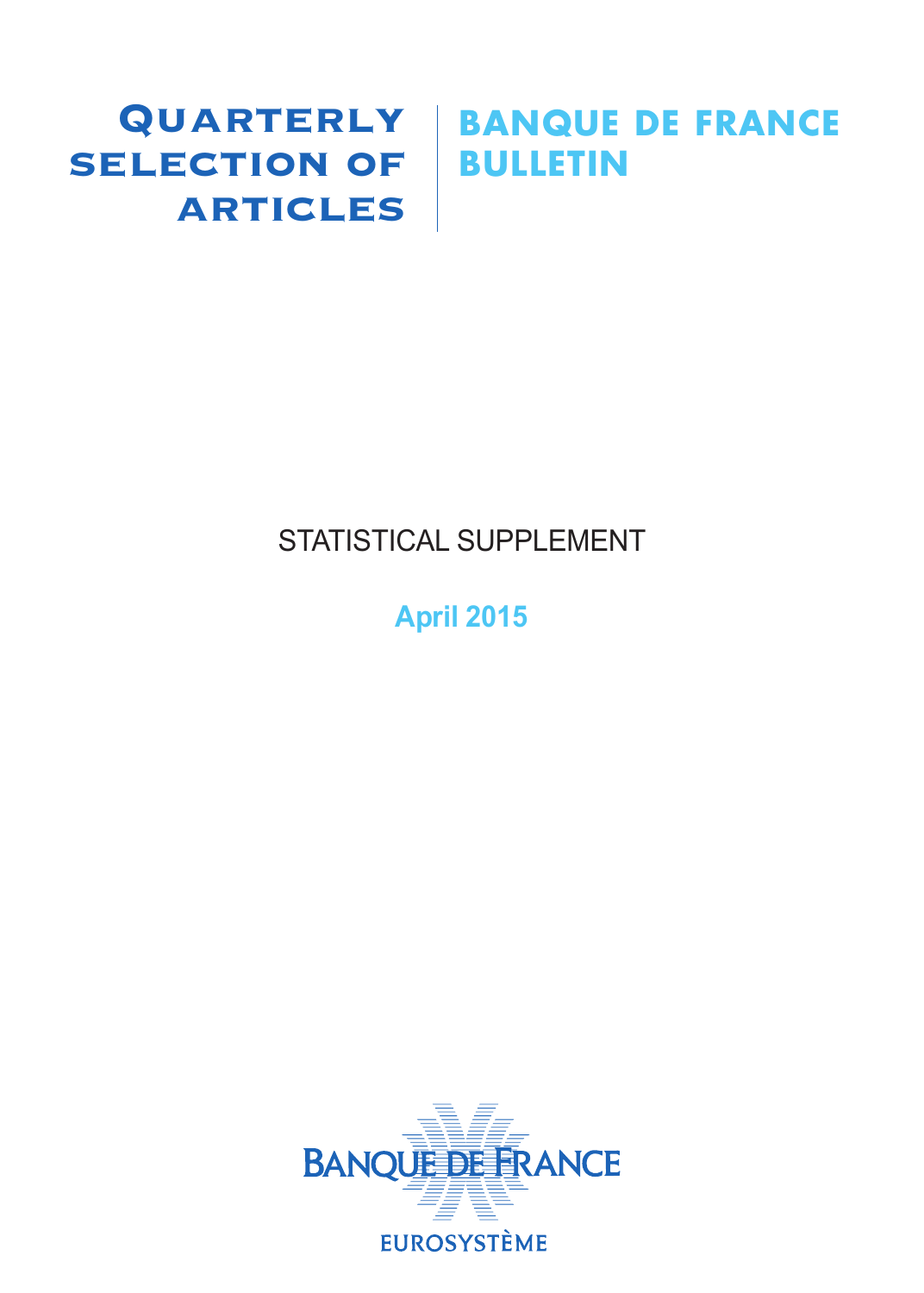# **STATISTICS**

# **Contents**

# **Economic developments**

|                 | Industrial activity indicators $-$ Monthly Business Survey $-$ France                                           |                 |
|-----------------|-----------------------------------------------------------------------------------------------------------------|-----------------|
| 2               | Industrial activity indicators - Monthly Business Survey - France (NAF revision 2, seasonally-adjusted data) S4 |                 |
| 3               | Consumer price index                                                                                            | S5              |
| 4               | The competitiveness of France's economy                                                                         | S6              |
| 5               | Balance of payments $-$ Main components (quarterly data) $-$ France                                             | 57              |
| 6               | Balance of payments $-$ Current account (main components) $-$ France                                            | S8              |
| $\mathcal{I}$   | Balance of payments $-$ Financial flows (quarterly data) $-$ France                                             | S9              |
| 8               | Balance of payments $-$ Geographical breakdown (quarterly data) $-$ France                                      | SIO.            |
| 9               | Balance of payments (monthly data) $-$ France                                                                   | SH.             |
| $\overline{10}$ | France's international investment position                                                                      |                 |
|                 | (direct investment measured at mixed value)                                                                     | SI <sub>2</sub> |

# **Money, investment and financing**

| H.              | Main monetary and financial aggregates - France and the euro area                              | SI3             |
|-----------------|------------------------------------------------------------------------------------------------|-----------------|
| $\overline{12}$ | Banque de France Monthly Statement                                                             | S <sub>14</sub> |
| 13              | Deposits - France                                                                              | SI5             |
| 4               | $Time$ deposits $-$ France                                                                     | S16             |
| 15              | Loans extended by credit institutions established in France to French residents $-$ France     | SI 7            |
| 16              | New loans to residents, (excl. overdrafts) $-$ France                                          | S18             |
| 17              | Investment and financing $-$ Insurance corporations and pension funds $-$ Euro area and France | S19             |
| 8               | Investment and financing $-$ Households $-$ Euro area                                          | \$20            |
| $ 9\rangle$     | Investment and financing $-$ Households $-$ France                                             | $\Omega$        |
| 20              | Investment and financing $-$ Non-financial corporations $-$ Euro area                          | S <sub>2</sub>  |
| 21              | Investment and financing $-$ Non-financial corporations $-$ France                             | 523             |
| $22 \,$         | Interest rates on bank deposits $-$ France and the euro area                                   | \$24            |
| 23              | Interest rates on bank loans $-$ France and the euro area                                      | $525$           |
| 24              | Usury rates on loans to households and cost of business credit $-$ France                      | \$26            |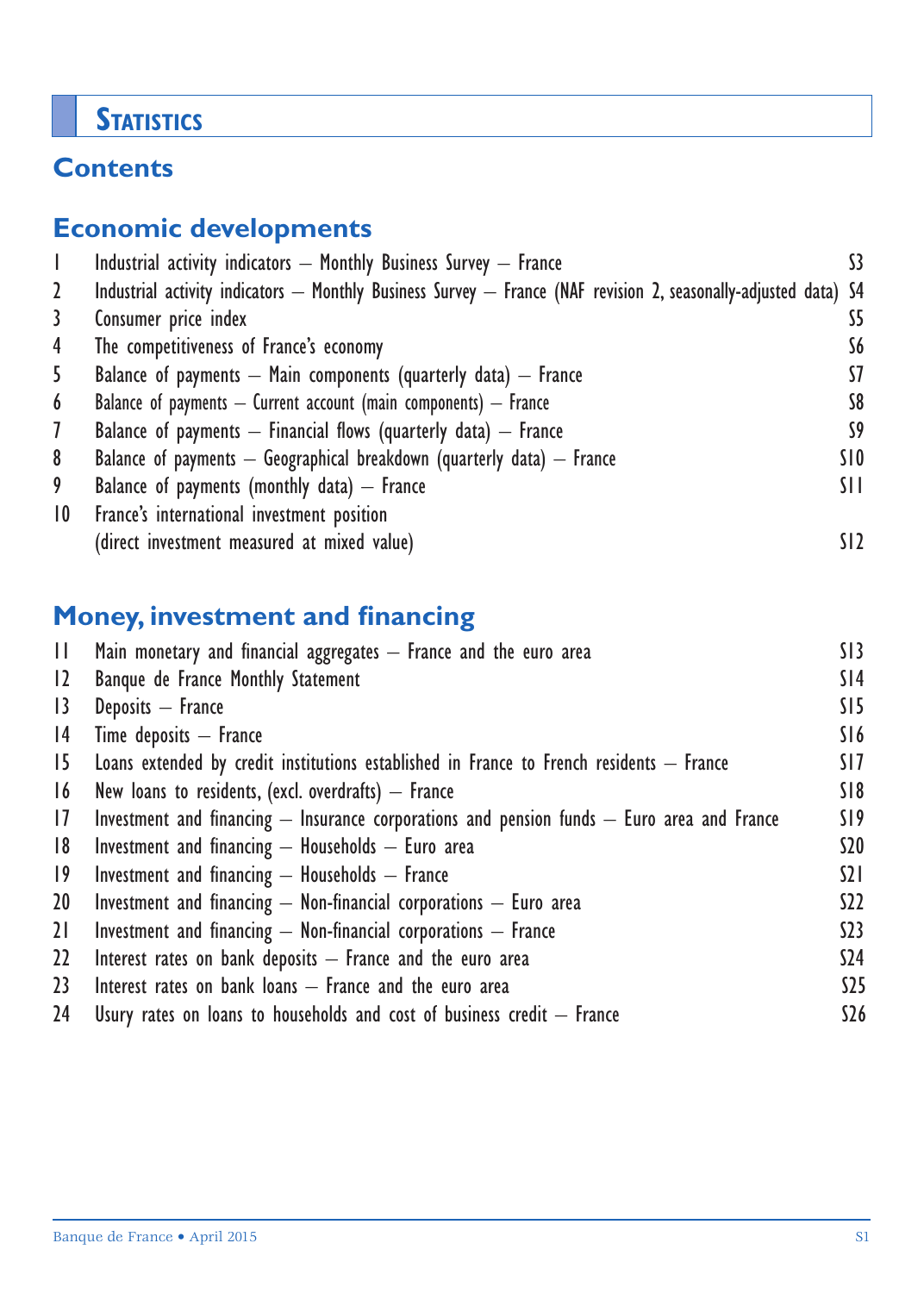#### **STATISTICS** *Contents*

# **Financial markets and interest rates**

| 25 <sub>2</sub> | Interest rates                                                             | S27     |
|-----------------|----------------------------------------------------------------------------|---------|
|                 | 26 Banking system liquidity and refinancing operations $-$ Euro area       | $528$   |
|                 | 27 Eurosystem key rates; minimum reserves                                  | S29     |
|                 | $28/29$ Negotiable debt securities $-$ France                              | \$30/31 |
|                 | 30 Investment fund shares/units - France                                   | \$32    |
|                 | 31 Debt securities and quoted shares issued by French residents            | \$33    |
|                 | 32 Debt securities and quoted shares issued by French residents, by sector | \$34    |

## **Other statistics**

| 33 Company failures by economic sector $-$ France | S35    |
|---------------------------------------------------|--------|
| $34$ Retail payment systems $-$ France            | \$36   |
| $35/36$ Large-value payment systems $-$ EU        | S37/38 |
| $37$ Large-value payment systems $-$ France       | S39    |
|                                                   |        |

# **Time series** S40

# **Nota bene**

*In January 2015, Lithuania joined the euro area, bringing the number of euro area countries to 19.*

*Unless otherwise indicated, all data series included observations for 2015 relate to the "Euro 19" (*i.e. *the euro area including Lithuania) for the whole time series. For interest rates, monetary statistics and the HICP, euro area statistical series take into account the changing composition of the euro area.*

*Statistical data are updated monthly on the Banque de France's website.*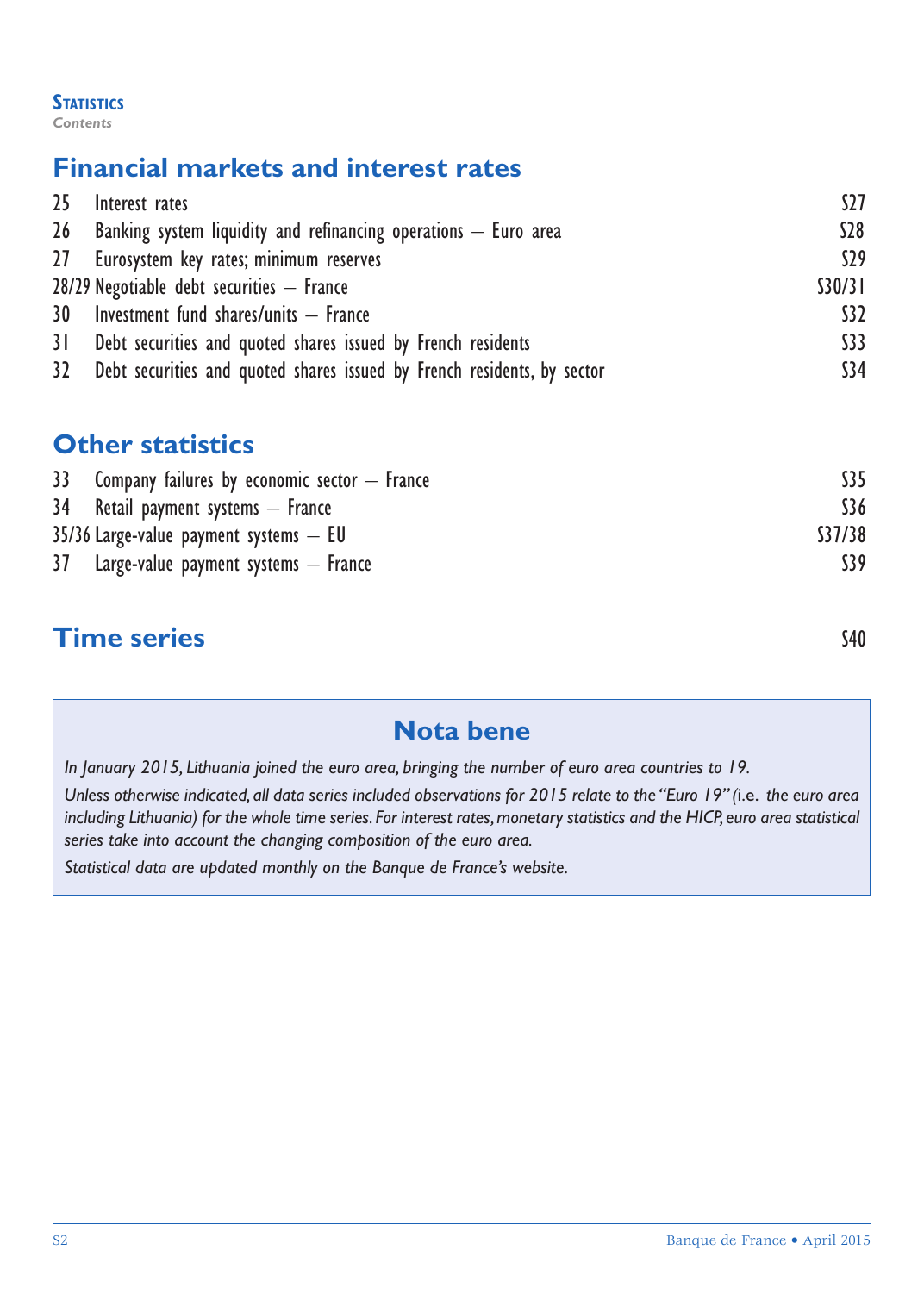**Industrial activity indicators – Monthly Business Survey – France** 

|  |  | (NAF revision 2; seasonally-adjusted data) |  |
|--|--|--------------------------------------------|--|
|--|--|--------------------------------------------|--|

|                                                             |                          |                          | 2014                     |                      |                          | 2015                 |                         |  |
|-------------------------------------------------------------|--------------------------|--------------------------|--------------------------|----------------------|--------------------------|----------------------|-------------------------|--|
|                                                             | Sept.                    | Oct.                     | Nov.                     | Dec.                 | Jan.                     | Feb.                 | March                   |  |
| Changes in production from the previous month <sup>a)</sup> |                          |                          |                          |                      |                          |                      |                         |  |
| <b>Total manufacturing</b>                                  | I                        | 3                        | 4                        | 0                    | 7                        | T                    | $\overline{\mathbf{4}}$ |  |
| Food products and beverages                                 | 6                        | 9                        | 8                        | 5                    | $\overline{7}$           | 0                    | $\overline{7}$          |  |
| Electrical, electronic and computer equipment               |                          |                          |                          |                      |                          |                      |                         |  |
| and other machinery                                         | $-2$                     | 6                        | $\overline{2}$           | $\overline{2}$       | 3                        | 4                    | 3                       |  |
| Automotive industry                                         | $-7$                     | $-5$                     | 20                       | $\cdot$              | 23                       | 22                   | $-5$                    |  |
| Other transport equipment                                   | -1                       | $\overline{0}$           | $ 0\rangle$              | 8                    | 6                        | $\overline{4}$       | $\mathbf{H}$            |  |
| Other manufacturing                                         | $\overline{2}$           | 0                        | $\overline{\phantom{a}}$ | $-2$                 | $\overline{7}$           | - 1                  | $\overline{3}$          |  |
| Production forecasts <sup>a)</sup>                          |                          |                          |                          |                      |                          |                      |                         |  |
| <b>Total manufacturing</b>                                  | 5                        | 3                        | -3                       | 6                    | 4                        | 4                    | 4                       |  |
| Food products and beverages                                 | $\mathbf{H}$             | $\overline{7}$           | $\overline{7}$           | 6                    | 8                        | 8                    | $\overline{7}$          |  |
| Electrical, electronic and computer equipment               |                          |                          |                          |                      |                          |                      |                         |  |
| and other machinery                                         | 6                        | 2                        | $\overline{1}$           | 3                    | $\overline{2}$           | $\overline{2}$       | $\mathbf 0$             |  |
| Automotive industry                                         | $\overline{2}$           | 9                        | $-5$                     | 2                    | 12                       | $\mathbf 0$          | 5                       |  |
| Other transport equipment                                   | 5                        | 9                        | $-7$                     | 8                    | 3                        | 8                    | 8                       |  |
| Other manufacturing                                         | 3                        | 3                        | $\overline{\phantom{a}}$ | 6                    | 4                        | 5                    | $\overline{4}$          |  |
| Changes in orders from the previous month <sup>a)</sup>     |                          |                          |                          |                      |                          |                      |                         |  |
| <b>Total manufacturing</b>                                  | $\overline{2}$           | 3                        | $\overline{7}$           | 5                    | 8                        | I.                   | $\overline{\mathbf{4}}$ |  |
| Foreign                                                     | $\overline{4}$           | 3                        | 5                        | $\overline{2}$       | 6                        | $\overline{2}$       | $\overline{3}$          |  |
| Order books <sup>a)</sup>                                   |                          |                          |                          |                      |                          |                      |                         |  |
|                                                             |                          |                          |                          |                      |                          |                      |                         |  |
| <b>Total manufacturing</b>                                  | $\mathbf 0$              | т                        | ı                        | 4                    | 0                        | -1                   | I                       |  |
| Food products and beverages                                 | $-2$                     | $\mathbf 0$              | $\mathbf 0$              | 0                    | $\overline{\phantom{a}}$ | - 1                  | 3                       |  |
| Electrical, electronic and computer equipment               | $-7$                     | $-12$                    | $-14$                    | $-10$                | $-12$                    | $-14$                | $-13$                   |  |
| and other machinery                                         |                          |                          |                          |                      |                          |                      |                         |  |
| Automotive industry                                         | -3<br>49                 | $-5$<br>46               | $-3$<br>49               | $\overline{4}$<br>57 | ı<br>51                  | $\overline{2}$<br>54 | $\overline{2}$<br>54    |  |
| Other transport equipment                                   |                          |                          |                          |                      |                          |                      |                         |  |
| Other manufacturing                                         | $\cdot$                  | T                        | $\cdot$                  | $\mathbf 0$          | $-2$                     | $-2$                 | $-1$                    |  |
| Inventories of finished goods <sup>a)</sup>                 |                          |                          |                          |                      |                          |                      |                         |  |
| <b>Total manufacturing</b>                                  | 3                        | 4                        | 3                        | 5                    | 4                        | 5                    | $\overline{\mathbf{4}}$ |  |
| Food products and beverages                                 | $\overline{2}$           | 5                        | 3                        | $\overline{7}$       | $\overline{2}$           | $\overline{2}$       | -1                      |  |
| Electrical, electronic and computer equipment               | 6                        | 5                        | 5                        | 5                    | 6                        | $\overline{4}$       | 5                       |  |
| and other machinery                                         |                          |                          |                          |                      |                          |                      |                         |  |
| Automotive industry                                         | 1                        | 0                        | -1                       | $\overline{2}$       | $-2$                     | 5                    | 5                       |  |
| Other transport equipment                                   | $\overline{7}$           | 6                        | $\overline{7}$           | 6                    | 6                        | 6                    | 12                      |  |
| Other manufacturing                                         | $\overline{1}$           | 4                        | 3                        | 4                    | 3                        | 5                    | 3                       |  |
| Capacity utilisation rate <sup>b)</sup>                     |                          |                          |                          |                      |                          |                      |                         |  |
| <b>Total manufacturing</b>                                  | 76.2                     | 76.3                     | 76.5                     | 76.3                 | 76.8                     | 76.5                 | 76.6                    |  |
| Staff levels (total manufacturing) <sup>a)</sup>            |                          |                          |                          |                      |                          |                      |                         |  |
| Changes from the previous month                             | 0                        | 0                        | $\cdot$                  | $-2$                 | $\mathbf 0$              | 0                    | -1                      |  |
| Forecast for the coming months                              | $\overline{\phantom{0}}$ | $\overline{\phantom{a}}$ | $\mathbf 0$              | $\cdot$              | $-3$                     | $-2$                 | $-2$                    |  |
| Business sentiment indicator <sup>c)</sup>                  |                          |                          |                          |                      |                          |                      |                         |  |
|                                                             | 97                       | 97                       | 97                       | 96                   | 98                       | 96                   | 97                      |  |

*a) Data given as a balance of opinions. Forecast series are adjusted for bias when it is statistically significant.* 

*b) Data given as a percentage.* 

*c) The indicator summarises industrial managers' sentiment regarding business conditions. The higher the indicator is, the more positive the assessment. The indicator is calculated using a principal component analysis of survey data smoothed over three months. By construction, the average is 100.* 

*Source: Banque de France. Produced 21 April 2015*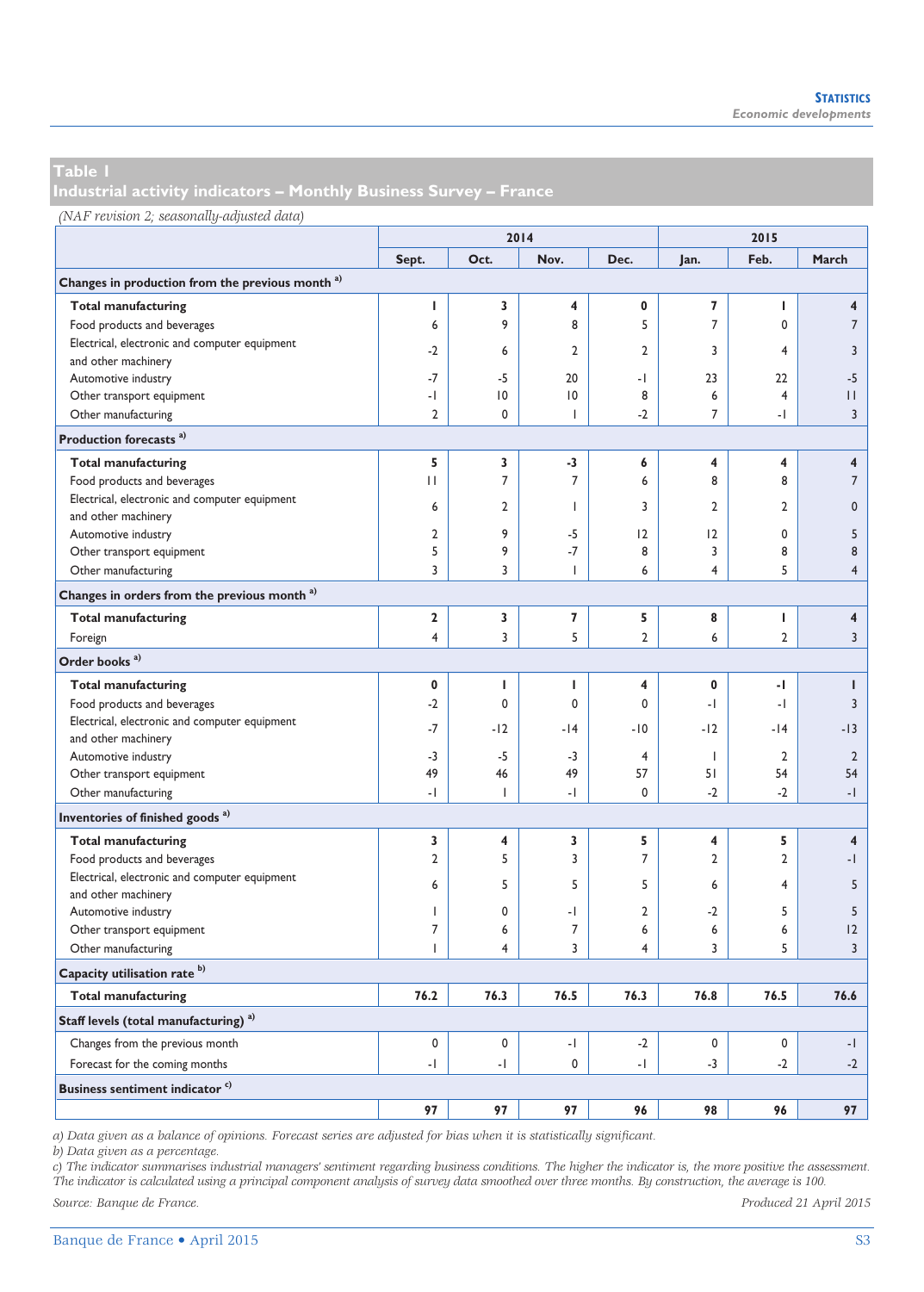**Industrial activity indicators – Monthly Business Survey – France (NAF revision 2; seasonally-adjusted data)** 











*a) Manufacturing.* 

*Source: Banque de France. Produced 21 April 2015* 

#### **Orders** a) **Production** and **Production** and **Production** a)



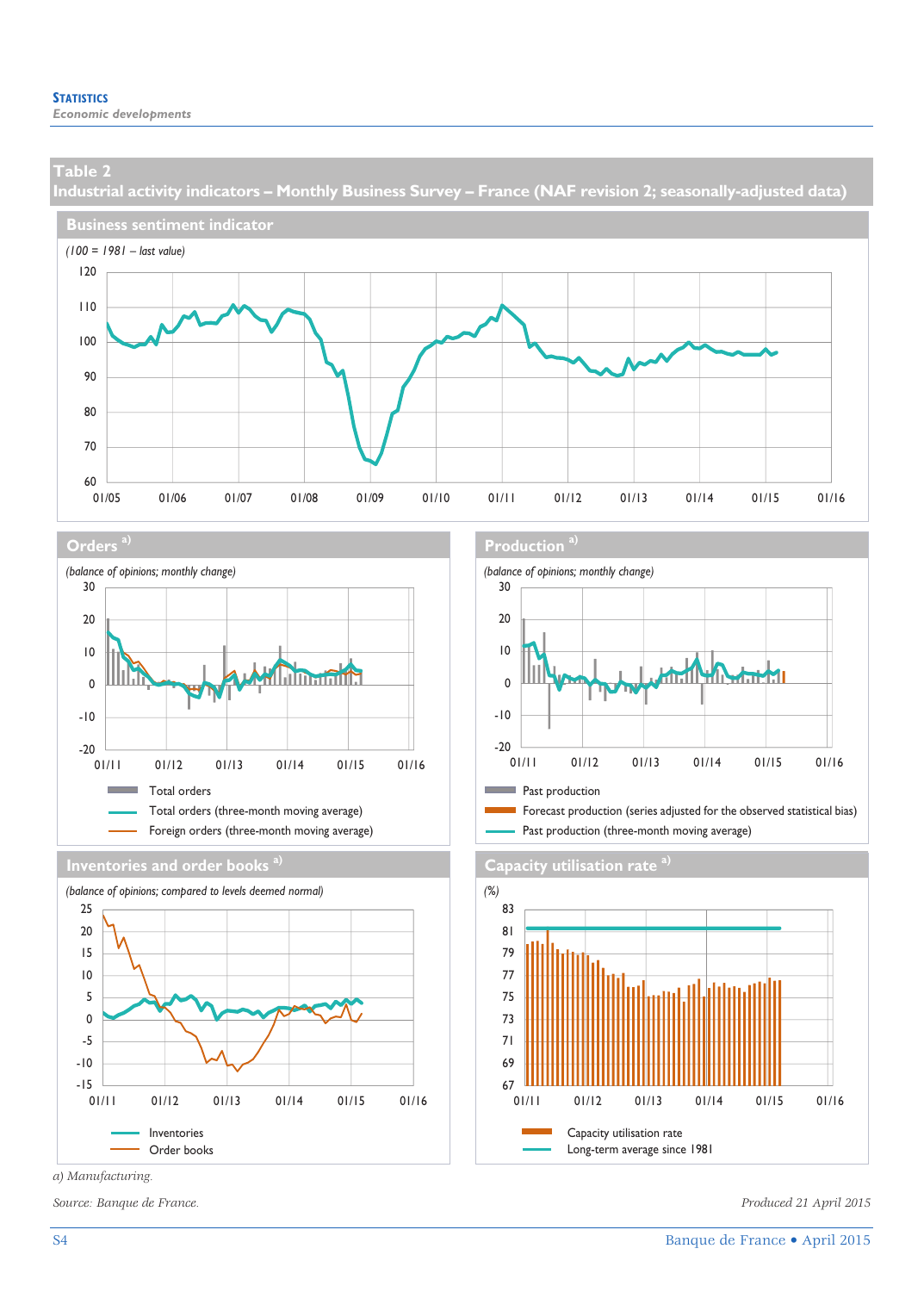**Consumer price index a)**

|                      | (annual % change) |        |        |      |      |        |        |        |        |  |  |
|----------------------|-------------------|--------|--------|------|------|--------|--------|--------|--------|--|--|
|                      |                   |        | 2014   | 2015 |      |        |        |        |        |  |  |
|                      | July              | Aug.   | Sept.  | Oct. | Nov. | Dec.   | Jan.   | Feb.   | March  |  |  |
| France               | 0.6               | 0.5    | 0.4    | 0.5  | 0.4  | 0.1    | $-0.4$ | $-0.3$ | 0.0    |  |  |
| Germany              | 0.8               | 0.8    | 0.8    | 0.7  | 0.5  | 0.1    | $-0.5$ | $-0.1$ | 0.1    |  |  |
| Italy                | 0.0               | $-0.2$ | $-0.1$ | 0.2  | 0.3  | $-0.1$ | $-0.5$ | 0.1    | 0.0    |  |  |
| Euro area            | 0.3               | 0.0    | $-0.1$ | 0.1  | 0.1  | $-0.1$ | $-0.7$ | $-0.5$ | $-0.4$ |  |  |
| United Kingdom       | l.6               | 1.5    | 1.2    | 1.3  | 1.0  | 0.5    | 0.3    | 0.0    | 0.0    |  |  |
| European Union       | 0.5               | 0.5    | 0.4    | 0.5  | 0.3  | $-0.1$ | $-0.5$ | $-0.3$ | $-0.1$ |  |  |
| <b>United States</b> | 2.0               | 1.7    | 1.7    | 1.7  | 1.3  | 0.8    | $-0.1$ | 0.0    | $-0.1$ |  |  |
| Japan                | 3.4               | 3.3    | 3.3    | 2.9  | 2.4  | 2.4    | 2.4    | 2.2    | na     |  |  |

*(annual average) (monthly % change)*

|                      | 2012 | 2013             | 2014 |        | 2014   |        |        | 2015             |       |
|----------------------|------|------------------|------|--------|--------|--------|--------|------------------|-------|
|                      |      |                  |      | Oct.   | Nov.   | Dec.   | Jan.   | Feb.             | March |
| France               | 2.2  | 0.1              | 0.6  | 0.0    | $-0.2$ | 0.1    | $-1.1$ | 0.7              | 0.7   |
| Germany              | 2.1  | 1.6              | 0.8  | $-0.3$ | 0.0    | 0.1    | $-1.3$ | $\overline{0}$ . | 0.5   |
| Italy                | 3.3  | $\overline{1.3}$ | 0.2  | 0.3    | $-0.2$ | 0.0    | $-2.5$ | 0.3              | 2.1   |
| Euro area            | 2.8  | 1.9              | 0.4  | 0.1    | $-0.1$ | $-0.7$ | $-1.2$ | 0.2              | 0.9   |
| United Kingdom       | 2.8  | 2.6              | 1.5  | 0.1    | $-0.2$ | 0.0    | $-0.9$ | 0.2              | 0.2   |
| European Union       | 2.6  | $-5$             | 0.6  | 0.0    | $-0.2$ | $-0.1$ | $-1.3$ | 0.5              | 0.9   |
| <b>United States</b> | 2.1  | 1.5              | 1.6  | $-0.3$ | $-0.5$ | $-0.6$ | $-0.5$ | 0.4              | 0.6   |
| Japan                | 0.0  | 0.4              | 2.7  | $-0.3$ | $-0.4$ | 0.1    | $-0.2$ | $-0.2$           | na    |



**France and the euro area International comparisons** 



*a) Harmonised indices except for the United States and Japan (national indices).* 

*b) Gap between the extreme values of harmonised price indices observed in the euro area (changing composition).*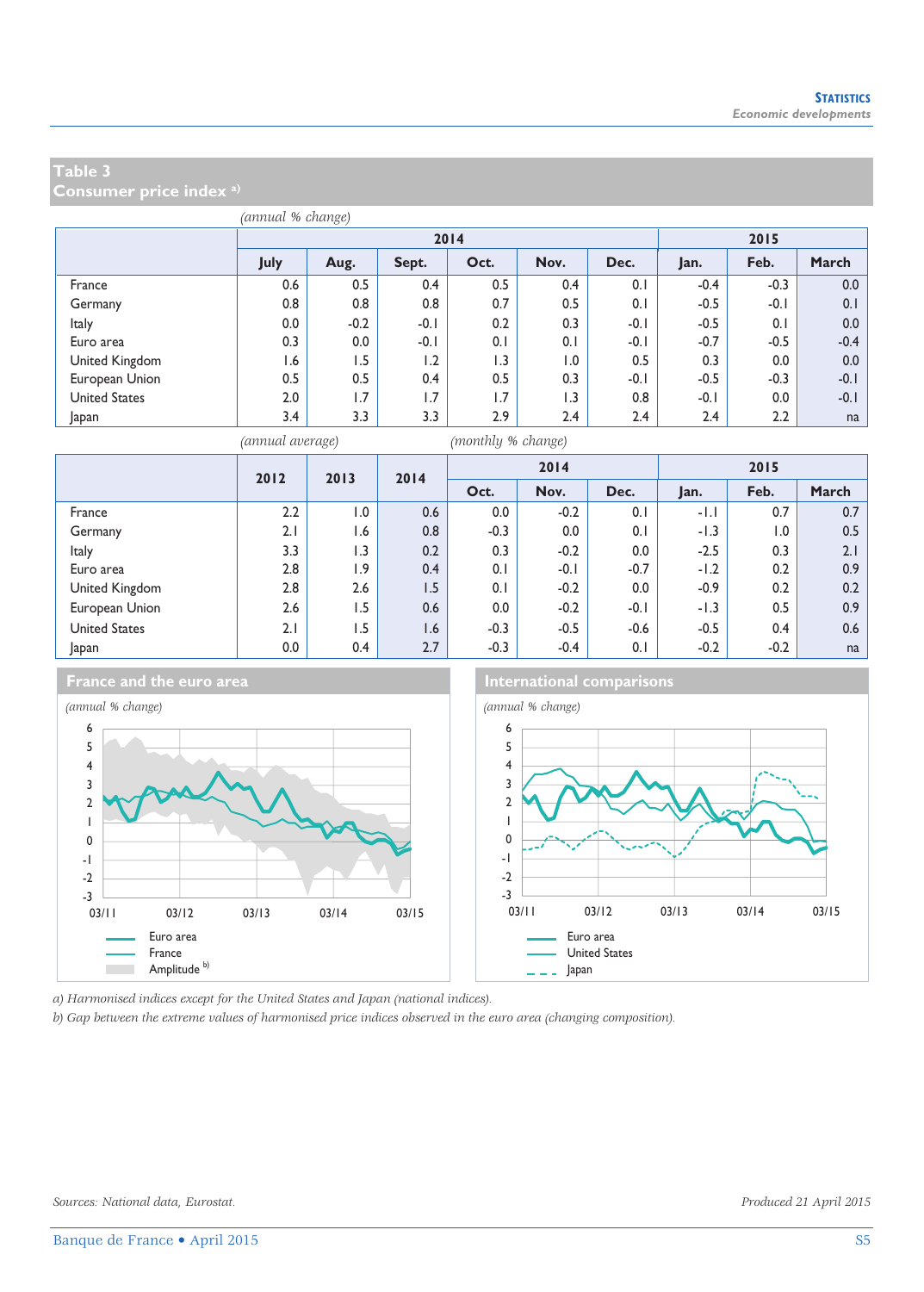

*Grey area: change in competitiveness compared to long-term average less than 5%.* 

*Sources: National data, Banque de France, ECB, IMF, OECD, Thomson Financial Datastream.* 

*Calculations: Banque de France. Produced 21 April 2015*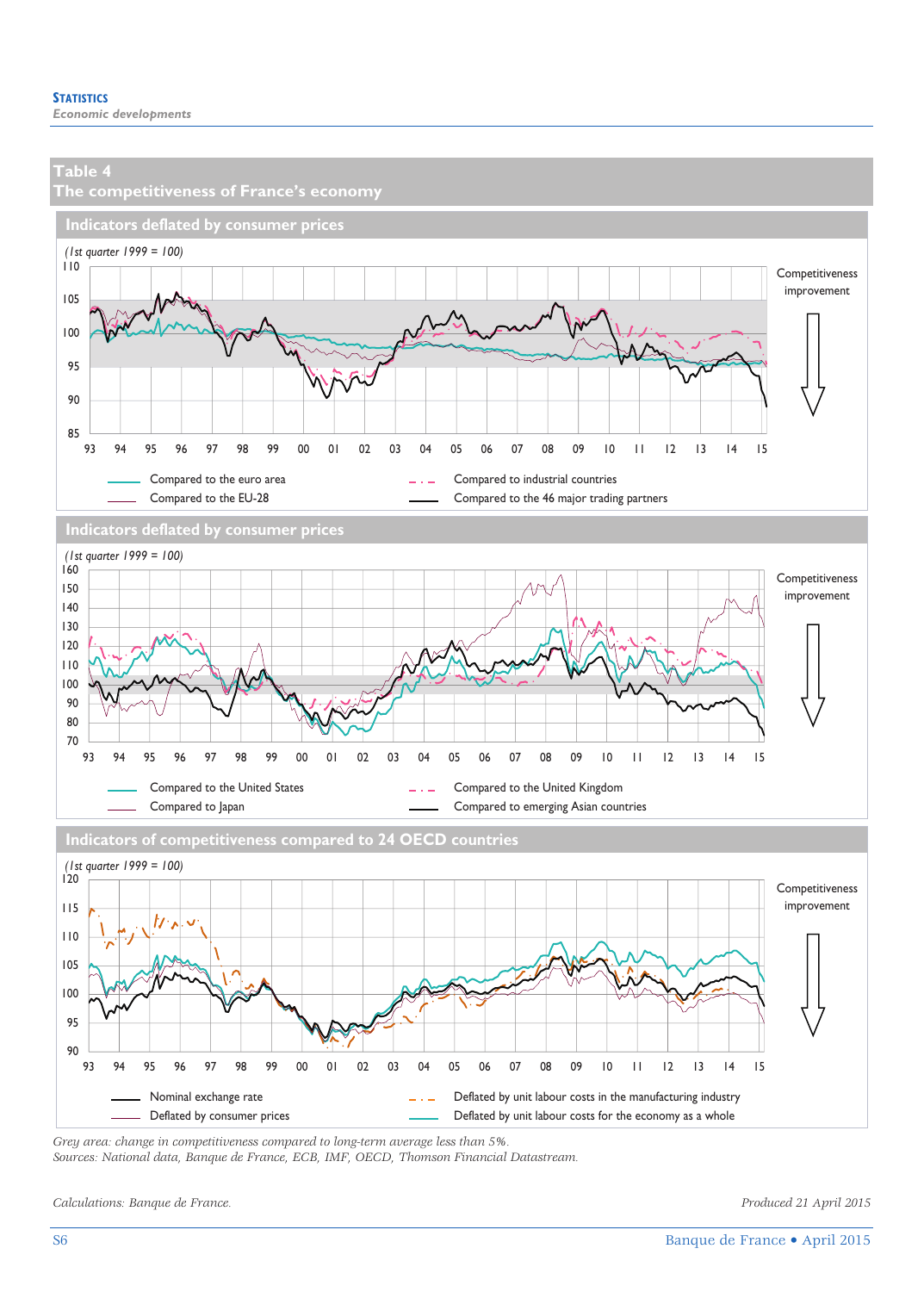**Balance of payments – Main components (quarterly data) – France** 

*(unadjusted data, EUR billions)*

|                                     | 2012    | 2013    | 2013           | 2014    |                  |                |                |
|-------------------------------------|---------|---------|----------------|---------|------------------|----------------|----------------|
|                                     |         |         | Q <sub>4</sub> | QI      | Q <sub>2</sub>   | Q <sub>3</sub> | Q <sub>4</sub> |
| <b>Current account</b>              | $-31.8$ | $-30.3$ | $-7.0$         | $-10.5$ | $-9.6$           | $-1.5$         | 0.5            |
| Goods                               | $-54.6$ | $-42.5$ | $-9.8$         | $-11.9$ | $-10.2$          | $-9.7$         | $-4.2$         |
| <b>Services</b>                     | 24.7    | 18.3    | 4.0            | 1.5     | 5.1              | 5.9            | 2.3            |
| Primary income                      | 40.7    | 39.3    | 7.3            | 15.7    | 9.5              | 10.8           | 11.6           |
| Secondary income                    | $-42.6$ | $-45.3$ | $-8.6$         | $-15.7$ | $-14.0$          | $-8.4$         | $-9.3$         |
| Capital account                     | 0.5     | 1.8     | 0.6            | 0.8     | 0.0              | 0.8            | 0.6            |
| <b>Financial account</b>            | $-21.0$ | $-14.2$ | $-12.9$        | $-8.2$  | $-13.1$          | $-8.3$         | 5.5            |
| Direct investment                   | 4.1     | $-5.1$  | $-2.1$         | 6.1     | 5.7              | 10.1           | 7.1            |
| French direct investment abroad     | 37.7    | $-0.2$  | $-3.2$         | 9.6     | 6.0              | 0.1            | 6.9            |
| Foreign direct investment in France | 23.6    | 4.9     | $-1.1$         | 3.5     | 0.3              | $-9.9$         | $-0.1$         |
| Portfolio investment                | $-26.5$ | $-69.8$ | $-52.0$        | $-20.6$ | 7.6              | $-15.5$        | 21.3           |
| Assets                              | $-1.7$  | 66.3    | $-13.7$        | 30.4    | 43.3             | $-13.7$        | 0.3            |
| <b>Liabilities</b>                  | 24.9    | 136.1   | 38.3           | 51.0    | 35.7             | 1.8            | $-21.1$        |
| <b>Financial derivatives</b>        | $-14.3$ | $-16.8$ | $-7.0$         | $-4.7$  | $-9.7$           | $-16.6$        | $-16.9$        |
| Other investment <sup>a)</sup>      | 1.7     | 79.0    | 50.7           | 9.4     | $-18.1$          | 15.9           | $-5.2$         |
| Reserve assets                      | 4.0     | $-1.5$  | $-2.6$         | 1.6     | $\overline{1.3}$ | $-2.2$         | $-0.9$         |
| Net errors and omissions            | 10.3    | 14.3    | $-6.5$         | 1.4     | $-3.5$           | $-7.7$         | 4.4            |



*The balance of payments has been compiled in accordance with the 6th* Balance of Payments Manual*. a) Loans and deposits transactions.*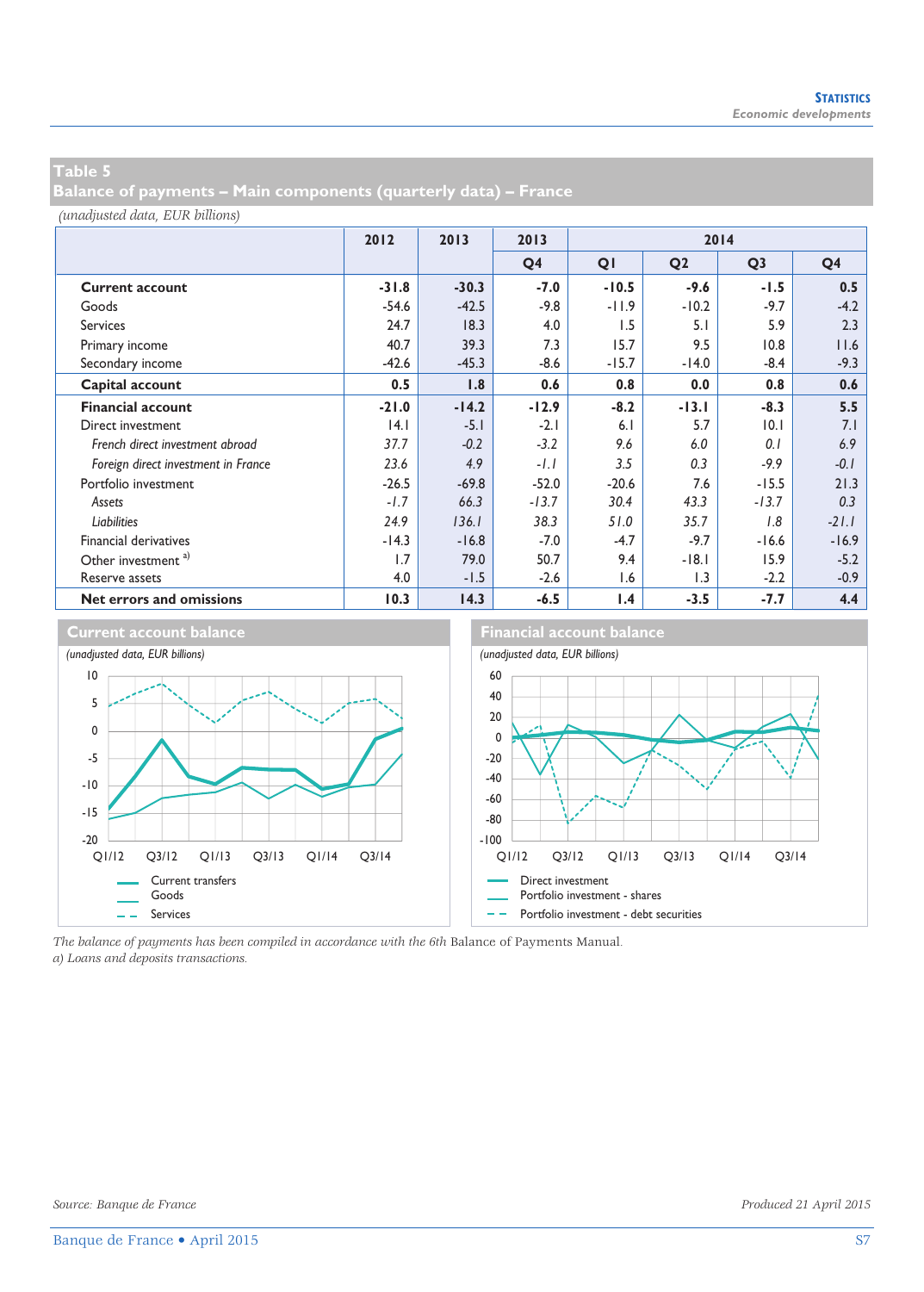**Balance of payments - Current account (main components) - France** 

*(unadjusted data, EUR billions)*

|                                                    | 2012            | 2013    | 2013           | 2014            |                |                |                |
|----------------------------------------------------|-----------------|---------|----------------|-----------------|----------------|----------------|----------------|
|                                                    |                 |         | Q <sub>4</sub> | QI              | Q <sub>2</sub> | Q <sub>3</sub> | Q <sub>4</sub> |
| <b>Current account</b>                             | $-31.8$         | $-30.3$ | $-7.0$         | $-10.5$         | $-9.6$         | $-1.5$         | 0.5            |
| Goods                                              | $-54.6$         | $-42.5$ | $-9.8$         | $-11.9$         | $-10.2$        | $-9.7$         | $-4.2$         |
| Exports                                            | 435.9           | 437.3   | 111.6          | 108.2           | 108.5          | 105.7          | 115.8          |
| Imports                                            | 490.6           | 479.9   | 121.4          | 120.1           | 118.7          | 115.4          | 120.0          |
| General merchandise                                | $-72.4$         | $-64.1$ | $-15.3$        | $-16.4$         | $-15.1$        | $-15.1$        | $-11.0$        |
| Merchanting                                        | 17.8            | 21.6    | 5.6            | 4.4             | 4.9            | 5.4            | 6.8            |
| <b>Services</b>                                    | 24.7            | 18.3    | 4.0            | 1.5             | 5.1            | 5.9            | 2.3            |
| Exports                                            | 184.0           | 192.0   | 48.6           | 44.2            | 51.3           | 54.7           | 50.6           |
| Imports                                            | 159.2           | 173.7   | 44.6           | 42.7            | 46.2           | 48.8           | 48.3           |
| Manufacturing services on physical inputs owned by |                 |         |                |                 |                |                |                |
| others                                             | $\mathsf{I}$ .4 | 1.6     | 0.4            | 0.5             | 0.5            | 0.5            | 0.6            |
| Maintenance and repair services                    | 2.8             | 2.0     | 0.5            | 0.4             | 0.5            | 0.5            | 0.4            |
| Transport                                          | $-0.3$          | $-1.7$  | $-0.4$         | $-0.5$          | $-0.4$         | $-0.2$         | $-0.5$         |
| Travel                                             | 10.7            | 10.4    | 0.5            | 0.5             | 2.5            | 3.3            | $-0.6$         |
| Construction                                       | $\mathbf{L}$    | 0.7     | 0.8            | $-0.1$          | $-0.1$         | 0.0            | $-0.1$         |
| Insurance and pension services                     | 1.0             | 0.1     | 0.0            | $-0.4$          | 0.2            | 0.1            | 0.5            |
| <b>Financial services</b>                          | 4.3             | 4.6     | 1.2            | $\mathsf{I}$ .4 | 1.5            | 1.5            | 1.4            |
| Charges for the use of intellectual property       | 3.1             | 1.1     | 0.5            | $-0.1$          | 0.4            | 0.2            | 0.8            |
| Telecommunications, computer and information       |                 |         |                |                 |                |                |                |
| services                                           | 0.5             | $-1.1$  | $-0.2$         | $-0.2$          | $-0.6$         | $-0.2$         | $-0.5$         |
| Other business services                            | 0.5             | 1.2     | 0.6            | 0.1             | 0.7            | 0.1            | 0.3            |
| Personal, cultural and recreational services       | $-0.7$          | $-0.9$  | $-0.2$         | $-0.2$          | $-0.2$         | $-0.2$         | $-0.2$         |
| <b>Government services</b>                         | 0.4             | 0.4     | 0.1            | 0.1             | 0.1            | 0.3            | 0.2            |
| Other services                                     |                 |         |                |                 |                |                |                |
| <b>Primary income</b>                              | 40.7            | 39.3    | 7.3            | 15.7            | 9.5            | 10.8           | 11.6           |
| Compensation of employees                          | 15.7            | 15.9    | 4.0            | 4.2             | 4.3            | 4.4            | 4.3            |
| Investment income                                  | 16.7            | 4.1     | 1.5            | 4.1             | 5.1            | 6.6            | 5.5            |
| Direct investment                                  | 39.1            | 34.2    | 5.7            | 5.8             | 16.1           | 7.1            | 7.7            |
| Portfolio investment                               | $-18.7$         | $-17.2$ | $-3.5$         | $-0.9$          | $-10.3$        | 0.4            | $-1.8$         |
| Other investment $a)$                              | $-4.1$          | $-3.3$  | $-0.7$         | $-0.9$          | $-0.9$         | $-1.1$         | $-0.6$         |
| Reserve assets                                     | 0.4             | 0.5     | 0.1            | 0.1             | 0.1            | 0.1            | 0.1            |
| Other primary income                               | 8.4             | 9.3     | 1.8            | 7.5             | 0.1            | $-0.2$         | 1.8            |
| <b>Secondary income</b>                            | $-42.6$         | $-45.3$ | $-8.6$         | $-15.7$         | $-14.0$        | $-8.4$         | $-9.3$         |
| General government                                 | $-28.6$         | $-30.5$ | $-4.8$         | $-11.2$         | $-6.5$         | $-5.3$         | $-5.3$         |
| Other sectors                                      | $-14.0$         | $-14.8$ | $-3.8$         | $-4.6$          | $-7.6$         | $-3.1$         | $-4.0$         |
| of which workers' remittances                      | $-8.2$          | $-8.4$  | $-2.1$         | $-2.1$          | $-2.1$         | $-2.1$         | $-2.1$         |
| Capital account                                    | 0.5             | 1.8     | 0.6            | 0.8             | 0.0            | 0.8            | 0.6            |

*The balance of payments has been compiled in accordance with the 6th* Balance of Payments Manual*. a) Loans and deposits transactions.*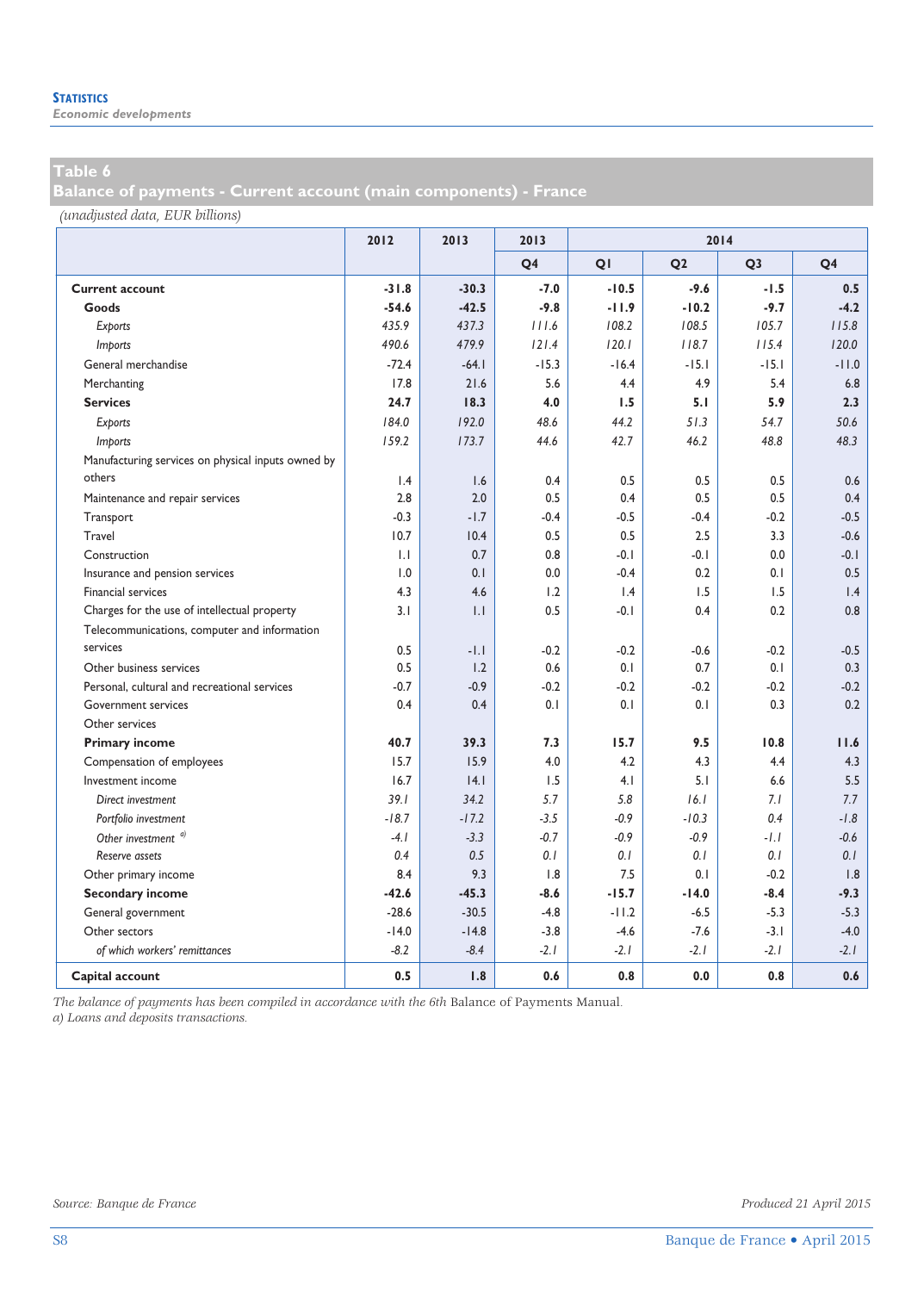**Balance of payments - Financial flows (quarterly data) – France** 

*(unadjusted data, EUR billions)*

|                                     | 2012    | 2013<br>2013<br>2014 |                |         |                |                |                |
|-------------------------------------|---------|----------------------|----------------|---------|----------------|----------------|----------------|
|                                     |         |                      | Q <sub>4</sub> | QI      | Q <sub>2</sub> | Q <sub>3</sub> | Q <sub>4</sub> |
| <b>Financial account</b>            | $-21.0$ | $-14.2$              | $-12.9$        | $-8.2$  | $-13.1$        | $-8.3$         | 5.5            |
| Direct investment                   | 4.1     | $-5.1$               | $-2.1$         | 6.1     | 5.7            | 0.1            | 7.1            |
| French direct investment abroad     | 37.7    | $-0.2$               | $-3.2$         | 9.6     | 6.0            | 0.1            | 6.9            |
| of which Equity capital             | 45.9    | 9.1                  | 3.3            | 7.0     | $-1.4$         | 4.6            | $-1.9$         |
| Foreign direct investment in France | 23.6    | 4.9                  | $-1.1$         | 3.5     | 0.3            | $-9.9$         | $-0.1$         |
| of which Equity capital             | 12.3    | 17.5                 | 4.0            | 3.7     | 4.6            | $-3.7$         | 6.8            |
| Portfolio investment                | $-26.5$ | $-69.8$              | $-52.0$        | $-20.6$ | 7.6            | $-15.5$        | 21.3           |
| Assets                              | $-1.7$  | 66.3                 | $-13.7$        | 30.4    | 43.3           | $-13.7$        | 0.3            |
| Equity and investment fund shares   | 54.3    | 48.8                 | 15.6           | $-13.3$ | 19.5           | 11.2           | $-6.3$         |
| Long-term debt securities $(>$ lyr) | $-79.6$ | 36.3                 | 5.1            | 29.5    | 19.7           | $-12.8$        | 11.6           |
| Short-term debt securities (< lyr)  | 23.7    | $-18.8$              | $-34.3$        | 14.2    | 4.1            | $-12.1$        | $-5.1$         |
| Liabilities                         | 24.9    | 136.1                | 38.3           | 51.0    | 35.7           | 1.8            | $-21.1$        |
| Equity and investment fund shares   | 25.4    | 26.1                 | 17.7           | $-3.8$  | 8.7            | $-12.1$        | 14.2           |
| Long-term debt securities $(>$ lyr) | 36.5    | 82.0                 | 33.4           | 45.0    | 29.4           | 3.3            | $-12.7$        |
| Short-term debt securities (<1yr)   | $-36.9$ | 28.0                 | $-12.8$        | 9.8     | $-2.4$         | 10.6           | $-22.6$        |
| Financial derivatives               | $-14.3$ | $-16.8$              | $-7.0$         | $-4.7$  | $-9.7$         | $-16.6$        | $-16.9$        |
| Other investment <sup>a)</sup>      | 1.7     | 79.0                 | 50.7           | 9.4     | $-18.1$        | 15.9           | $-5.2$         |
| Reserve assets                      | 4.0     | $-1.5$               | $-2.6$         | 1.6     | 1.3            | $-2.2$         | $-0.9$         |
| Net errors and omissions            | 10.3    | 14.3                 | $-6.5$         | 1.4     | $-3.5$         | $-7.7$         | 4.4            |



*The balance of payments has been compiledin accordance with the 6th* Balance of Payments Manual*. a) Loans and deposits transactions.*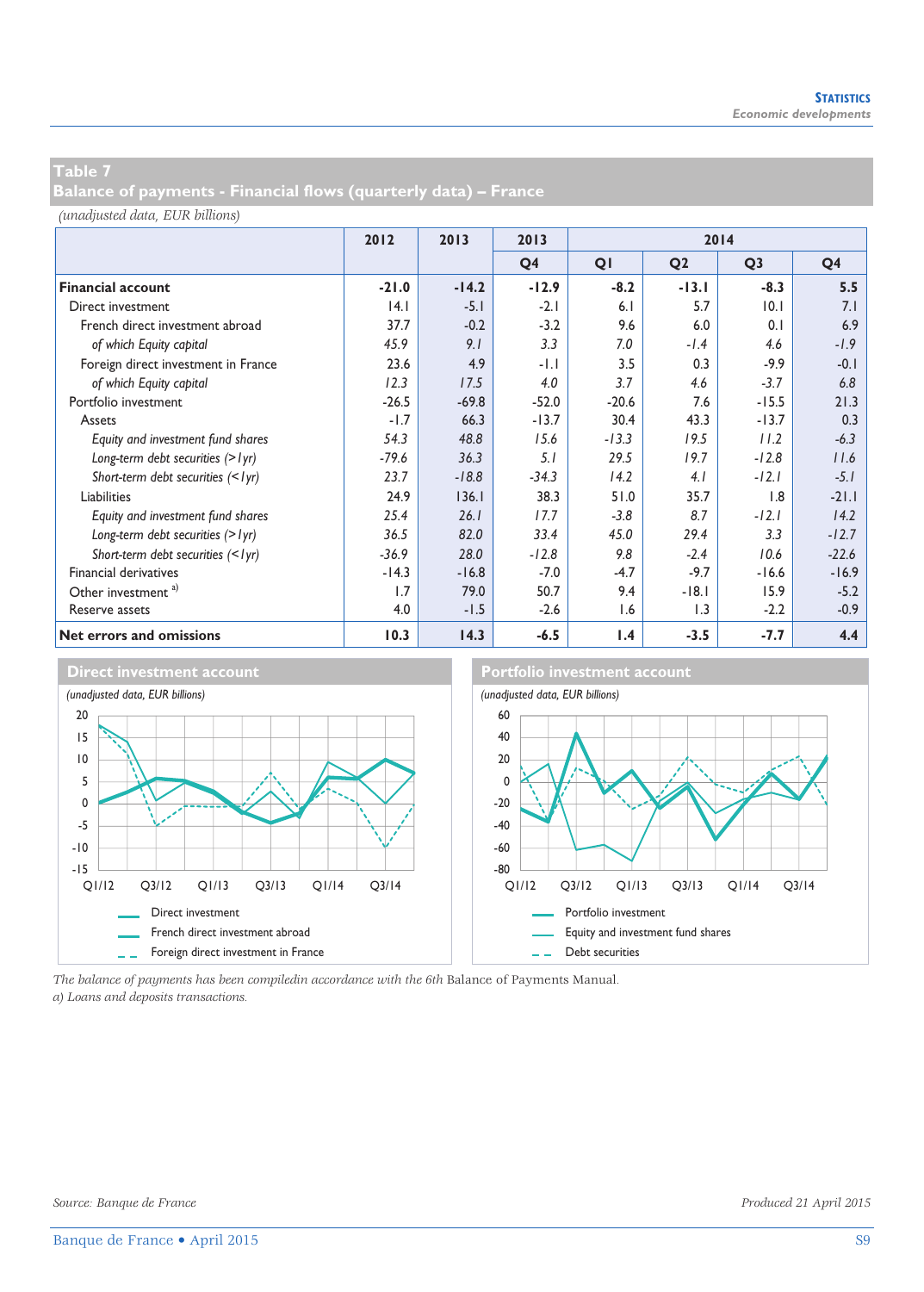**Balance of payments - Geographical breakdown (quarterly data) - France** 

*(unadjusted data, EUR billions)*

|                                             |                  | 4 <sup>th</sup> quarter 2014               |            |        |                    |        |  |  |  |  |  |
|---------------------------------------------|------------------|--------------------------------------------|------------|--------|--------------------|--------|--|--|--|--|--|
|                                             | EMU <sup>a</sup> | <b>UE-28</b><br>excl.<br>EMU <sup>b)</sup> | <b>USA</b> | Japan  | <b>Switzerland</b> | China  |  |  |  |  |  |
| <b>Current account</b>                      | 7.7              | $-1.2$                                     | 1.8        | 0.4    | 2.7                | na     |  |  |  |  |  |
| Receipts                                    | 117.8            | 6.2                                        | 15.0       | 2.8    | 9.6                | 6.6    |  |  |  |  |  |
| Expenditure                                 | 110.1            | 7.4                                        | 13.5       | 2.5    | 6.9                | na     |  |  |  |  |  |
| Goods                                       | $-3.6$           | $-0.8$                                     | $-0.1$     | 0.0    | $-0.6$             | $-5.6$ |  |  |  |  |  |
| Receipts                                    | 65.5             | 5.0                                        | 6.9        | 1.8    | 2.7                | 5.4    |  |  |  |  |  |
| Expenditure                                 | 69.2             | 5.7                                        | 7.0        | 1.8    | 3.3                | 11.0   |  |  |  |  |  |
| Services                                    | $-0.6$           | $-0.6$                                     | 0.3        | 0.3    | 1.2                | $-0.1$ |  |  |  |  |  |
| Receipts                                    | 27.3             | 0.9                                        | 5.7        | 0.8    | 3.2                | 1.1    |  |  |  |  |  |
| Expenditure                                 | 27.9             | 1.5                                        | 5.3        | 0.5    | 2.0                | 1.2    |  |  |  |  |  |
| Primary income                              | 17.7             | 0.3                                        | 1.5        | 0.1    | 2.5                | na     |  |  |  |  |  |
| Receipts                                    | 23.2             | 0.3                                        | 2.3        | 0.2    | 2.9                | 0.1    |  |  |  |  |  |
| Expenditure <sup>c)</sup>                   | 5.5              | 0.0                                        | 0.8        | 0.1    | 0.4                | na     |  |  |  |  |  |
| Secondary income                            | $-5.7$           | $-0.1$                                     | 0.1        | $-0.1$ | $-0.3$             | -0.1   |  |  |  |  |  |
| Receipts                                    | 1.8              | 0.0                                        | 0.4        | 0.0    | 0.8                | 0.0    |  |  |  |  |  |
| Expenditure                                 | 7.5              | 0.1                                        | 0.3        | 0.1    | 1.2                | 0.1    |  |  |  |  |  |
| <b>Financial account</b>                    |                  |                                            |            |        |                    |        |  |  |  |  |  |
| Direct investment                           | 4.6              | 0.5                                        | 3.2        | $-0.5$ | $-2.0$             | 0.3    |  |  |  |  |  |
| French direct investment abroad             | 2.5              | 0.6                                        | 1.6        | $-0.4$ | 1.8                | 0.3    |  |  |  |  |  |
| Foreign direct investment in France         | $-2.0$           | 0.1                                        | $-1.6$     | 0.1    | 3.8                | 0.1    |  |  |  |  |  |
| Portfolio investment - Assets <sup>d)</sup> | $-14.9$          | 0.0                                        | 6.3        | 11.7   | $-0.8$             | $-0.9$ |  |  |  |  |  |
| Equity and investment fund shares           | $-8.7$           | 0.0                                        | $-0.4$     | 7.9    | $-0.9$             | $-0.7$ |  |  |  |  |  |
| Long-term debt securities (> lyr)           | 3.4              | 0.0                                        | 6.6        | $-2.1$ | 0.0                | $-0.3$ |  |  |  |  |  |
| Short-term debt securities (<1yr)           | $-9.7$           | 0.0                                        | 0.2        | 5.9    | 0.1                | 0.0    |  |  |  |  |  |
| Other investment $e$ )                      | $-10.9$          | 1.5                                        | 0.3        | 2.5    | $-0.5$             | 5.0    |  |  |  |  |  |

*The balance of payments has been compiled in accordance with the 6th* Balance of Payments Manual*.* 

*a) 18 Member States.* 

*b) Denmark, United Kingdom, Sweden, European institutions and new Member States (Czech Republic, Hungary, Lithuania, Poland, Bulgaria, Romania, Croatia).* 

*c) Geographical breakdown of portfolio income based on data compiled by the IMF (Coordinated Portfolio Investment Survey); data for China not available.* 

*d) The geographical breakdown is not available for liabilities.* 

*e) Loans and deposits transactions.* 

*Source: Banque de France Produced 21 April 2015*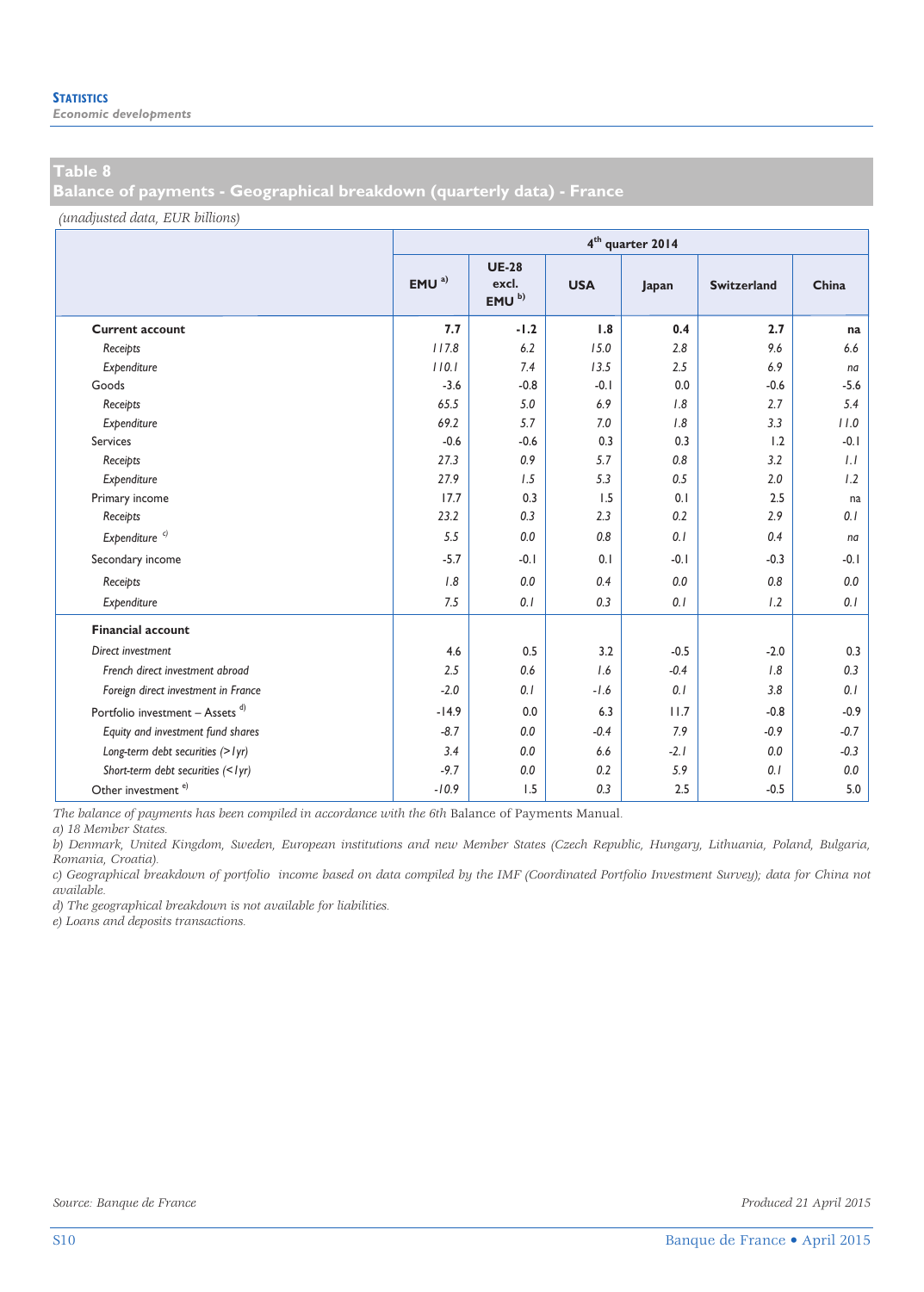**Balance of payments (monthly data) - France** 

*(unadjusted data, EUR billions)*

|                                                 | 2014   |         | 2015    |         |
|-------------------------------------------------|--------|---------|---------|---------|
|                                                 | Nov.   | Dec.    | Jan.    | Feb.    |
| <b>Current account</b>                          | $-0.4$ | 3.3     | $-0.2$  | $-4.3$  |
| Goods                                           | $-1.0$ | $-1.2$  | $-3.5$  | $-2.0$  |
| <b>Services</b>                                 | 0.8    | 1.2     | 1.2     | $-0.1$  |
| Primary income                                  | 3.2    | 6.5     | 5.4     | 4.3     |
| Secondary income                                | $-3.3$ | $-3.1$  | $-3.3$  | $-6.6$  |
| Capital account                                 | 0.0    | 0.6     | 0.0     | 0.0     |
| <b>Financial account</b>                        | 19.0   | $-9.1$  | $-7.9$  | 8.7     |
| Direct investment                               | 1.5    | 1.5     | 3.7     | 5.1     |
| French direct investment abroad                 | 3.1    | 0.8     | 5.7     | 5.4     |
| Equity capital                                  | $-0.4$ | $-2.8$  | 4.6     | 3.2     |
| Reinvested earnings                             | 0.6    | 0.6     | 1.3     | 0.8     |
| Other capital (inter-company loans)             | 3.0    | 3.1     | $-0.2$  | 1.4     |
| Foreign direct investment in France             | 1.7    | $-0.7$  | 2.0     | 0.3     |
| Equity capital                                  | 3.7    | 1.1     | 2.1     | 1.2     |
| Reinvested earnings                             | 0.3    | 0.3     | 0.4     | 0.6     |
| Other capital (inter-company loans)             | $-2.4$ | $-2.1$  | $-0.5$  | $-1.5$  |
| Portfolio investment                            | 17.7   | $-2.3$  | 45.6    | 15.6    |
| Assets                                          | 29.3   | $-25.0$ | 64.8    | 24.6    |
| Equity and investment fund shares               | 9.9    | $-6.0$  | 13.4    | 7.4     |
| Long-term debt securities (> lyr)               | 20.0   | $-26.8$ | 24.4    | 22.0    |
| Short-term debt securities (<1yr)               | $-0.6$ | 7.7     | 27.0    | $-4.9$  |
| Liabilities                                     | 11.6   | $-22.8$ | 19.1    | 9.0     |
| Equity and investment fund shares               | $-0.6$ | 5.1     | 21.9    | 5.1     |
| Long-term debt securities (> lyr)               | 9.9    | $-17.1$ | $-8.8$  | 11.4    |
| Short-term debt securities (<1yr)               | 2.4    | $-10.7$ | 6.0     | $-7.5$  |
| Financial derivatives                           | $-1.5$ | $-5.3$  | $-1.9$  | $-1.5$  |
| Other investment <sup>a)</sup>                  | 3.4    | $-3.7$  | $-55.8$ | $-12.5$ |
| of which IMF excl. Banque de France (net flows) | 7.9    | $-27.8$ | 0.5     | $-27.5$ |
| Reserve assets                                  | $-2.0$ | 0.6     | 0.5     | 2.0     |
| Net errors and omissions                        | 19.5   | $-13.1$ | $-7.8$  | 13.0    |

*The balance of payments has been compiled in accordance with the 6th* Balance of Payments Manual*.* 

*a) Loans and deposits transactions.*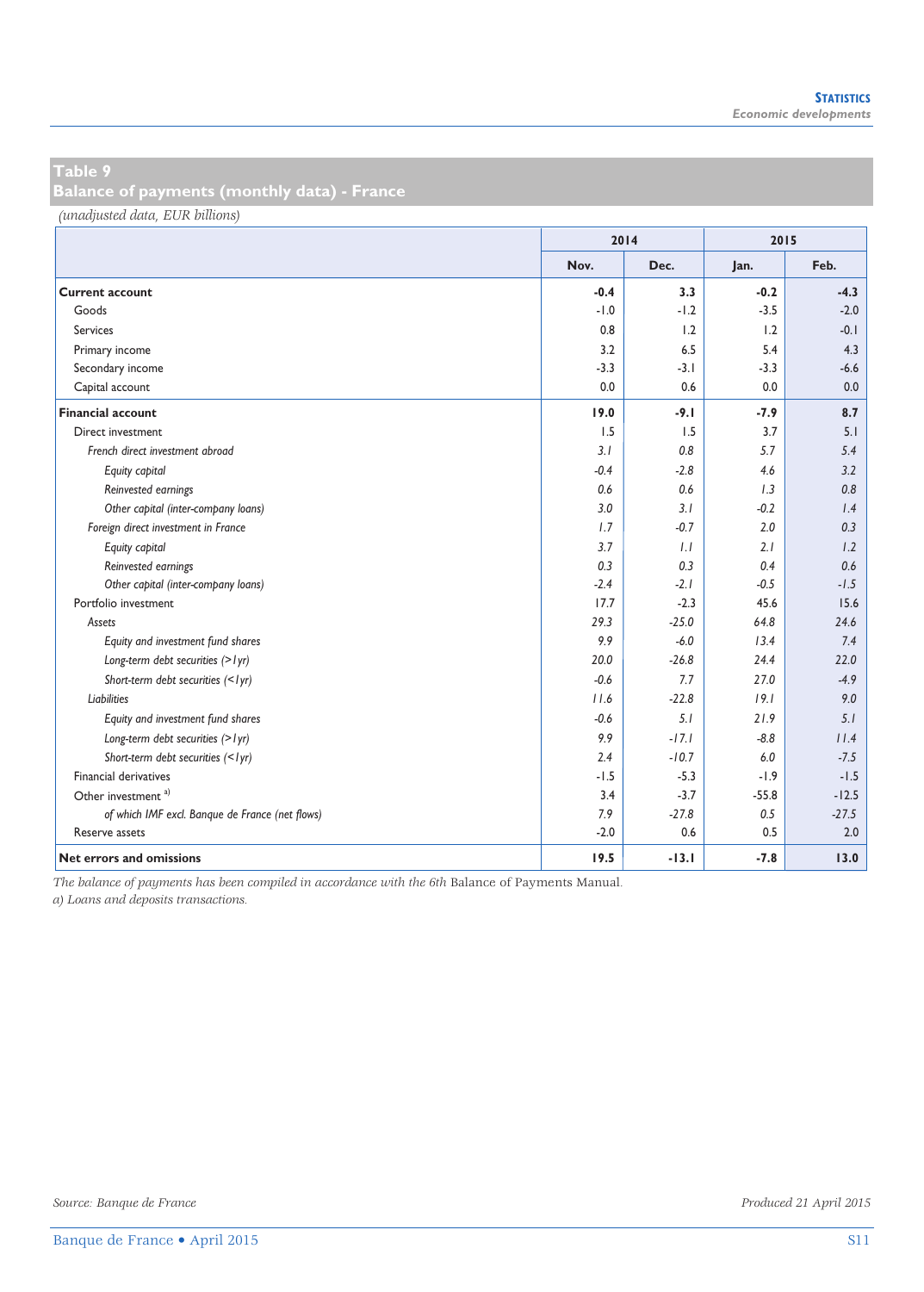*Economic developments* 

#### **Table 10**

**France's international investment position (direct investment measured at mixed value)** 

#### *(EUR billions)*

|                                        | 2009     | 2010     | 2011     | 2012     | 2013     | 2014           |
|----------------------------------------|----------|----------|----------|----------|----------|----------------|
|                                        | Dec.     | Dec.     | Dec.     | Dec.     | Dec.     | Q <sub>4</sub> |
| <b>Assets</b>                          | 5,427.2  | 5,731.9  | 5,962.1  | 6,016.3  | 5,741.4  | 6,444.2        |
| French direct investment abroad        | 1,024.0  | 1.140.1  | 1,238.6  | 1,268.5  | 1,235.9  | 1,316.0        |
| Equity capital and reinvested earnings | 736.3    | 839.1    | 874.5    | 914.6    | 897.3    | 953.5          |
| Other capital (inter-company loans)    | 287.6    | 301.0    | 364.1    | 353.9    | 338.6    | 362.5          |
| Portfolio investment                   | 2,070.8  | 2,100.1  | 1,865.6  | 1,991.0  | 2,094.7  | 2,270.5        |
| Financial derivatives                  | 926.6    | 825.8    | 1,092.2  | 1,080.2  | 804.7    | 1,039.9        |
| Other investment <sup>a)</sup>         | 1,313.5  | 1,541.4  | 1,632.7  | 1,536.8  | 1,501.1  | 1,681.9        |
| Reserve assets                         | 92.4     | 124.5    | 133.1    | 139.9    | 105.1    | 118.2          |
| Liabilities                            | 5,696.I  | 5,900.3  | 6,117.4  | 6,236.2  | 6,070.2  | 6,794.9        |
| Foreign direct investment in France    | 690.8    | 733.1    | 811.2    | 824.8    | 825.2    | 856.9          |
| Equity capital and reinvested earnings | 408.4    | 434.5    | 443.1    | 442.3    | 460.0    | 501.7          |
| Other capital (inter-company loans)    | 282.5    | 298.6    | 368.1    | 382.5    | 365.2    | 355.3          |
| Portfolio investment                   | 2,290.0  | 2,420.9  | 2,412.2  | 2,612.1  | 2,819.3  | 3,099.1        |
| Financial derivatives                  | 998.3    | 873.6    | 1,136.6  | 1,125.4  | 869.8    | 1,095.7        |
| Other investment <sup>a)</sup>         | 1,717.0  | 1,872.8  | 1,757.4  | 1,673.9  | 1,555.9  | 1,734.2        |
| <b>Net position</b>                    | $-268.8$ | $-168.4$ | $-155.3$ | $-219.9$ | $-328.7$ | $-350.6$       |



*The balance of payments has been compiled in accordance with the 6th* Balance of Payments Manual*. a) Loans and deposits transactions.*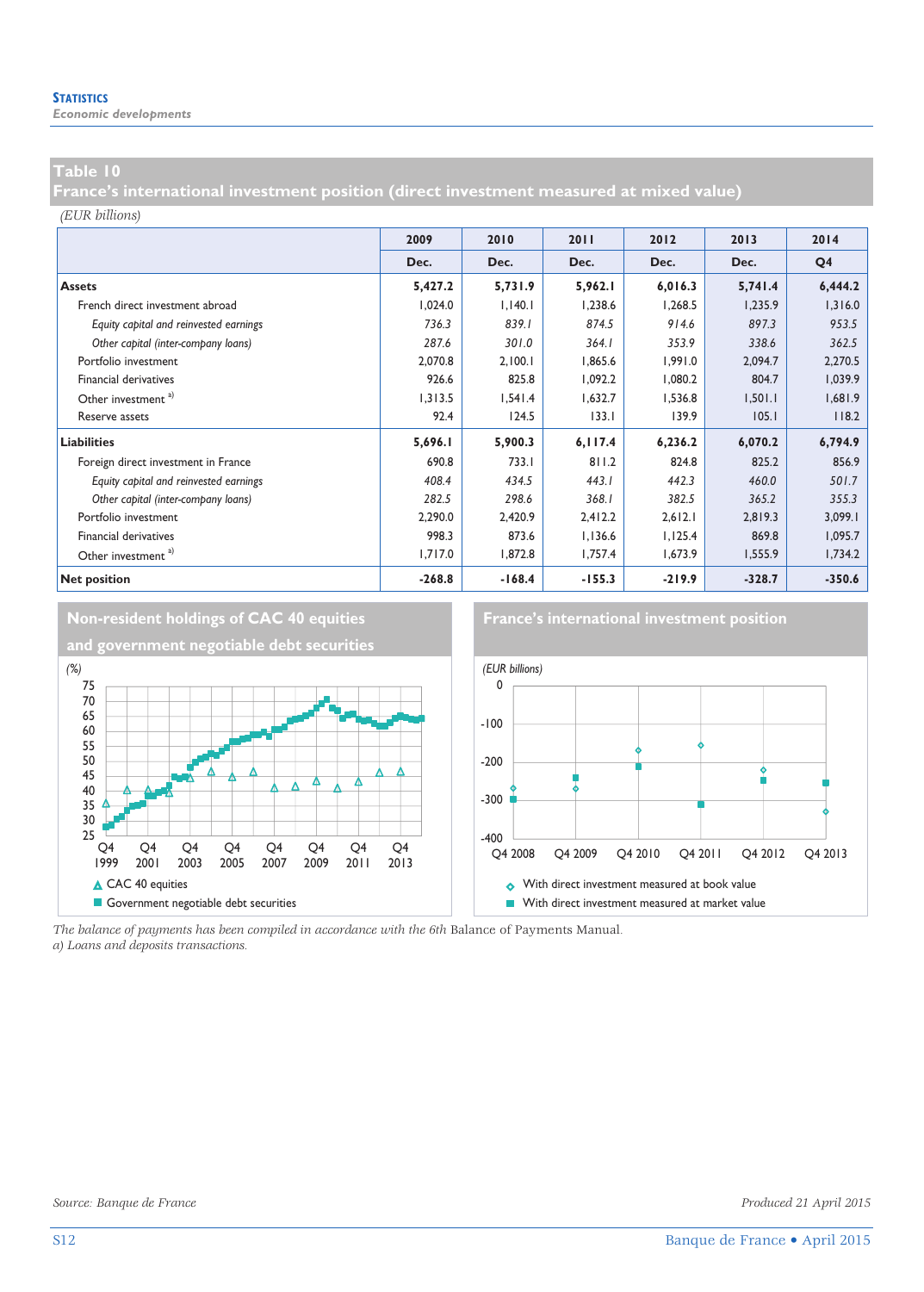**Main monetary and financial aggregates – France and the euro area** 

#### *(annual percentage growth rate)*

|                             | 2012   | 2013   | 2014   | 2014   | 2014   |        |        |        |        | 2015   |        |
|-----------------------------|--------|--------|--------|--------|--------|--------|--------|--------|--------|--------|--------|
|                             | Dec.   | Dec.   | Dec.   | Feb.   | Aug.   | Sept.  | Oct.   | Nov.   | Dec.   | Jan.   | Feb.   |
| MI                          |        |        |        |        |        |        |        |        |        |        |        |
| Euro area <sup>a)</sup>     | 6.4    | 5.7    | 7.9    | 6.1    | 5.8    | 6.2    | 6.2    | 6.9    | 7.9    | 8.9    | 9.1    |
| France (contribution)       | 2.8    | 3.4    | 8.6    | 5.2    | 5.2    | 5.0    | 6.6    | 7.3    | 8.6    | 11.5   | 11.0   |
| M <sub>2</sub>              |        |        |        |        |        |        |        |        |        |        |        |
| Euro area <sup>a)</sup>     | 4.5    | 2.5    | 3.6    | 2.4    | 2.7    | 3.0    | 2.7    | 3.3    | 3.6    | 4.0    | 4.0    |
| France (contribution)       | 5.2    | 2.3    | 3.5    | 2.0    | 1.9    | 2.0    | 2.8    | 3.4    | 3.5    | 4.9    | 4.6    |
| M <sub>3</sub>              |        |        |        |        |        |        |        |        |        |        |        |
| Euro area <sup>a)</sup>     | 3.5    | 1.0    | 3.6    | 1.3    | 2.0    | 2.5    | 2.5    | 3.1    | 3.6    | 3.7    | 4.0    |
| France (contribution)       | 2.6    | 1.3    | 3.5    | 1.8    | 1.2    | 1.5    | 3.1    | 3.7    | 3.5    | 3.6    | 3.4    |
| Loans to the private sector |        |        |        |        |        |        |        |        |        |        |        |
| Euro area <sup>a)</sup>     | $-0.6$ | $-2.3$ | $-0.5$ | $-2.2$ | $-1.5$ | $-1.2$ | $-1.1$ | $-0.9$ | $-0.5$ | $-0.2$ | $-0.1$ |
| France <sup>b)</sup>        | 2.5    | 0.7    | 2.6    | 1.1    | 1.5    | 2.0    | 1.7    | 1.9    | 2.6    | 2.5    | 2.5    |



**M3 Loans to the private sector** *(annual percentage growth rate) (annual percentage growth rate)* 15 10 5  $\Delta$ r ٨٨ 0  $-5$   $-$ <br>02/09 02/09 02/10 02/11 02/12 02/13 02/14 02/15 Euro area Euro area France (contribution) France b) France b) France b)







*a) Seasonal and calendar effect adjusted data.* 

*b) Loans extended by MFIs resident in France to euro area residents excluding MFIs and central government.* 

*Sources: Banque de France, European Central Bank. Produced 21 April 2015*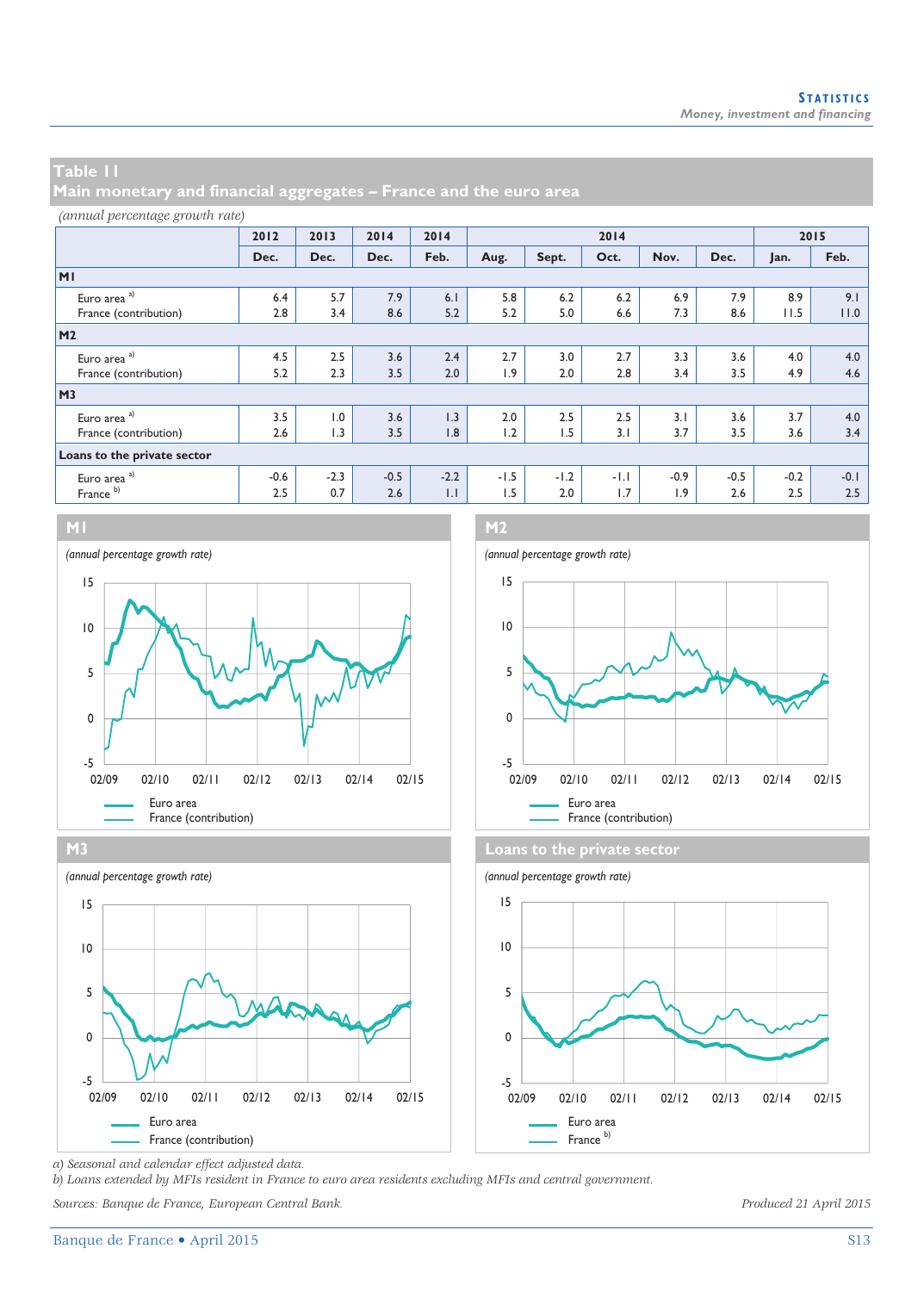*Money, investment and financing* 

#### **Table 12**

**Banque de France Monthly Statement a)**

*(outstanding amounts at the end of the period, EUR billions)*

|                                                    | 2012  | 2013  | 2014  | 2014  | 2014  |       | 2015  |       |
|----------------------------------------------------|-------|-------|-------|-------|-------|-------|-------|-------|
|                                                    | Dec.  | Dec.  | Dec.  | Feb.  | Nov.  | Dec.  | Jan.  | Feb.  |
| <b>Assets</b>                                      |       |       |       |       |       |       |       |       |
| National territory                                 | 326.4 | 199.7 | 213.6 | 186.5 | 171.2 | 213.6 | 217.1 | 207.9 |
| Loans                                              | 234.2 | 127.1 | 137.8 | 115.6 | 98.4  | 137.8 | 137.7 | 126.1 |
| $MFls$ <sup>b)</sup>                               | 234.0 | 127.0 | 137.6 | 115.4 | 98.2  | 137.6 | 137.5 | 125.9 |
| General government                                 | 0.0   | 0.0   | 0.0   | 0.0   | 0.0   | 0.0   | 0.0   | 0.0   |
| Other sectors                                      | 0.2   | 0.2   | 0.2   | 0.2   | 0.2   | 0.2   | 0.2   | 0.2   |
| Debt securities held                               | 92.1  | 72.5  | 75.7  | 70.9  | 72.6  | 75.7  | 79.3  | 81.6  |
| <b>MFIs</b>                                        | 32.2  | 25.2  | 33.5  | 25.8  | 31.4  | 33.5  | 35.7  | 37.7  |
| General government                                 | 59.9  | 47.3  | 42.2  | 45.0  | 41.2  | 42.2  | 43.7  | 43.9  |
| Other sectors                                      | 0.0   | 0.0   | 0.0   | 0.0   | 0.0   | 0.0   | 0.0   | 0.0   |
| Shares and other equity                            | 0.1   | 0.1   | 0.1   | 0.1   | 0.1   | 0.1   | 0.1   | 0.1   |
| Other euro area countries <sup>b)</sup>            | 87.6  | 91.4  | 86.7  | 92.5  | 86.9  | 86.7  | 88.0  | 87.2  |
| Rest of the world b)                               | 114.9 | 88.3  | 90.9  | 91.8  | 88.2  | 90.9  | 90.8  | 97.2  |
| Gold                                               | 98.8  | 68.2  | 77.3  | 75.3  | 74.3  | 77.3  | 87.3  | 85.0  |
| Not broken down by geographical area <sup>c)</sup> | 109.6 | 107.6 | 114.1 | 100.3 | 110.5 | 14.1  | 112.2 | 113.0 |
| Total                                              | 737.3 | 555.2 | 582.6 | 546.4 | 530.9 | 582.6 | 595.3 | 590.2 |
| <b>Liabilities</b>                                 |       |       |       |       |       |       |       |       |
| National territory - Deposits                      | 200.3 | 116.0 | 116.1 | 98.7  | 72.6  | 16.1  | 80.9  | 78.8  |
| <b>MFIs</b>                                        | 194.8 | 112.2 | 112.7 | 97.2  | 70.7  | 112.7 | 73.2  | 77.0  |
| General government                                 | 4.9   | 3.3   | 2.4   | 0.8   | 0.6   | 2.4   | 6.4   | 0.6   |
| Other sectors                                      | 0.6   | 0.6   | 1.0   | 0.7   | 1.3   | 1.0   | 1.3   | 1.2   |
| Other euro area countries - Deposits               | 73.9  | 34.1  | 30.9  | 45.2  | 35.2  | 30.9  | 64.7  | 64.2  |
| Rest of the world - Deposits                       | 146.0 | 112.6 | 117.4 | 109.1 | 116.7 | 117.4 | 121.1 | 119.7 |
| Not broken down by geographical area               | 317.1 | 292.5 | 318.2 | 293.5 | 306.5 | 318.2 | 328.6 | 327.5 |
| Banknotes and coins in circulation <sup>d)</sup>   | 173.5 | 181.7 | 192.6 | 177.0 | 185.9 | 192.6 | 189.1 | 189.6 |
| of which coins <sup>e)</sup>                       | 2.9   | 3.0   | 3.1   | 2.9   | 3.1   | 3.1   | 3.1   | 3.1   |
| Debt securities issued                             | 0.0   | 0.0   | 0.0   | 0.0   | 0.0   | 0.0   | 0.0   | 0.0   |
| Capital reserves and revaluation account           | 117.0 | 86.6  | 101.7 | 94.9  | 97.7  | 101.7 | 112.7 | 110.4 |
| Other liabilities                                  | 26.5  | 24.1  | 24.0  | 21.6  | 22.9  | 24.0  | 26.9  | 27.5  |
| Total $^{\rm f)}$                                  | 737.3 | 555.2 | 582.6 | 546.4 | 530.9 | 582.6 | 595.3 | 590.2 |

 *a) These statistics are transmitted to the European Central Bank, on the 15th working day following the end of the month to which they relate, within the production of the consolidated balance sheet of the monetary financial institutions (Regulation ECB/2013/33).* 

*b) This item includes the outstanding amounts of market operations.* 

*c) Including the adjustment linked to the method of accounting used for measuring the euro notes on the liability side of the balance sheet of the Banque de France since January 2002.* 

*d) Since January 2002, banknotes in circulation are treated according to specific euro area accounting conventions to bring them in line with the capital key share. 8% of the total value of euro banknotes in circulation is allocated to the European Central Bank. The remaining 92% is broken down between the NCBs in proportion to their share in the paid-up capital of the ECB.* 

*e) Coins in circulation are not a liability of MFIs in the participating Member States, but a liability of the central government. However, coins are part of the monetary aggregates and, by convention, this liability is to be entered under the category 'currency in circulation'. The counterpart to this liability is to be included within 'remaining assets'. (Regulation ECB/2013/33.)* 

*f) The total of the balance sheet at end 2014 published in March 2015 (577.7 bn) can be calculated by substracting from the total of the Monthly Statement at end December 2014 (582.6 bn): coins (3,1 bn) and miscellaneous amounts linked to the accounting gap between the statement established in the early January 2015 and the Annual Accounts, which include all the year-end entries (1.8 bn).*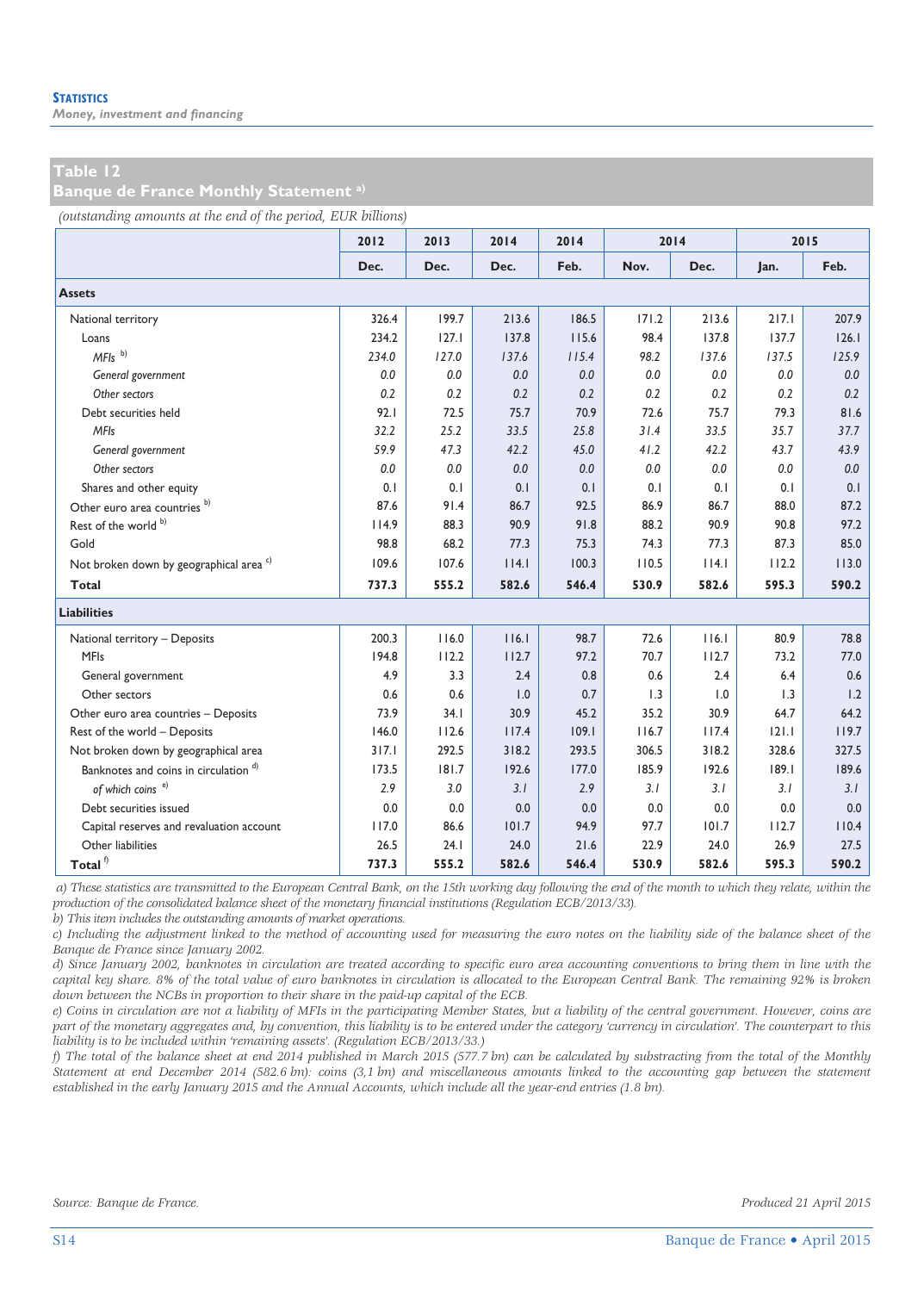**Deposits – France** 

*(outstanding amounts at the end of the period in EUR billions – % growth)*

|                                               | 2012  | 2013  | 2014   | 2014  |        | 2014   |        | 2015   |
|-----------------------------------------------|-------|-------|--------|-------|--------|--------|--------|--------|
|                                               | Dec.  | Dec.  | Dec.   | Feb.  | Nov.   | Dec.   | Jan.   | Feb.   |
| <b>Overnight deposits</b>                     |       |       |        |       |        |        |        |        |
| Total non-financial sectors                   | 555.9 | 582.3 | 626.6  | 555.5 | 597.9  | 626.6  | 614.4  | 612.6  |
| (excluding central government)                |       |       |        |       |        |        |        |        |
| Households and similar                        | 279.2 | 295.5 | 314.2  | 290.4 | 306.5  | 314.2  | 313.0  | 314.7  |
| Non-financial corporations                    | 214.7 | 231.2 | 254.1  | 216.1 | 235.9  | 254.1  | 246.7  | 242.8  |
| General government (excl. central government) | 62.0  | 55.7  | 58.3   | 49.0  | 55.6   | 58.3   | 54.7   | 55.0   |
| Other sectors                                 | 42.5  | 35.7  | 43.6   | 38.9  | 43.8   | 43.6   | 51.2   | 50.3   |
| Total - Outstanding amounts                   | 598.0 | 617.7 | 669.8  | 594.I | 641.3  | 669.8  | 665.2  | 662.5  |
| Total - Growth rate                           | 2.8   | 3.3   | 8.4    | 5.8   | 7.6    | 8.4    | 11.8   | 11.5   |
| Passbook savings accounts                     |       |       |        |       |        |        |        |        |
| "A" and "Blue" passbooks                      | 247.2 | 263.2 | 260.0  | 264.7 | 257.4  | 260.0  | 259.2  | 258.2  |
| Housing savings accounts                      | 35.2  | 33.4  | 31.2   | 32.8  | 31.0   | 31.2   | 31.0   | 30.8   |
| Sustainable development passbook accounts     | 92.0  | 100.7 | 101.9  | 101.5 | 100.4  | 101.9  | 101.7  | 101.5  |
| People's savings passbooks                    | 51.7  | 48.3  | 46.5   | 46.4  | 45.8   | 46.5   | 46.3   | 46.2   |
| Youth passbooks                               | 7.0   | 6.9   | 6.8    | 6.7   | 6.8    | 6.8    | 6.5    | 6.6    |
| Taxable passbooks                             | 178.7 | 172.5 | 169.5  | 175.8 | 171.3  | 169.5  | 171.0  | 173.4  |
| Total - Outstanding amounts                   | 611.7 | 625.1 | 615.8  | 627.9 | 612.8  | 615.8  | 615.8  | 616.6  |
| Total - Growth rate                           | 9.4   | 2.2   | $-1.5$ | 0.8   | $-1.1$ | $-1.5$ | $-1.9$ | $-1.8$ |



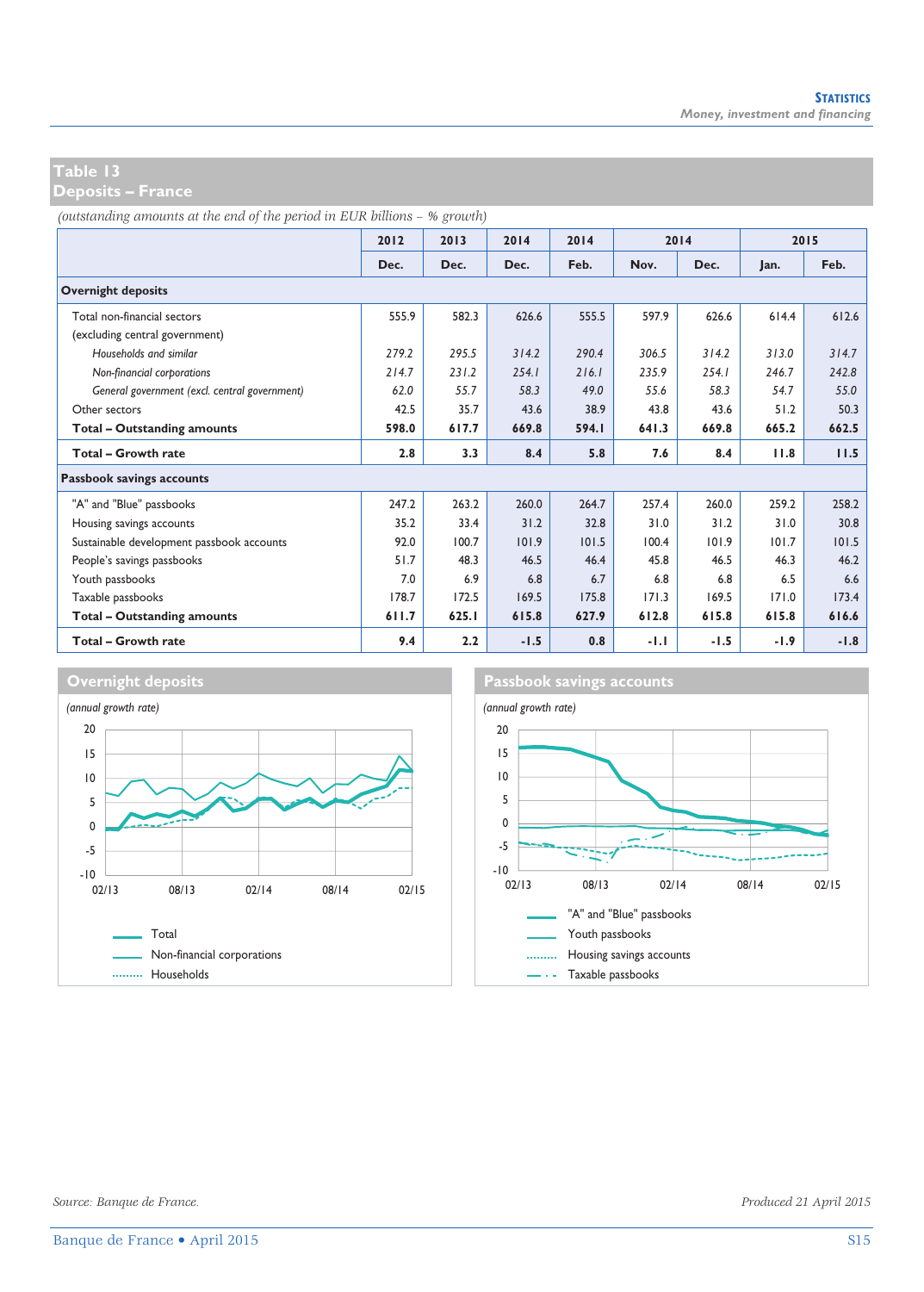*Money, investment and financing* 

**Time deposits – France** 

*(outstanding amounts at the end of the period in EUR billions – % growth)*

|                                                        | 2012  | 2013   | 2014   | 2014   |         | 2014   | 2015   |        |
|--------------------------------------------------------|-------|--------|--------|--------|---------|--------|--------|--------|
|                                                        | Dec.  | Dec.   | Dec.   | Feb.   | Nov.    | Dec.   | lan.   | Feb.   |
| Deposits with agreed maturity up to two years          |       |        |        |        |         |        |        |        |
| Total non-financial sectors (excl. central government) | 111.8 | 117.3  | 114.7  | 114.7  | 108.5   | 114.7  | 14.1   | 86.1   |
| Households and similar                                 | 30.9  | 28.6   | 28.0   | 28.6   | 28.2    | 28.0   | 28.2   | 16.5   |
| Non-financial corporations                             | 79.9  | 87.7   | 85.1   | 85.1   | 79.0    | 85.1   | 84.1   | 68.7   |
| General government (excl. central government)          | 0.9   | 1.0    | 1.6    | 1.0    | 1.3     | 1.6    | 1.8    | 1.0    |
| Other sectors                                          | 40.7  | 33.5   | 41.6   | 29.4   | 44.1    | 41.6   | 41.1   | 39.1   |
| <b>Total - Outstanding amounts</b>                     | 152.5 | 150.7  | 156.3  | 144.1  | 152.7   | 156.3  | 155.2  | 125.2  |
| Total - Growth rate                                    | -1.1  | $-1.1$ | 3.7    | $-5.6$ | 6.6     | 3.7    | 6.9    | 4.9    |
| Deposits with agreed maturity of over two years        |       |        |        |        |         |        |        |        |
| Total non-financial sectors (excl. central government) | 328.9 | 342.2  | 363.9  | 346.1  | 357.0   | 363.9  | 367.5  | 395.4  |
| Households and similar                                 | 269.4 | 274.8  | 289.6  | 276.5  | 284.3   | 289.6  | 293.6  | 306.1  |
| PFI                                                    | 188.2 | 197.7  | 215.9  | 200.2  | 210.2   | 215.9  | 219.9  | 222.1  |
| PFP                                                    | 24.0  | 23.0   | 22.2   | 22.8   | 21.8    | 22.2   | 22.1   | 21.9   |
| Other                                                  | 57.1  | 54. I  | 51.6   | 53.6   | 52.2    | 51.6   | 51.6   | 62.1   |
| Non-financial corporations                             | 58.I  | 65.5   | 72.2   | 67.5   | 70.8    | 72.2   | 71.6   | 86.8   |
| General government (excl. central government)          | 1.4   | 1.9    | 2.1    | 2.1    | 1.9     | 2.1    | 2.3    | 2.4    |
| Other sectors                                          | 154.7 | 157.0  | 92.6   | 155.1  | 91.1    | 92.6   | 90.5   | 89.6   |
| Total - Outstanding amounts                            | 483.5 | 499.3  | 456.5  | 501.2  | 448.I   | 456.5  | 458.0  | 484.9  |
| Total - Growth rate                                    | 0.3   | 3.4    | $-8.8$ | 2.1    | $-10.9$ | $-8.8$ | $-8.6$ | $-8.8$ |



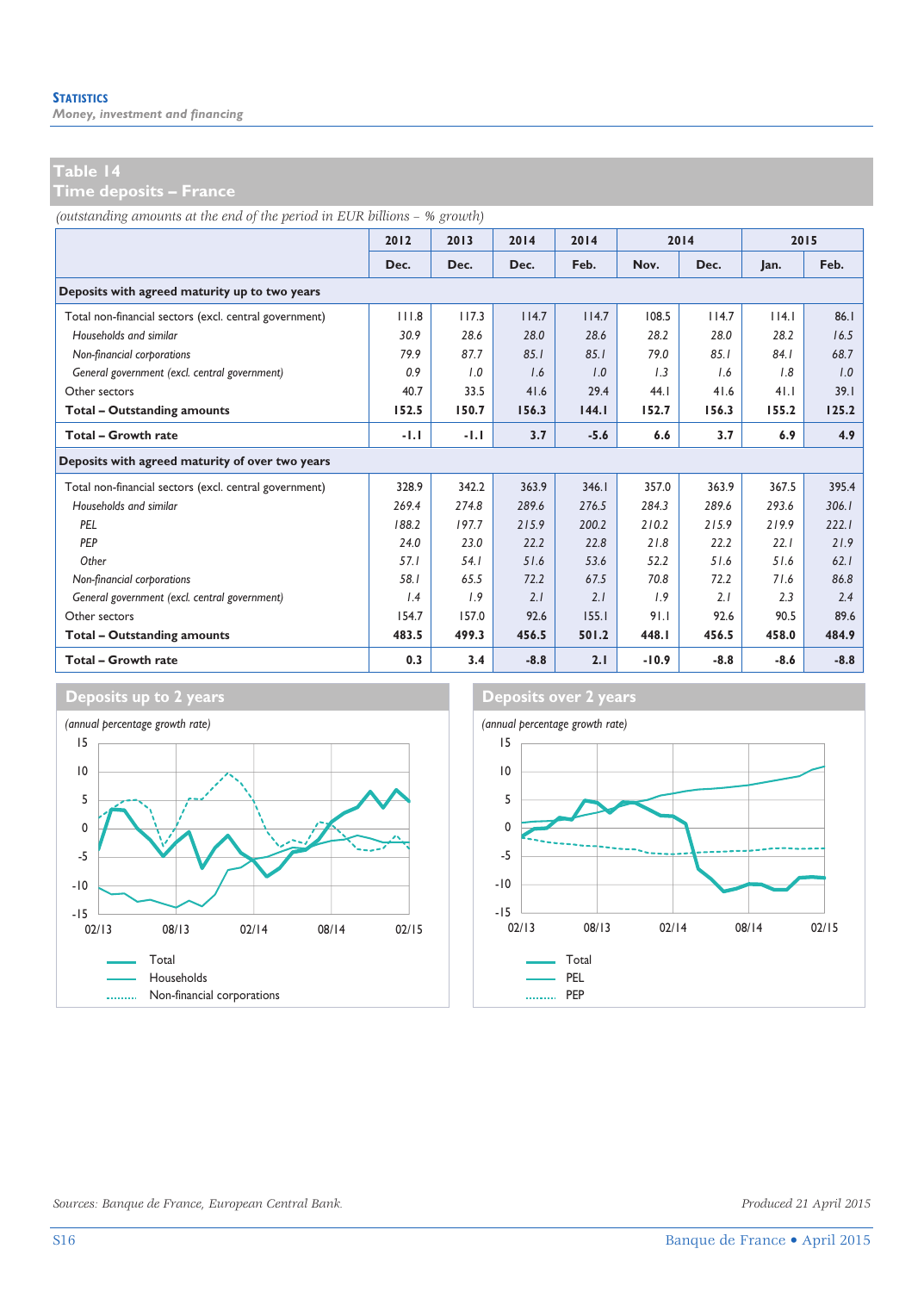**Loans extended by credit institutions established in France to French residents – France** 

*(outstanding amounts at the end of the period in EUR billions – % growth)*

|                                    | 2012    | 2013    | 2014    | 2014    |         | 2014    |         | 2015    |         |  |
|------------------------------------|---------|---------|---------|---------|---------|---------|---------|---------|---------|--|
|                                    | Dec.    | Dec.    | Dec.    | Feb.    | Oct.    | Nov.    | Dec.    | Jan.    | Feb.    |  |
| <b>Loans to resident clients</b>   |         |         |         |         |         |         |         |         |         |  |
| Private sector                     | 2.100.0 | 2.114.9 | 2.167.7 | 2.131.8 | 2.156.2 | 2.157.3 | 2.167.7 | 2.170.4 | 2.187.3 |  |
| General government                 | 206.8   | 213.1   | 214.7   | 212.2   | 215.8   | 215.7   | 214.7   | 222.9   | 210.4   |  |
| <b>Total - Outstanding amounts</b> | 2,306.7 | 2,328.1 | 2,382.4 | 2,344.0 | 2,372.0 | 2,373.0 | 2,382.4 | 2,393.3 | 2,397.8 |  |
| Private sector                     | 2.5     | 0.7     | 2.6     | 1.1     | 1.7     | 1.9     | 2.6     | 2.5     | 2.5     |  |
| General government                 | 6.1     | 2.8     | 3.3     | 2.4     | 1.4     | 1.2     | 3.3     | 5.9     | 2.8     |  |
| <b>Total - Growth rate</b>         | 2.8     | 0.9     | 2.6     | 1.2     | 1.7     | 1.9     | 2.6     | 2.8     | 2.6     |  |
| Loans to non-financial companies   |         |         |         |         |         |         |         |         |         |  |
| Fixed investment                   | 563.0   | 568.0   | 581.7   | 570.8   | 575.2   | 576.4   | 581.7   | 579.9   | 584.4   |  |
| Inventories and working capital    | 174.1   | 167.5   | 175.6   | 167.4   | 175.3   | 173.7   | 175.6   | 176.9   | 181.1   |  |
| Other lending                      | 82.0    | 81.3    | 81.1    | 79.0    | 79.8    | 78.8    | 81.1    | 80.2    | 81.0    |  |
| <b>Total - Outstanding amounts</b> | 819.1   | 816.7   | 838.4   | 817.2   | 830.3   | 828.9   | 838.4   | 836.9   | 846.5   |  |
| <b>Total - Growth rate</b>         | 1.0     | 0.2     | 2.3     | 0.5     | 2.7     | 2.1     | 2.3     | 2.6     | 2.9     |  |
| <b>Loans to households</b>         |         |         |         |         |         |         |         |         |         |  |
| Loans for house purchase           | 874.2   | 907.0   | 927.4   | 909.9   | 924.5   | 925.6   | 927.4   | 930.7   | 931.9   |  |
| Consumer loans                     | 160.4   | 157.3   | 159.5   | 156.6   | 158.6   | 158.0   | 159.5   | 158.4   | 157.5   |  |
| Other lending                      | 92.1    | 92.3    | 91.5    | 92.8    | 92.7    | 92.9    | 91.5    | 90.8    | 89.6    |  |
| <b>Total - Outstanding amounts</b> | 1,126.7 | 1,156.6 | 1,178.4 | 1,159.3 | 1,175.8 | 1,176.5 | 1,178.4 | 1,179.8 | 1,179.1 |  |
| Total - Growth rate                | 2.3     | 2.5     | 2.2     | 2.9     | 2.5     | 2.5     | 2.2     | 2.4     | 2.1     |  |





*Source: Banque de France. Produced 21 April 2015*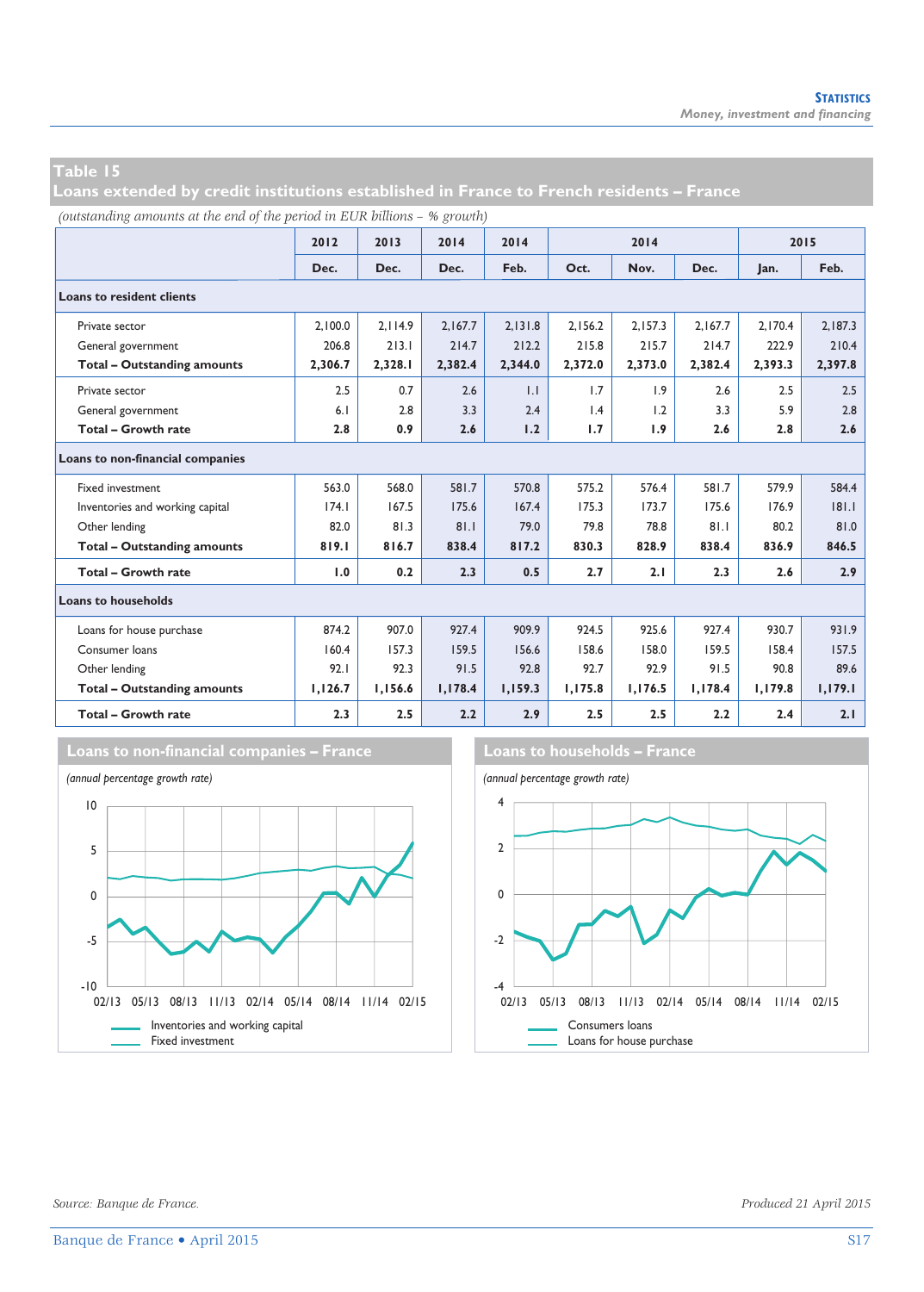*Money, investment and financing* 

#### **Table 16**

**New loans to residents, (excl. overdrafts) – France** 

*(monthly flows - seasonally adjusted - in euro billions)*

|                                                                                 | 2013 | 2014 |      | 2014 | 2015 |      |
|---------------------------------------------------------------------------------|------|------|------|------|------|------|
|                                                                                 | Dec. | Jan. | Feb. | Dec. | Jan. | Feb. |
| Loans to non-financial corporations                                             |      |      |      |      |      |      |
| Loans $\leq$ 1 million euro <sup>d</sup>                                        | 5.7  | 5.4  | 5.4  | 5.5  | 5.8  | 5.8  |
| Loans > 1 million euro $a$                                                      | 11.0 | 7.9  | 10.4 | 10.7 | 12.7 | 12.2 |
| <b>Loans to households</b>                                                      |      |      |      |      |      |      |
| Cash loans to sole traders and individuals<br>(excl. revolving consumer credit) | 3.9  | 4.0  | 4.0  | 3.9  | 4.0  | 4.1  |
| Housing loans                                                                   | 12.6 | 10.3 | 11.2 | 12.0 | 12.7 | 13.9 |







*a) All initial rate fixation periods.* 



#### **Households - Cash loans Households - Cash loans**

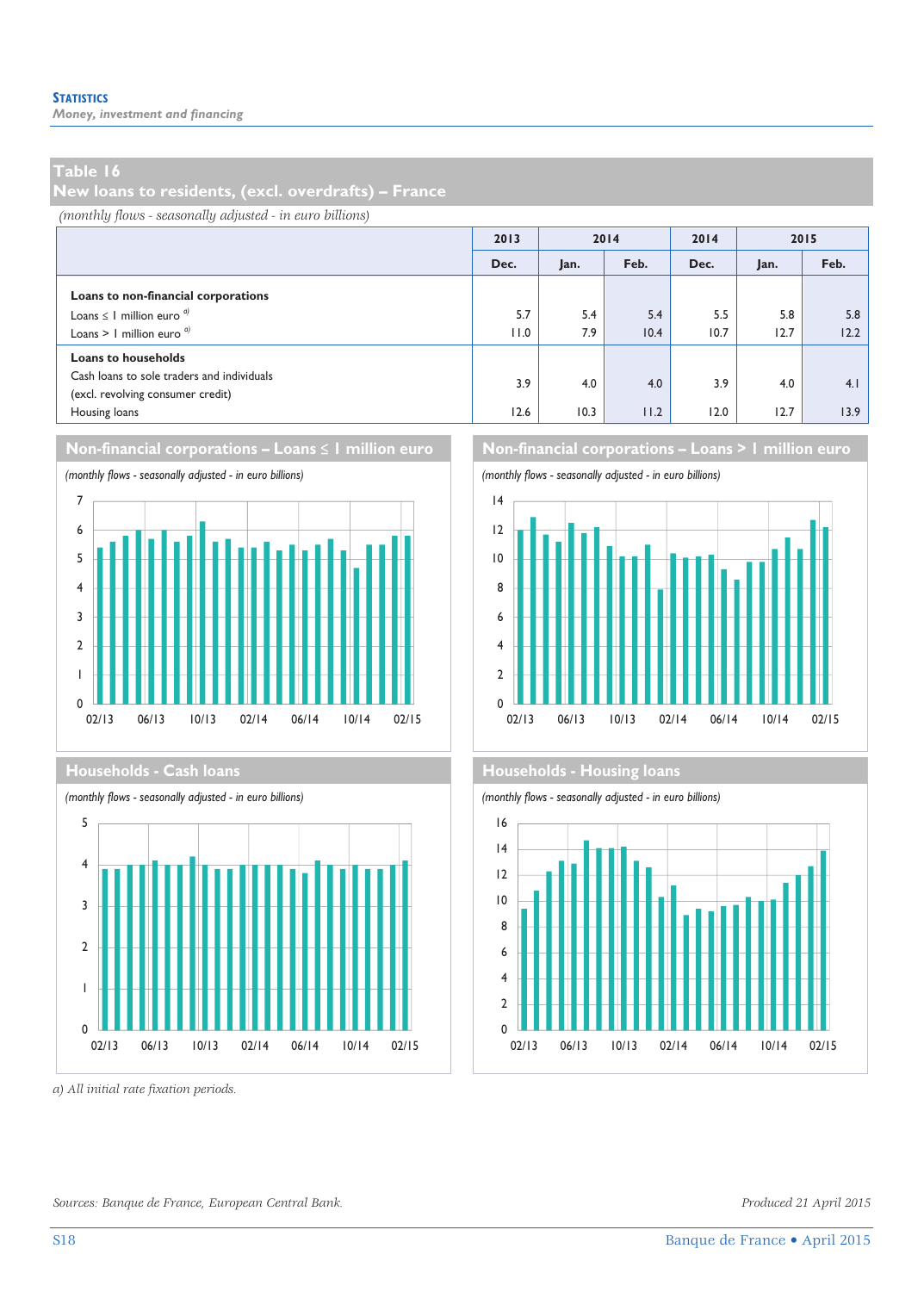**Investment and financing – Insurance corporations and pension funds – Euro area and France**  *(EUR billions)*

**Euro area**

|                                          |                | <b>Cumulated transaction flows over 4 quarters</b> |         |                |                |         |  |
|------------------------------------------|----------------|----------------------------------------------------|---------|----------------|----------------|---------|--|
|                                          |                | 2013                                               |         | 2014           |                | 2014    |  |
|                                          | Q <sub>3</sub> | Q <sub>4</sub>                                     | QI      | Q <sub>2</sub> | Q <sub>3</sub> | Sept.   |  |
| <b>Financial assets</b>                  |                |                                                    |         |                |                |         |  |
| Currency and deposits                    | $-16.0$        | $-23.6$                                            | $-22.8$ | $-18.0$        | $-17.0$        | 782.9   |  |
| of which deposits included in M3 $^{a)}$ | 2.7            | $-14.0$                                            | $-6.9$  | 5.6            | 4.6            | 204.8   |  |
| Short-term debt securities               | $-15.8$        | $-10.9$                                            | $-10.4$ | 1.0            | $-1.8$         | 56.9    |  |
| Long-term debt securities                | 111.4          | 138.3                                              | 14.1    | 113.8          | 113.2          | 3,382.8 |  |
| Loans                                    | 2.5            | 1.4                                                | 11.4    | 18.0           | 11.3           | 729.8   |  |
| Shares and other equity                  | 145.5          | 132.3                                              | 134.5   | 132.5          | 145.1          | 3,323.7 |  |
| of which quoted shares                   | 9.2            | 4.3                                                | 5.0     | 9.8            | 6.6            | 386.0   |  |
| Remaining net assets                     | $-39.1$        | 9.3                                                | 9.1     | 19.0           | 47.5           | 331.9   |  |
| <b>Financing</b>                         |                |                                                    |         |                |                |         |  |
| Debt securities                          | 2.7            | $-1.3$                                             | $-1.1$  | 5.7            | 7.9            | 63.0    |  |
| Loans                                    | $-15.9$        | 5.5                                                | 4.1     | 7.6            | 20.3           | 372.4   |  |
| Shares and other equity                  | 5.0            | 6.5                                                | 3.4     | 3.9            | 3.2            | 551.7   |  |
| Insurance technical reserves             | 195.9          | 196.8                                              | 207.0   | 235.8          | 249.9          | 7,169.7 |  |
| Life insurance                           | 158.6          | 165.8                                              | 176.5   | 200.6          | 213.1          | 6,053.8 |  |
| Non-life insurance                       | 37.3           | 31.0                                               | 30.5    | 35.2           | 36.8           | 1,115.9 |  |
| Net lending/net borrowing (B9B)          | 0.6            | 39.3                                               | 32.5    | 13.4           | 17.1           |         |  |

#### *(EUR billions)*

| <b>France</b>                    |                |                                                    |                |                |                |         |  |  |  |
|----------------------------------|----------------|----------------------------------------------------|----------------|----------------|----------------|---------|--|--|--|
|                                  |                | <b>Cumulated transaction flows over 4 quarters</b> |                |                |                |         |  |  |  |
|                                  | 2013           |                                                    |                | 2014           |                | 2014    |  |  |  |
|                                  | Q <sub>4</sub> | QI                                                 | Q <sub>2</sub> | Q <sub>3</sub> | Q <sub>4</sub> | Dec.    |  |  |  |
| <b>Financial assets</b>          |                |                                                    |                |                |                |         |  |  |  |
| Currency and deposits            | 4.0            | $\mathbf{L}$                                       | 6.9            | 3.2            | 3.7            | 38.4    |  |  |  |
| Short-term debt securities       | $-4.5$         | $-9.3$                                             | $-4.7$         | $-6.5$         | $-10.2$        | 15.4    |  |  |  |
| Long-term debt securities        | 67.4           | 47.0                                               | 37.3           | 21.7           | 32.4           | 1,430.7 |  |  |  |
| Loans                            | 0.3            | 0.2                                                | 0.5            | 0.9            | 1.5            | 36.7    |  |  |  |
| Shares and other equity          | $-3.4$         | 5.2                                                | 6.1            | 20.8           | 31.7           | 756.8   |  |  |  |
| of which quoted shares           | $-1.2$         | $-1.6$                                             | $-1.9$         | $-0.2$         | 2.2            | 82.6    |  |  |  |
| Remaining net assets             | $-13.7$        | $-10.6$                                            | $-7.0$         | $-4.9$         | $-1.7$         | $-34.2$ |  |  |  |
| Financing                        |                |                                                    |                |                |                |         |  |  |  |
| Debt securities                  | 1.5            | 1.3                                                | 1.9            | 1.3            | 3.7            | 15.9    |  |  |  |
| Loans                            | 11.8           | 8.9                                                | 5.0            | 7.0            | 10.9           | 99.7    |  |  |  |
| Shares and other equity          | 1.6            | 1.2                                                | 1.2            | 1.0            | 0.4            | 117.9   |  |  |  |
| Insurance technical reserves     | 50.5           | 51.7                                               | 55.5           | 58.5           | 65.0           | 1,883.0 |  |  |  |
| Life insurance and pension funds | 38.3           | 38.7                                               | 42.2           | 45.1           | 50.2           | 1,592.9 |  |  |  |
| Non-life insurance               | 12.2           | 13.0                                               | 13.3           | 13.5           | 14.8           | 290.1   |  |  |  |
| Net lending/net borrowing (B9B)  | 6.4            | $-7.0$                                             | $-0.7$         | $-7.2$         | 6.4            |         |  |  |  |

*a) Deposits with agreed maturity up to 2 years and redeemable at notice up to 3 months of insurance corporations held with MFIs and central government.* 

*Sources: Banque de France, European Central Bank. Produced 21 April 2015*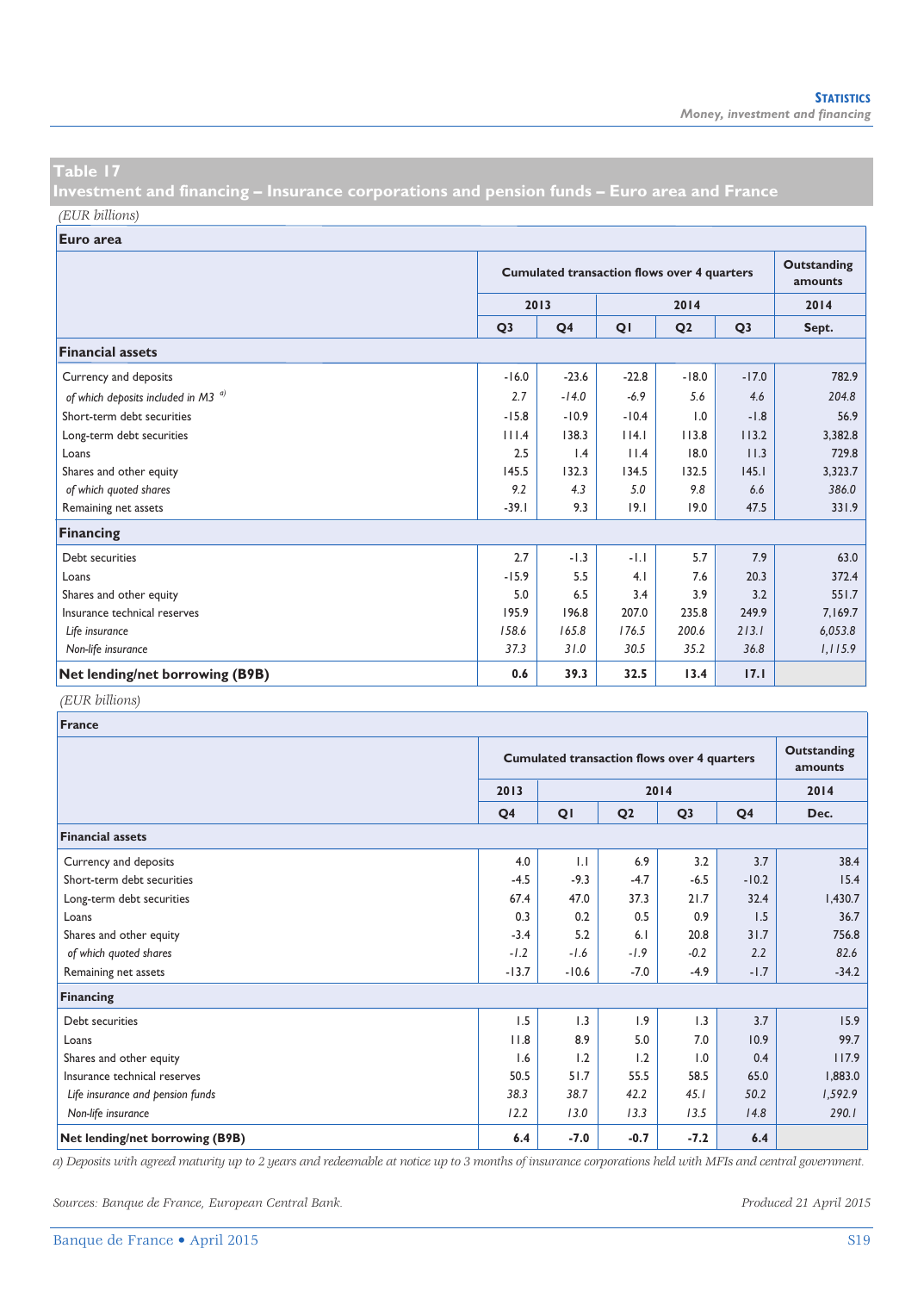*Money, investment and financing* 

#### **Table 18**

**Investment and financing – Households – Euro area** 

*(EUR billions)*

|                                         |                | <b>Cumulated transaction flows over 4 quarters</b> | <b>Outstanding</b><br>amounts |                |                |         |
|-----------------------------------------|----------------|----------------------------------------------------|-------------------------------|----------------|----------------|---------|
|                                         |                | 2013                                               |                               | 2014           |                | 2014    |
|                                         | Q <sub>3</sub> | Q <sub>4</sub>                                     | QI                            | Q <sub>2</sub> | Q <sub>3</sub> | Sept.   |
| <b>Financial assets</b>                 |                |                                                    |                               |                |                |         |
| Currency and deposits                   | 216.3          | 187.3                                              | 164.0                         | 171.1          | 177.9          | 7,306.4 |
| of which deposits included in M3 $^{q}$ | 171.0          | 102.9                                              | 74.1                          | 96.8           | 113.8          | 5,503.4 |
| Short-term debt securities              | $-29.5$        | $-23.0$                                            | $-14.3$                       | $-8.8$         | $-7.4$         | 54.8    |
| Long-term debt securities               | $-160.9$       | $-146.6$                                           | $-127.8$                      | $-121.7$       | $-166.5$       | 1.033.2 |
| Shares and other equity                 | 131.1          | 92.1                                               | 108.6                         | 89.9           | 130.5          | 5.236.9 |
| Ouoted shares                           | $-4.2$         | $-10.7$                                            | $-4.2$                        | $-12.9$        | 14.3           | 834.9   |
| Unquoted shares and other equity        | 78.6           | 70.8                                               | 66.4                          | 36.3           | 10.2           | 2,824.2 |
| Mutual fund shares                      | 56.7           | 32.0                                               | 46.4                          | 66.5           | 106.0          | 1,577.9 |
| of which money market fund shares       | $-14.9$        | $-0.4$                                             | $-0.8$                        | 0.7            | 6.2            | 177.7   |
| Insurance technical reserves            | 177.3          | 179.3                                              | 190.5                         | 203.3          | 212.8          | 6.774.6 |
| Remaining net assets                    | $-42.9$        | $-8.9$                                             | $-33.7$                       | $-38.6$        | $-35.9$        | $-99.5$ |
| Financing                               |                |                                                    |                               |                |                |         |
| Loans                                   | $-8.2$         | $-25.3$                                            | $-15.2$                       | $-1.2$         | $-5.2$         | 6,148.0 |
| of which from euro area MFIs            | 7.5            | $-4.2$                                             | $-4.5$                        | $-33.6$        | $-26.1$        | 5,196.9 |
| <b>Revaluation of financial assets</b>  |                |                                                    |                               |                |                |         |
| Shares and other equity                 | 361.7          | 456.7                                              | 580.6                         | 686.6          | 364.4          |         |
| Insurance technical reserves            | 1.6            | $-11.2$                                            | 70.5                          | 137.1          | 238.3          |         |
| Other flows                             | 41.5           | 21.4                                               | 75.2                          | 104.2          | 114.3          |         |
| Change in net financial worth           | 704.5          | 772.3                                              | 1.028.9                       | 1,224.2        | 1,033.7        |         |





*a) Deposits with agreed maturity up to 2 years and redeemable at notice up to 3 months of households held with MFIs and central government.* 

*Source: European Central Bank. Produced 21 April 2015*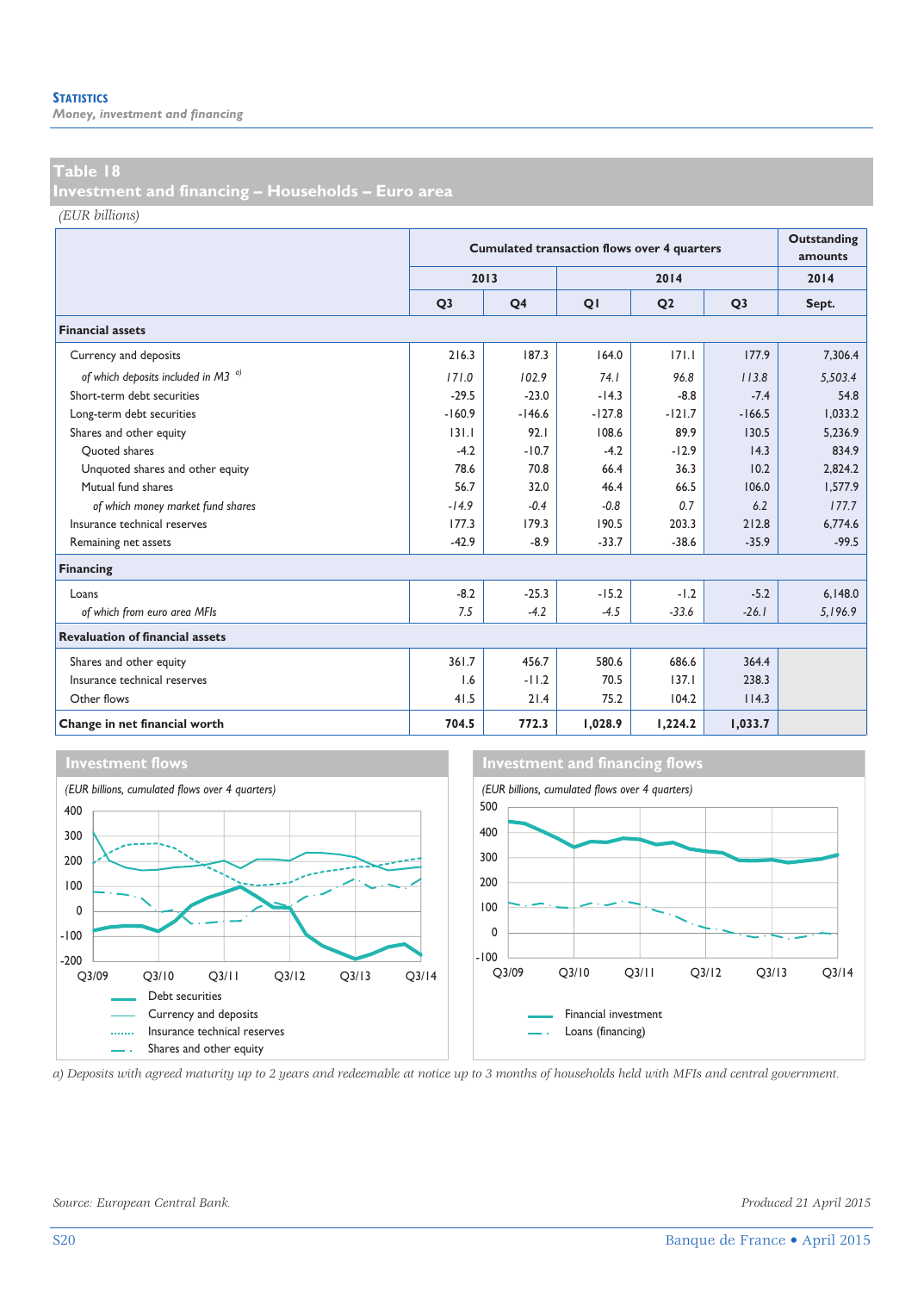**Investment and financing – Households – France** 

*(EUR billions)*

|                                        |                | <b>Cumulated transaction flows over 4 quarters</b> | <b>Outstanding</b><br>amounts |                |                |         |
|----------------------------------------|----------------|----------------------------------------------------|-------------------------------|----------------|----------------|---------|
|                                        | 2013           |                                                    |                               | 2014           |                | 2014    |
|                                        | Q <sub>4</sub> | QI                                                 | Q <sub>2</sub>                | Q <sub>3</sub> | Q <sub>4</sub> | Dec.    |
| <b>Financial assets</b>                |                |                                                    |                               |                |                |         |
| Currency and deposits                  | 32.6           | 30.1                                               | 25.3                          | 22.1           | 26.7           | 1,328.4 |
| Short-term debt securities             | $-0.5$         | $-0.3$                                             | 0.0                           | $-0.1$         | 0.1            | 18.6    |
| Long-term debt securities              | $-5.9$         | $-6.9$                                             | $-8.1$                        | $-10.0$        | $-10.9$        | 60.2    |
| Shares and other equity                | 12.6           | $-2.8$                                             | 2.7                           | 6.9            | 7.9            | 1,260.6 |
| Ouoted shares                          | $-4.8$         | $-4.8$                                             | $-3.5$                        | 0.5            | 6.4            | 192.6   |
| Unquoted shares and other equity       | 23.6           | 19.6                                               | 20.3                          | 13.9           | 10.6           | 770.2   |
| Mutual fund shares                     | $-6.1$         | $-17.6$                                            | $-14.2$                       | $-7.5$         | $-9.0$         | 297.9   |
| of which money market fund shares      | $-5.5$         | $-6.4$                                             | $-6.1$                        | $-6.0$         | $-3.9$         | 13.9    |
| Insurance technical reserves           | 39.0           | 39.8                                               | 43.2                          | 46.4           | 52.4           | 1.694.3 |
| Remaining net assets                   | 23.2           | 42.8                                               | 43.0                          | 41.9           | 33.5           | 87.0    |
| Financing                              |                |                                                    |                               |                |                |         |
| Loans                                  | 23.0           | 23.1                                               | 23.8                          | 20.6           | 21.5           | 1,196.3 |
| <b>Revaluation of financial assets</b> |                |                                                    |                               |                |                |         |
| Shares and other equity                | 75.1           | 81.8                                               | 118.3                         | 46.5           | 13.6           |         |
| Insurance technical reserves           | 17.3           | 22.0                                               | 27.8                          | 18.1           | 11.4           |         |
| Other flows                            | 1.3            | 3.4                                                | 2.4                           | $-17.5$        | 4.1            |         |
| Change in net financial worth          | 171.7          | 186.9                                              | 230.8                         | 133.8          | 117.4          |         |





*Source: Banque de France. Produced 21 April 2015*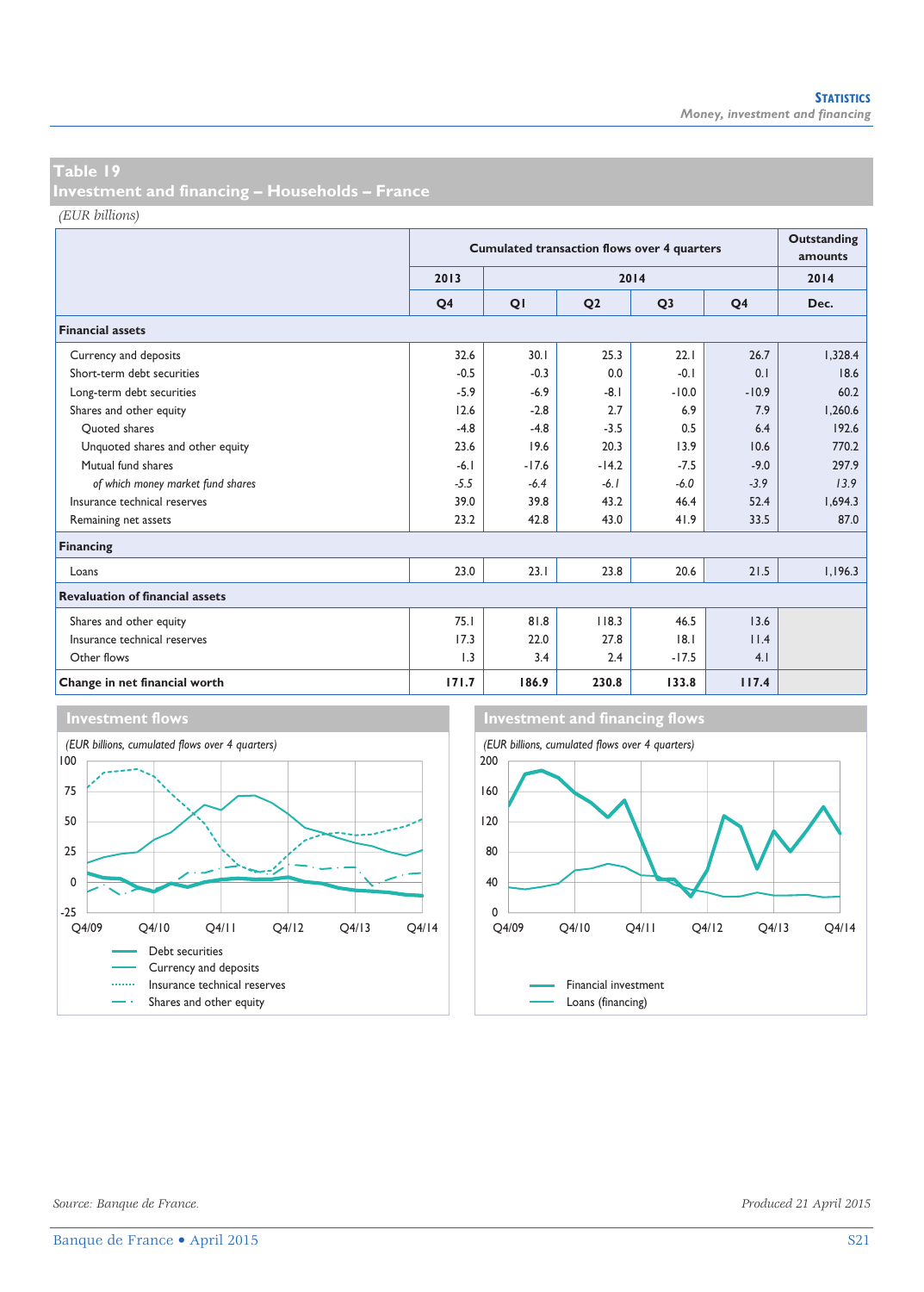*Money, investment and financing* 

#### **Table 20**

**Investment and financing – Non-financial corporations – Euro area** 

*(EUR billions)*

|                                          |                | <b>Cumulated transaction flows over 4 quarters</b> | Outstanding<br>amounts |                |                |          |
|------------------------------------------|----------------|----------------------------------------------------|------------------------|----------------|----------------|----------|
|                                          |                | 2013                                               |                        | 2014           |                | 2014     |
|                                          | Q <sub>3</sub> | Q <sub>4</sub>                                     | QI                     | Q <sub>2</sub> | Q <sub>3</sub> | Sept.    |
| <b>Financial assets</b>                  |                |                                                    |                        |                |                |          |
| Currency and deposits                    | 85.7           | 95.2                                               | 96.5                   | 101.2          | 78.4           | 2,152.5  |
| of which deposits included in M3 $^{a)}$ | 86.7           | 102.1                                              | 91.6                   | 99.6           | 101.6          | 1.792.6  |
| Debt securities                          | $-49.5$        | $-41.7$                                            | $-19.5$                | $-34.6$        | $-41.0$        | 291.6    |
| Loans                                    | $-39.9$        | $-62.4$                                            | $-3.5$                 | 46.0           | 21.4           | 3,486.9  |
| Shares and other equity                  | 87.7           | 51.3                                               | 4.1                    | 28.3           | 60.3           | 8,770.2  |
| Insurance technical reserves             | 1.8            | 0.3                                                | 1.0                    | 1.7            | 2.1            | 204.4    |
| Remaining net assets                     | 98.4           | 103.4                                              | 100.6                  | 102.3          | 65.0           | 454.3    |
| Financing                                |                |                                                    |                        |                |                |          |
| Debt                                     | $-91.0$        | $-119.8$                                           | $-84.0$                | $-2.2$         | $-37.0$        | 10,502.3 |
| Loans                                    | $-181.9$       | $-201.6$                                           | $-154.2$               | $-69.4$        | $-86.7$        | 8.953.0  |
| of which from euro area MFIs             | $-165.7$       | $-133.2$                                           | $-137.0$               | $-103.1$       | $-89.3$        | 4.288.7  |
| Debt securities                          | 86.8           | 77.9                                               | 66.0                   | 62.9           | 44.8           | 1,186.4  |
| Pension fund reserves                    | 4.0            | 3.9                                                | 4.2                    | 4.3            | 4.9            | 362.9    |
| Shares and other equity                  | 237.4          | 201.0                                              | 192.7                  | 175.2          | 154.5          | 14,304.0 |
| <b>Ouoted shares</b>                     | 44.7           | 30.6                                               | 36.2                   | 38.8           | 68.I           | 4,513.3  |
| Unquoted shares and other equity         | 192.7          | 170.4                                              | 156.6                  | 136.4          | 86.4           | 9,790.7  |
| Net lending/net borrowing (B9B)          | 37.9           | 64.9                                               | 70.5                   | 71.8           | 68.8           |          |



*a) Deposits with agreed maturity up to 2 years and redeemable at notice up to 3 months of non-financial corporations held with MFIs and central government.*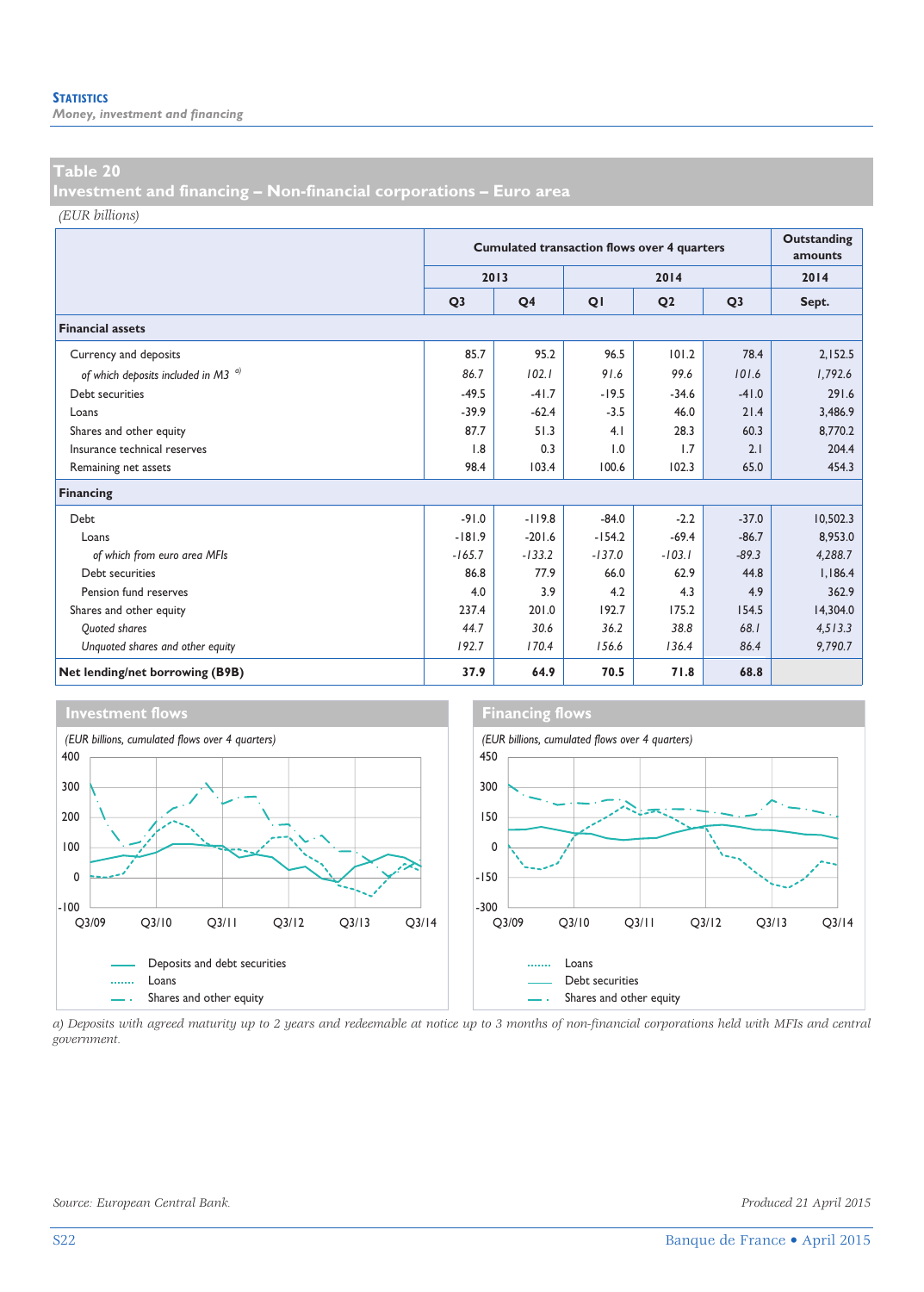**Investment and financing – Non-financial corporations – France** 

*(EUR billions)*

|                                  | <b>Cumulated transaction flows over 4 quarters</b> |         |                |                |                | Outstanding<br>amounts |  |  |
|----------------------------------|----------------------------------------------------|---------|----------------|----------------|----------------|------------------------|--|--|
|                                  | 2013                                               |         |                | 2014           |                | 2014                   |  |  |
|                                  | Q <sub>4</sub>                                     | QI      | Q <sub>2</sub> | Q <sub>3</sub> | Q <sub>4</sub> | Dec.                   |  |  |
| <b>Financial assets</b>          |                                                    |         |                |                |                |                        |  |  |
| Currency and deposits            | 45.3                                               | 33.8    | 31.7           | 26.6           | 21.4           | 477.5                  |  |  |
| Debt securities                  | $-9.8$                                             | $-1.6$  | $-5.4$         | $-1.7$         | $-3.3$         | 55.5                   |  |  |
| Loans                            | 19.1                                               | 16.8    | 18.0           | 5.5            | 9.6            | 1,121.5                |  |  |
| Shares and other equity          | 36.3                                               | 14.8    | 29.3           | 19.0           | 20.5           | 3,593.8                |  |  |
| Insurance technical reserves     | 0.2                                                | 0.1     | $-0.1$         | 0.0            | 0.2            | 48.2                   |  |  |
| Remaining net assets             | $-13.8$                                            | 6.4     | 24.4           | 24.5           | 31.5           | 176.1                  |  |  |
| Financing                        |                                                    |         |                |                |                |                        |  |  |
| Debt                             | 45.4                                               | 43.3    | 68.8           | 51.9           | 50.3           | 2,636.4                |  |  |
| Loans                            | 25.5                                               | 15.4    | 17.8           | 3.8            | 0.1            | 2,055.0                |  |  |
| Debt securities                  | 19.9                                               | 27.9    | 51.1           | 48.1           | 50.3           | 581.4                  |  |  |
| Shares and other equity          | 68.5                                               | 68.2    | 75.1           | 69.8           | 76.6           | 4,924.4                |  |  |
| Quoted shares                    | 9.6                                                | 12.6    | 16.0           | 10.0           | 17.1           | 1,392.1                |  |  |
| Unquoted shares and other equity | 58.9                                               | 55.6    | 59.1           | 59.8           | 59.5           | 3,532.3                |  |  |
| Net lending/net borrowing (B9B)  | $-36.7$                                            | $-41.1$ | $-46.0$        | $-47.8$        | $-47.0$        |                        |  |  |

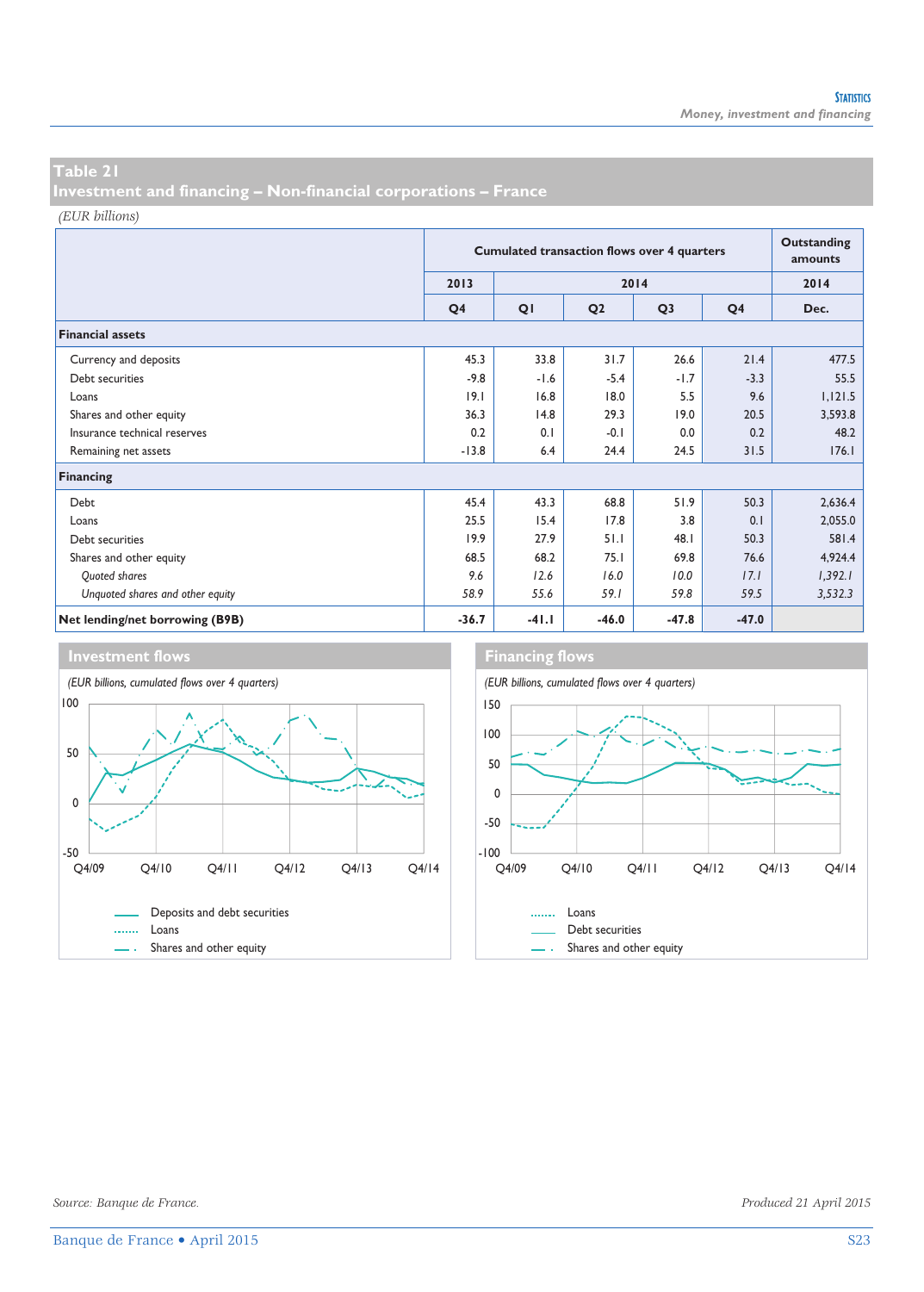*Money, investment and financing* 

### **Table 22**

**Interest rates on bank deposits – France and the euro area** 

#### *(average monthly rates – %)*

|                                                           | 2013 | 2014 | 2014 | 2014 |      |      | 2015 |      |
|-----------------------------------------------------------|------|------|------|------|------|------|------|------|
|                                                           | Dec. | Dec. | Feb. | Oct. | Nov. | Dec. | Jan. | Feb. |
| Euro area                                                 |      |      |      |      |      |      |      |      |
| Overnight deposits - households                           | 0.29 | 0.22 | 0.28 | 0.22 | 0.21 | 0.22 | 0.21 | 0.20 |
| Deposits redeemable at notice up to 3 months - households | 1.11 | 0.86 | 1.11 | 0.91 | 0.89 | 0.86 | 0.84 | 0.82 |
| Time deposits with agreed maturity over 2 years -         |      |      |      |      |      |      |      |      |
| non-financial corporations                                | 1.63 | 1.29 | 1.75 | 1.43 | 1.20 | 1.29 | 1.28 | 1.11 |
| France                                                    |      |      |      |      |      |      |      |      |
| "A" passbooks (end of period)                             | 1.25 | 1.00 | 1.25 | 1.00 | 00.1 | 00.1 | 1.00 | 00.1 |
| Regulated savings deposits                                | 1.29 | 1.05 | 1.29 | 1.05 | 1.05 | 1.05 | 1.05 | 1.05 |
| Deposits with agreed maturity up to 2 years               | 1.97 | 1.92 | 1.99 | 1.95 | 1.92 | 1.92 | 1.80 | 1.38 |
| Deposits with agreed maturity over 2 years                | 2.91 | 2.79 | 3.02 | 2.81 | 2.84 | 2.79 | 2.76 | 2.89 |







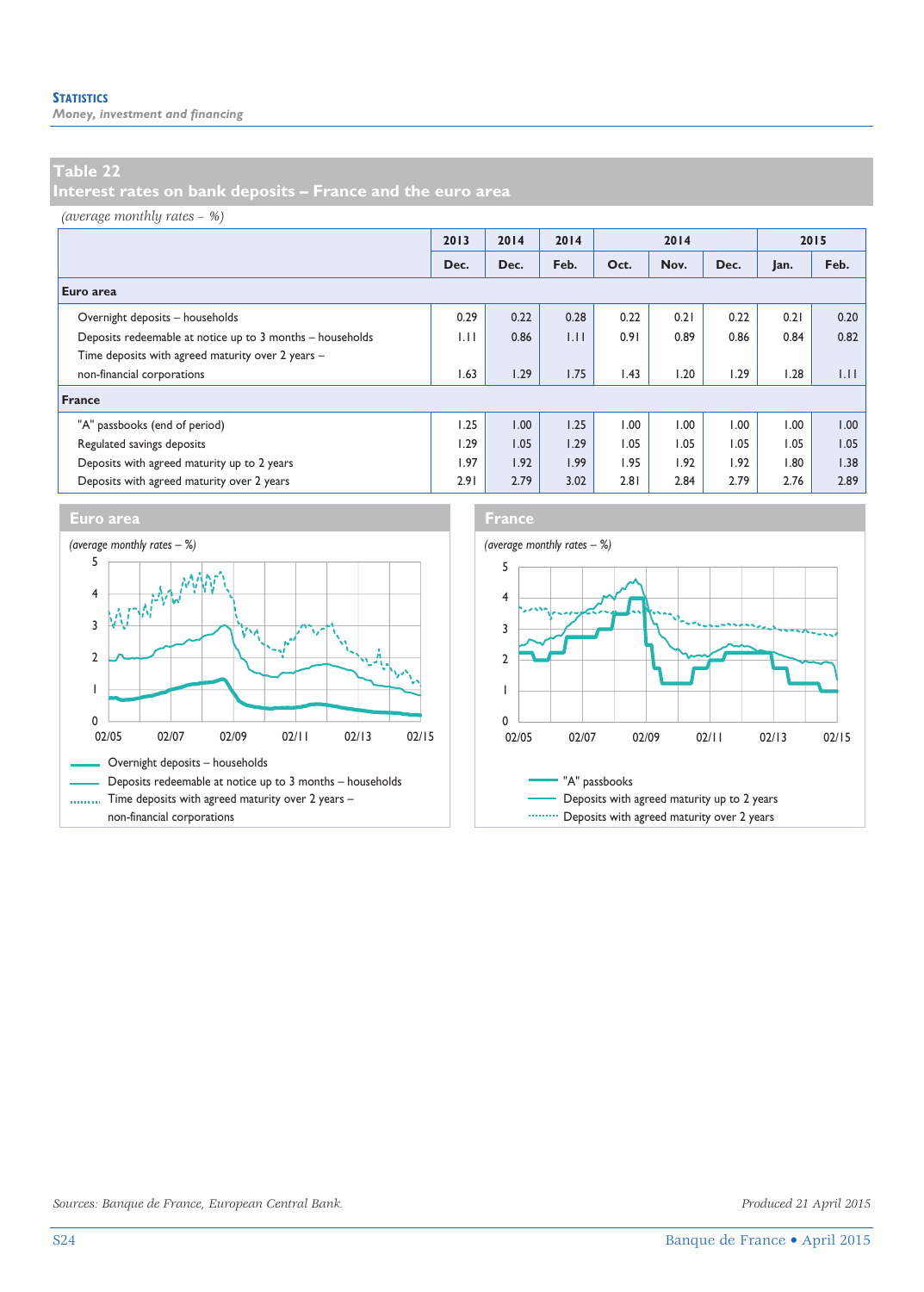*(average monthly rate – %)*

|                                           |       | 2014  |      |      |      |      |       |      |      | 2015 |      |      |
|-------------------------------------------|-------|-------|------|------|------|------|-------|------|------|------|------|------|
|                                           | March | April | May  | June | July | Aug. | Sept. | Oct. | Nov. | Dec. | Jan. | Feb. |
| Euro area                                 |       |       |      |      |      |      |       |      |      |      |      |      |
| <b>Consumer loans</b>                     |       |       |      |      |      |      |       |      |      |      |      |      |
| Floating rate and IRFP of up to 1 year a) | 5.81  | 5.58  | 5.62 | 5.45 | 5.55 | 5.55 | 5.37  | 5.42 | 5.59 | 5.07 | 5.28 | 5.24 |
| Loans for house purchase                  |       |       |      |      |      |      |       |      |      |      |      |      |
| Floating rate and IRFP of between         |       |       |      |      |      |      |       |      |      |      |      |      |
| I and 5 years <sup>a)</sup>               | 2.90  | 2.91  | 2.87 | 2.85 | 2.75 | 2.74 | 2.69  | 2.63 | 2.53 | 2.52 | 2.54 | 2.47 |
| Non financial corporations                |       |       |      |      |      |      |       |      |      |      |      |      |
| of over EUR   million                     |       |       |      |      |      |      |       |      |      |      |      |      |
| IRFP of up to 1 year $a^{(1)}$            | 2.25  | 2.24  | 2.11 | 2.09 | 1.99 | 1.83 | 1.87  | 1.80 | 1.79 | 1.83 | 1.71 | 1.57 |
| France                                    |       |       |      |      |      |      |       |      |      |      |      |      |
| <b>Consumer loans</b>                     | 5.78  | 5.62  | 5.58 | 5.43 | 5.25 | 5.35 | 5.21  | 5.02 | 5.16 | 4.97 | 5.06 | 4.97 |
| Loans for house purchase                  |       |       |      |      |      |      |       |      |      |      |      |      |
| IRFP of up to 1 year $a$ )                | 2.70  | 2.76  | 2.67 | 2.68 | 2.65 | 2.62 | 2.42  | 2.40 | 2.34 | 2.47 | 2.28 | 2.22 |
| IRFP of over $1$ year $a^{(1)}$           | 3.21  | 3.17  | 3.12 | 3.05 | 2.96 | 2.89 | 2.85  | 2.77 | 2.70 | 2.61 | 2.57 | 2.53 |
| Non-financial corporations                |       |       |      |      |      |      |       |      |      |      |      |      |
| IRFP of up to 1 year $a^{(1)}$            | 1.96  | 1.87  | 1.80 | 1.94 | 1.85 | 1.83 | 1.76  | 1.75 | 1.71 | 1.64 | 1.55 | 1.53 |
| IRFP of over $1$ year $a$ )               | 3.06  | 3.08  | 3.00 | 3.03 | 2.86 | 2.86 | 2.71  | 2.66 | 2.56 | 2.49 | 2.32 | 2.32 |



*a) IRFP: initial rate fixation period i.e. the period for which the rate of a loan is fixed.* 

*IRFP ≤ 1 year: loans for which the rate is adjusted at least once a year + fixed-rate loans with an initial maturity of up to 1 year. IRFP > 1 year: loans for which the rate is adjusted less than once a year + fixed-rate loans with an initial maturity of over 1 year.*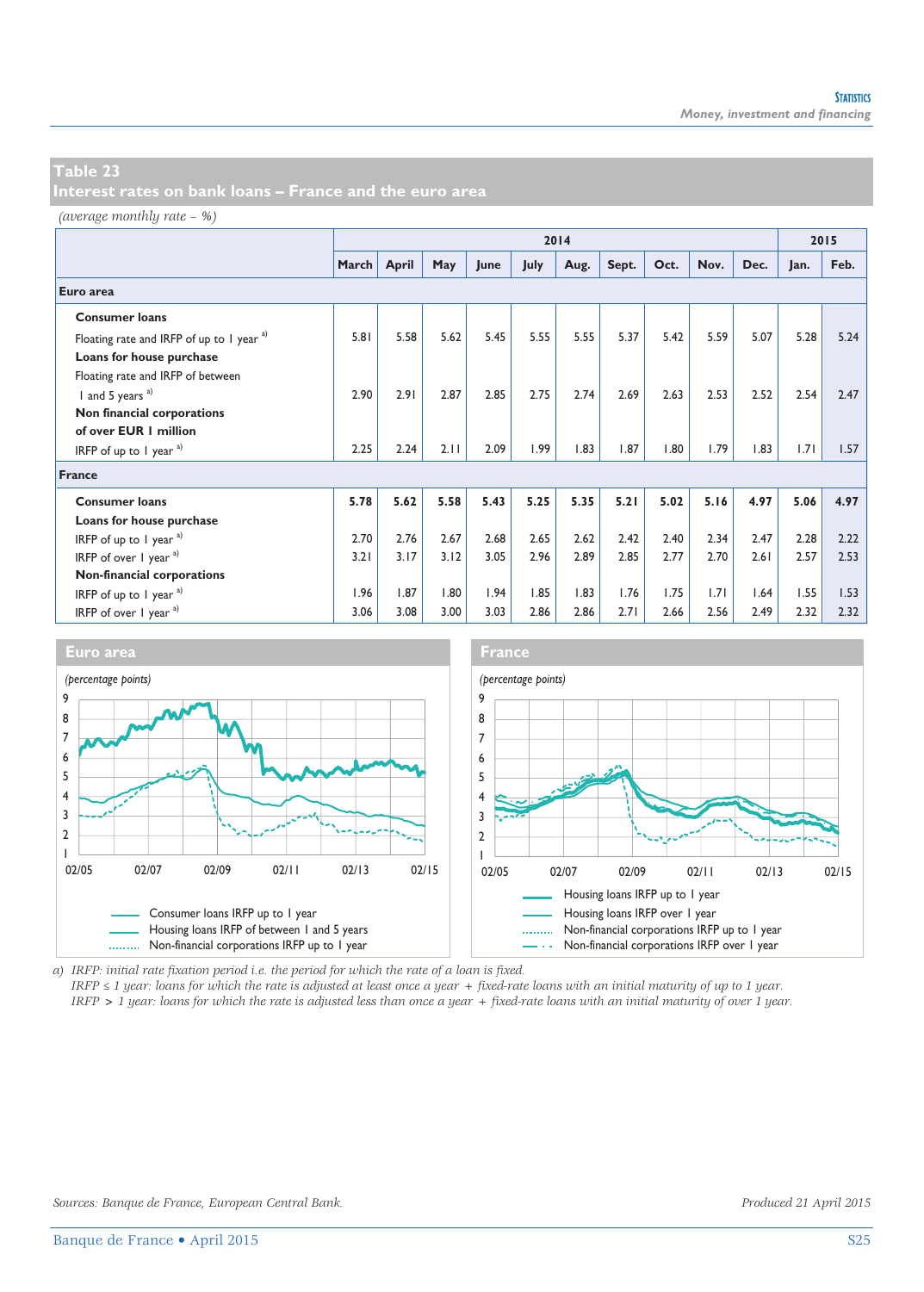*Money, investment and financing* 

**Usury rates on loans to households and cost of business credit – France** 

| I |  |
|---|--|

| $\sqrt{2}$<br>Usury ceiling with effect from the 1st day of the reference period                                    |       |       | 2014  | 2015  |              |
|---------------------------------------------------------------------------------------------------------------------|-------|-------|-------|-------|--------------|
|                                                                                                                     |       | July  | Oct.  | Jan.  | <b>April</b> |
| Loans to households under Articles L312-1 to L312-36 of the french Consumer Code (housing loans)                    |       |       |       |       |              |
| Fixed-rate loans                                                                                                    |       | 5.11  | 4.85  | 4.57  | 4.49         |
| Floating-rate loans                                                                                                 |       | 4.71  | 4.53  | 4.15  | 4.09         |
| Bridge loans                                                                                                        |       | 5.27  | 5.19  | 4.92  | 4.73         |
| Loans to households not within the scope of Articles L312-1 to L312-36 of the French Consumer Code (consumer loans) |       |       |       |       |              |
| Loans up to EUR 3,000                                                                                               | 20.35 | 20.28 | 20.25 | 20.23 |              |
| Loans comprised between EUR 3,000 and EUR 6,000                                                                     |       | 4.8   | 14.59 | 14.37 | 14.15        |
| Loans over EUR 6,000                                                                                                |       | 9.79  | 9.47  | 9.21  | 9.04         |
|                                                                                                                     |       |       |       |       |              |
|                                                                                                                     |       |       | 2014  |       |              |
|                                                                                                                     | Oct.  | Jan.  | April | July  | Oct.         |
| Loans to enterprises                                                                                                |       |       |       |       |              |
| <b>Discount</b>                                                                                                     |       |       |       |       |              |
| up to EUR 15,245                                                                                                    | 3.09  | 3.10  | 3.17  | 2.93  | 3.13         |
| EUR 15,245 to EUR 45,735                                                                                            | 3.91  | 3.63  | 4.30  | 4.14  | 3.53         |
| EUR 45,735 to EUR 76,225                                                                                            | 3.32  | 3.25  | 3.40  | 3.70  | 3.17         |
| EUR 76,225 to EUR 304,898                                                                                           | 2.52  | 2.40  | 2.81  | 2.41  | 2.27         |
| EUR 304,898 to EUR 1,524,490                                                                                        | 1.55  | 1.76  | 1.87  | 1.55  | 1.25         |
| over EUR 1,524,490                                                                                                  | 1.10  | 1.00  | 1.23  | 1.06  | 0.92         |
| <b>Overdrafts</b>                                                                                                   |       |       |       |       |              |
| up to EUR 15,245                                                                                                    | 9.94  | 9.98  | 9.80  | 9.86  | 9.92         |
| EUR 15,245 to EUR 45,735                                                                                            | 6.66  | 6.82  | 6.47  | 6.52  | 6.42         |
| EUR 45,735 to EUR 76,225                                                                                            | 5.11  | 5.52  | 5.48  | 4.92  | 4.63         |
| EUR 76,225 to EUR 304,898                                                                                           | 3.87  | 4.16  | 3.74  | 3.36  | 3.54         |
| EUR 304,898 to EUR 1,524,490                                                                                        | 2.13  | 2.41  | 2.13  | 2.32  | 1.90         |
| over EUR 1,524,490                                                                                                  | 1.36  | 1.34  | 1.25  | 1.21  | 1.26         |
| Other short-term loans                                                                                              |       |       |       |       |              |
| up to EUR 15,245                                                                                                    | 3.63  | 3.47  | 3.35  | 3.36  | 3.14         |
| EUR 15,245 to EUR 45,735                                                                                            | 3.39  | 3.10  | 2.99  | 3.08  | 2.88         |
| EUR 45,735 to EUR 76,225                                                                                            | 2.73  | 2.64  | 2.49  | 2.77  | 2.70         |
| EUR 76,225 to EUR 304,898                                                                                           | 2.21  | 2.40  | 2.58  | 2.38  | 2.20         |
| EUR 304,898 to EUR 1,524,490                                                                                        | 1.72  | 1.70  | 1.80  | 1.77  | 1.43         |
| over EUR 1,524,490                                                                                                  | 1.92  | 1.92  | 1.93  | 1.95  | 1.72         |
| Medium and long-term loans                                                                                          |       |       |       |       |              |
| up to EUR 15,245                                                                                                    | 3.22  | 3.20  | 3.06  | 2.98  | 2.67         |
| EUR 15,245 to EUR 45,735                                                                                            | 2.95  | 2.89  | 2.78  | 2.68  | 2.43         |
| EUR 45,735 to EUR 76,225                                                                                            | 2.89  | 2.92  | 2.84  | 2.68  | 2.44         |
| EUR 76,225 to EUR 304,898                                                                                           | 2.96  | 2.96  | 2.88  | 2.75  | 2.52         |
| EUR 304,898 to EUR 1,524,490                                                                                        | 2.83  | 2.90  | 2.89  | 2.65  | 2.38         |
| over EUR 1,524,490                                                                                                  | 2.50  | 2.44  | 2.59  | 2.30  | 2.14         |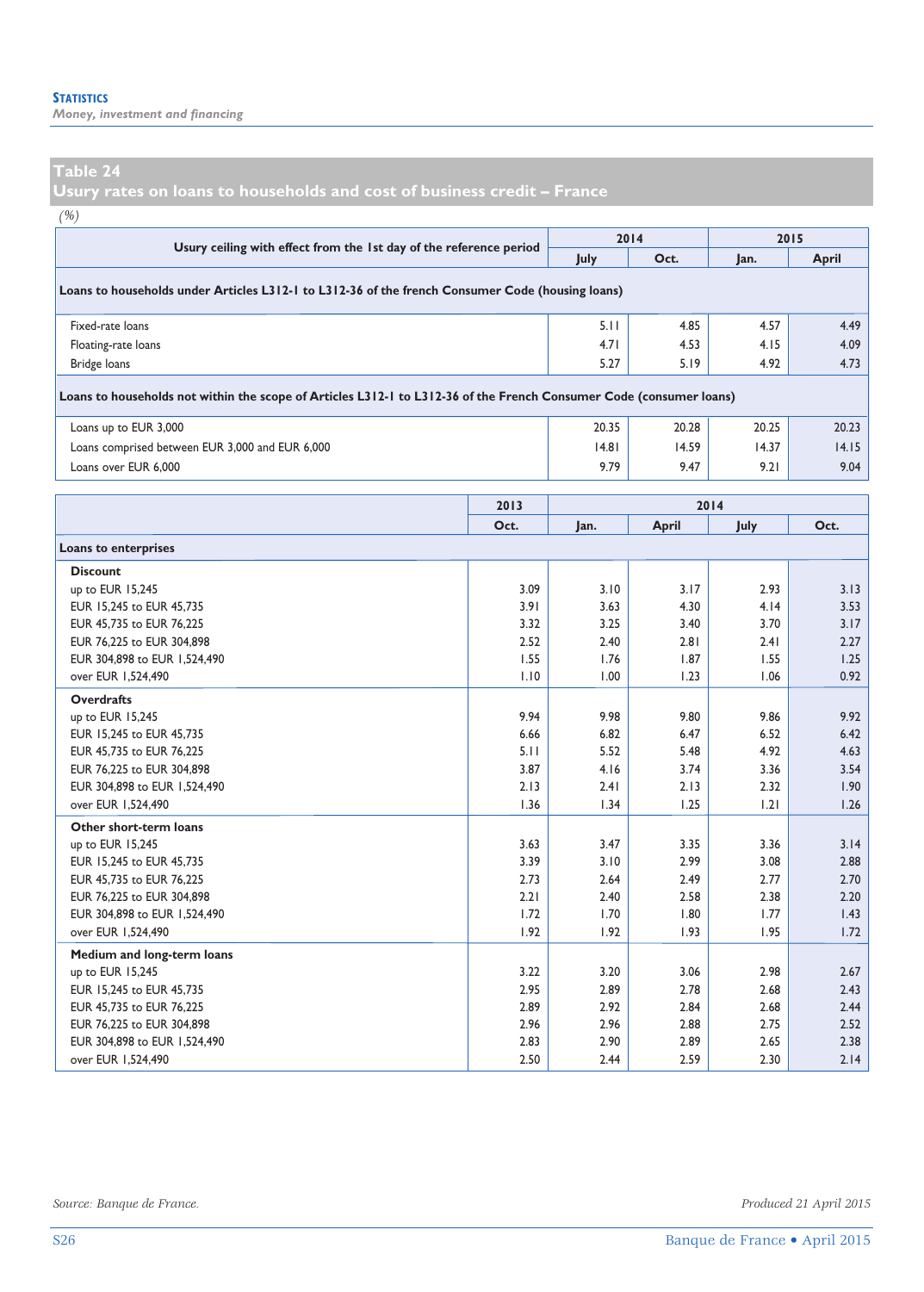*(%)*

|                                             | Monthly average <sup>a)</sup> |      |           |       |      |      |         |           |           |           | Key      |
|---------------------------------------------|-------------------------------|------|-----------|-------|------|------|---------|-----------|-----------|-----------|----------|
|                                             |                               |      |           | 2014  |      |      |         |           | 2015      |           | interest |
|                                             | June                          | July | Aug.      | Sept. | Oct. | Nov. | Dec.    | Jan.      | Feb.      | March     | rates at |
| Short-term interbank interest rates         |                               |      |           |       |      |      |         |           |           |           | 17/04/15 |
| Euro                                        |                               |      |           |       |      |      |         |           |           |           | 0.05     |
| Overnight                                   | 0.06                          | 0.02 | 0.04      | 0.00  | 0.00 | 0.00 | $-0.05$ | $-0.06$   | $-0.05$   | $-0.10$   |          |
| 3-month                                     | 0.20                          | 0.18 | 0.16      | 0.06  | 0.06 | 0.07 | 0.10    | 0.05      | 0.05      | 0.03      |          |
| I-year                                      | 0.48                          | 0.49 | 0.47      | 0.36  | 0.34 | 0.40 | 0.39    | 0.37      | 0.29      | 0.26      |          |
| <b>Pound sterling</b>                       |                               |      |           |       |      |      |         |           |           |           | 0.50     |
| Overnight                                   | 0.44                          | 0.45 | 0.46      | 0.48  | 0.49 | 0.47 | 0.47    | 0.48      | 0.48      | 0.48      |          |
| 3-month                                     | 0.60                          | 0.61 | 0.64      | 0.64  | 0.59 | 0.60 | 0.59    | 0.62      | 0.65      | 0.70      |          |
| I-year                                      | 1.13                          | 1.16 | 1.15      | 1.13  | 1.06 | 1.02 | 0.97    | 0.97      | 1.01      | 1.01      |          |
| <b>Dollar</b>                               |                               |      |           |       |      |      |         |           |           |           | 0.25     |
| Overnight                                   | 0.14                          | 0.16 | 0.17      | 0.15  | 0.17 | 0.14 | 0.15    | 0.18      | 0.18      | 0.15      |          |
| 3-month                                     | 0.30                          | 0.29 | 0.33      | 0.31  | 0.27 | 0.25 | 0.35    | 0.37      | 0.38      | 0.40      |          |
| I-year                                      | 0.63                          | 0.64 | 0.67      | 0.70  | 0.63 | 0.63 | 0.70    | 0.78      | 0.90      | 0.94      |          |
| Yen                                         |                               |      |           |       |      |      |         |           |           |           | 0.10     |
| Overnight                                   | 0.05                          | 0.05 | <b>NA</b> | 0.05  | 0.04 | 0.04 | 0.04    | <b>NA</b> | <b>NA</b> | <b>NA</b> |          |
| 3-month                                     | 0.13                          | 0.13 | <b>NA</b> | 0.12  | 0.11 | 0.11 | 0.11    | <b>NA</b> | <b>NA</b> | <b>NA</b> |          |
| I-year                                      | 0.28                          | 0.25 | 0.22      | 0.23  | 0.18 | 0.18 | 0.18    | 0.19      | 0.20      | 0.22      |          |
| 10-year benchmark government bond yields b) |                               |      |           |       |      |      |         |           |           |           |          |
| France                                      | 1.71                          | 1.56 | .4        | 1.35  | 1.26 | 1.14 | 0.92    | 0.67      | 0.60      | 0.51      |          |
| Germany                                     | 1.35                          | 1.20 | 1.02      | 1.00  | 0.88 | 0.79 | 0.65    | 0.44      | 0.35      | 0.26      |          |
| Euro area                                   | 2.28                          | 2.16 | 1.99      | 1.85  | 1.69 | 1.62 | 1.45    | 1.27      | 1.21      | 0.96      |          |
| United Kingdom                              | 2.70                          | 2.64 | 2.46      | 2.49  | 2.23 | 2.13 | 1.87    | 1.54      | 1.67      | 1.69      |          |
| <b>United States</b>                        | 2.59                          | 2.54 | 2.42      | 2.52  | 2.29 | 2.32 | 2.20    | 1.87      | 1.97      | 2.04      |          |
| Japan                                       | 0.59                          | 0.54 | 0.51      | 0.54  | 0.49 | 0.47 | 0.39    | 0.27      | 0.38      | 0.38      |          |





*a) Short-term: the interbank average of rates situated in the middle of the range between bid and ask rates. Quotes taken from Reuters, posted at 4.30pm for the euro and 11.30am for other currencies. b) Benchmark bonds: rates posted by Reuters at 4.30pm.* 

*Sources: Banque de France, European Central Bank. Produced 21 April 2015*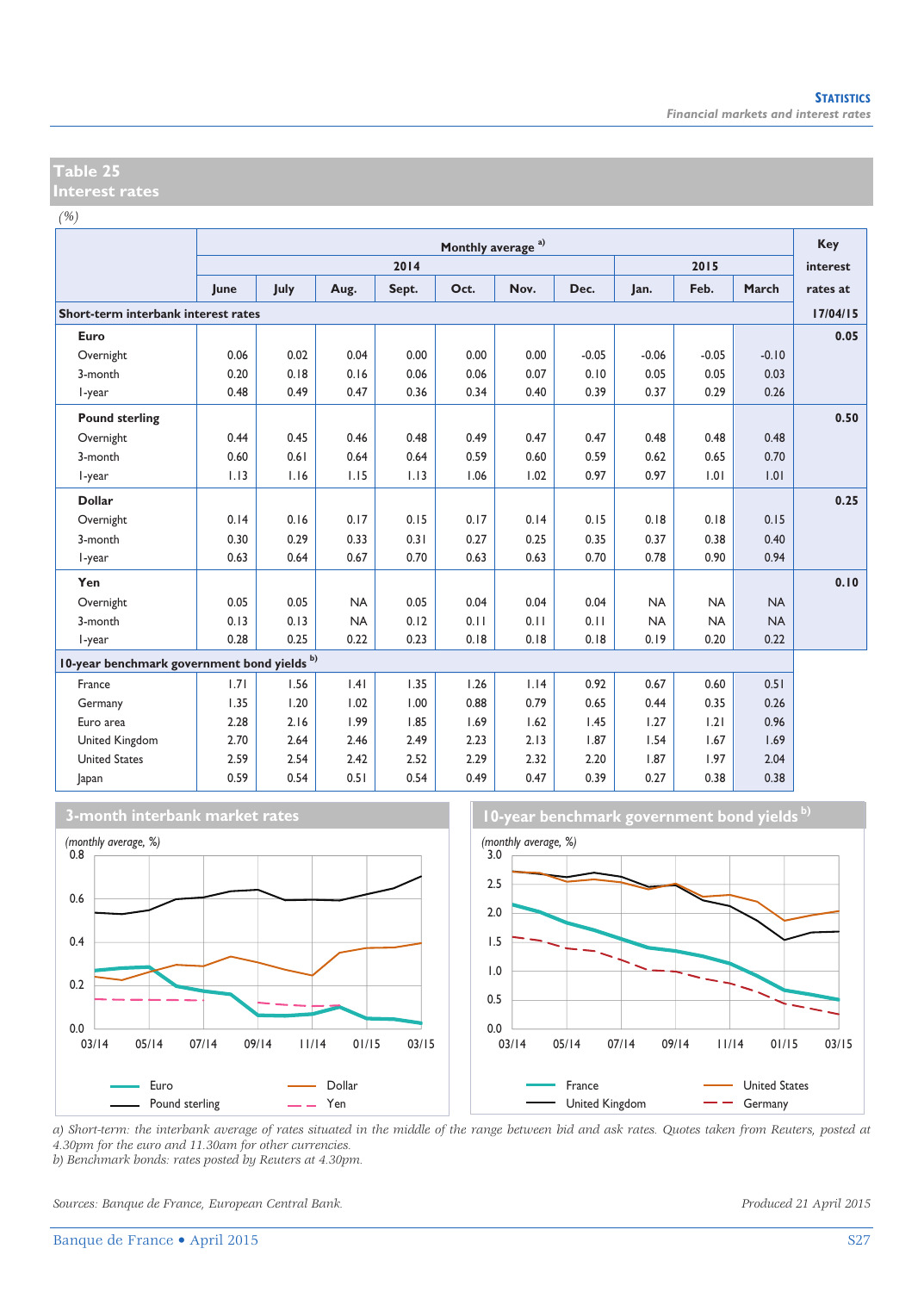**Banking system liquidity and refinancing operations – Euro area** 

*(EUR billions, daily average for the reserve maintenance period from 10 December 2014 to 27 January 2015)*

|                                                            | Liquidity<br>providing | Liquidity<br>absorbing | <b>Net</b><br>contribution |
|------------------------------------------------------------|------------------------|------------------------|----------------------------|
| Contribution to banking system liquidity                   |                        |                        |                            |
| (a) Eurosystem monetary policy operations                  | 790.4                  | 50.2                   | 740.2                      |
| Main refinancing operations                                | 119.0                  |                        | 119.0                      |
| Longer-term refinancing operations                         | 454.4                  |                        | 454.4                      |
| <b>Standing facilities</b>                                 | 0.5                    | 50.2                   | $-49.8$                    |
| Other                                                      | 216.5                  | 0.0                    | 216.5                      |
| (b) Other factors affecting banking system liquidity       | 568.0                  | 1,071.9                | -503.9                     |
| Banknotes in circulation                                   |                        | 1.005.5                | $-1,005.5$                 |
| Government deposits with the Eurosystem                    |                        | 66.3                   | $-66.3$                    |
| Net foreign assets (including gold)                        | 576.4                  |                        | 576.4                      |
| Other factors (net)                                        | $-8.5$                 |                        | $-8.5$                     |
| (c) Reserves maintained by credit institutions (a) $+$ (b) |                        |                        | 236.3                      |
| including reserve requirements                             |                        |                        | 106.2                      |

**Net contribution to banking system liquidity**

*(EUR billions, daily average for the reserve maintenance period from 10 December 2014 to 27 January 2015)* Eurosystem monetary policy operations Other factors affecting banking system liquidity 800 liquidity providing 600 400 200 0 -200 -400 -600 -800 liquidity -1,000 <u>ummun</u> absorbing -1,200 **EXECUTER Main refinancing operations Banknotes in circulation** Longer-term refinancing operations Government deposits with the Eurosystem Standing facilities **Net foreign assets (including gold)** Standing facilities  $\blacksquare$  $\overline{\mathbf{X}}$  Other operations  $\overline{\mathbf{X}}$  Other factors (net) D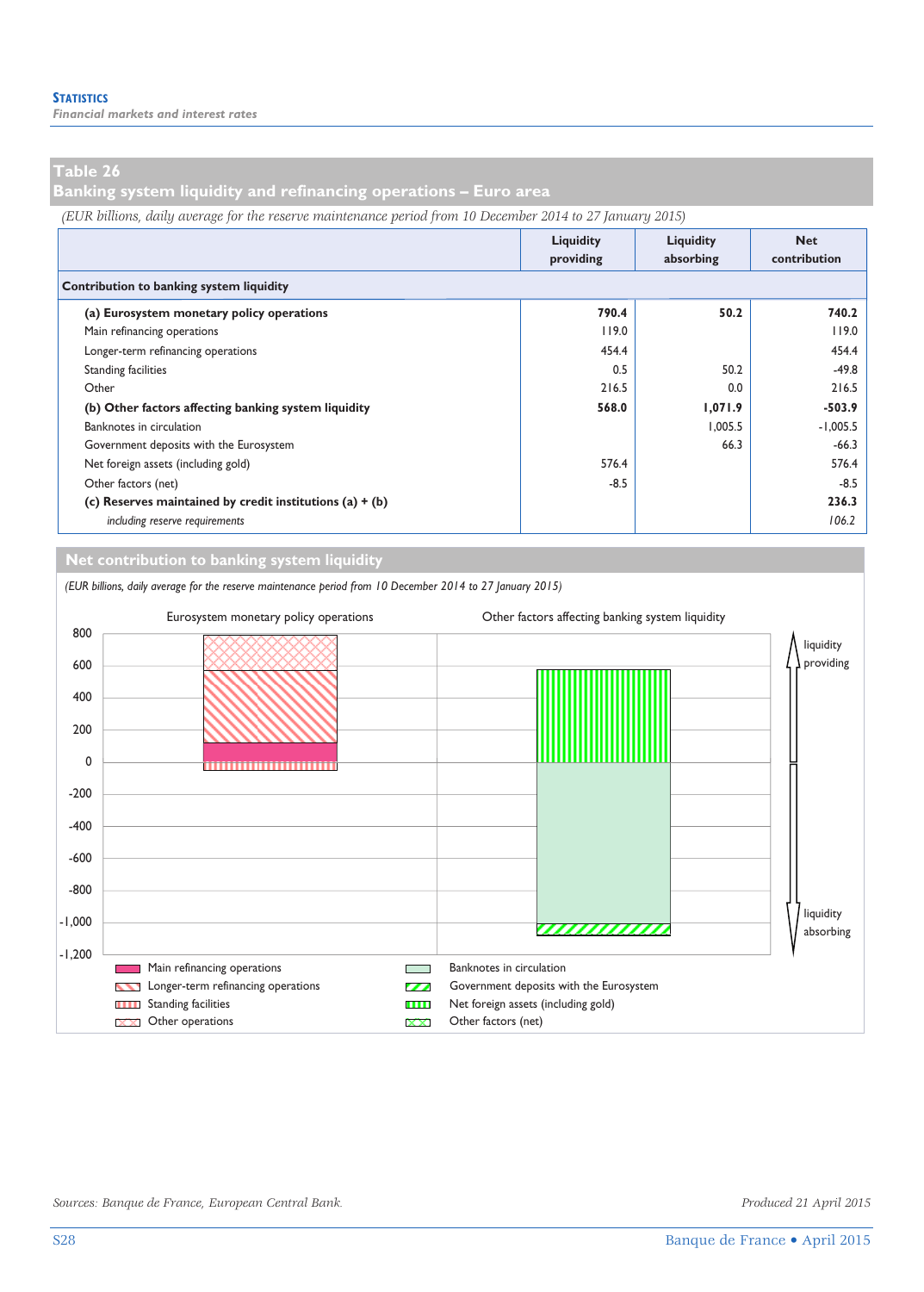**Eurosystem key rates; minimum reserves** 

#### *(%)*

#### **Key rates for the Eurosystem (latest changes)**

|          | Main refinancing operations |                   | <b>Standing facilities</b> |            |                |          |  |  |
|----------|-----------------------------|-------------------|----------------------------|------------|----------------|----------|--|--|
| Date of  |                             | <b>Fixed rate</b> | Date of                    |            |                | Marginal |  |  |
| decision | settlement                  |                   | decision                   | settlement | <b>Deposit</b> | lending  |  |  |
| 07/11/13 | 13/11/13                    | 0.25              | 07/11/13                   | 13/11/13   | 0.00           | 0.75     |  |  |
| 05/06/14 | 11/06/14                    | 0.15              | 05/06/14                   | 11/06/14   | $-0.10$        | 0.40     |  |  |
| 04/09/14 | 10/09/14                    | 0.05              | 04/09/14                   | 10/09/14   | $-0.20$        | 0.30     |  |  |

#### *(%)*

|      | Main refinancing operations |                      | Longer-term refinancing operations |      |          |                      |
|------|-----------------------------|----------------------|------------------------------------|------|----------|----------------------|
|      |                             | <b>Marginal rate</b> | Weighted average rate              |      |          | <b>Marginal rate</b> |
| 2015 | $II$ March <sup>a)</sup>    | 0.05                 | 0.05                               | 2015 | 10 April | 0.05                 |
|      | 18 March                    | 0.05                 | 0.05                               |      | 13 April | 0.05                 |
|      | 25 March                    | 0.05                 | 0.05                               |      | 14 April | 0.05                 |
|      | April                       | 0.05                 | 0.05                               |      | 15 April | 0.05                 |
|      | 8 April                     | 0.05                 | 0.05                               |      | 16 April | 0.05                 |
|      | 15 April                    | 0.05                 | 0.05                               |      | 17 April | 0.05                 |

*(EUR billions – rates as a %)*

#### **Minimum reserves (daily averages)**

| Reserve maintenance<br>period ending on |             | <b>Required reserves</b> |               |           | <b>Current accounts</b> | <b>Excess reserves</b> | Interest rate |                        |
|-----------------------------------------|-------------|--------------------------|---------------|-----------|-------------------------|------------------------|---------------|------------------------|
|                                         |             | Euro area                | <b>France</b> | Euro area | <b>France</b>           | Euro area              | <b>France</b> | on minimum<br>reserves |
| 2014                                    | 12 August   | 105.00                   | 20.10         | 210.20    | 43.30                   | 105.20                 | 23.10         | 0.15                   |
|                                         | 9 September | 105.20                   | 20.30         | 210.10    | 40.70                   | 104.90                 | 20.50         | 0.15                   |
|                                         | 7 October   | 105.30                   | 20.10         | 192.60    | 35.00                   | 87.30                  | 14.90         | 0.05                   |
|                                         | 11 November | 105.70                   | 20.00         | 188.30    | 34.20                   | 82.80                  | 14.20         | 0.05                   |
|                                         | 9 December  | 106.50                   | 20.00         | 185.40    | 33.70                   | 79.00                  | 13.70         | 0.05                   |
| 2015                                    | 27 January  | 106.30                   | 19.90         | 236.30    | 36.40                   | 130.10                 | 16.60         | 0.05                   |







*a) Fixed rate tender procedure.* 

*Sources: European Central Bank, ESCB. Produced 21 April 2015*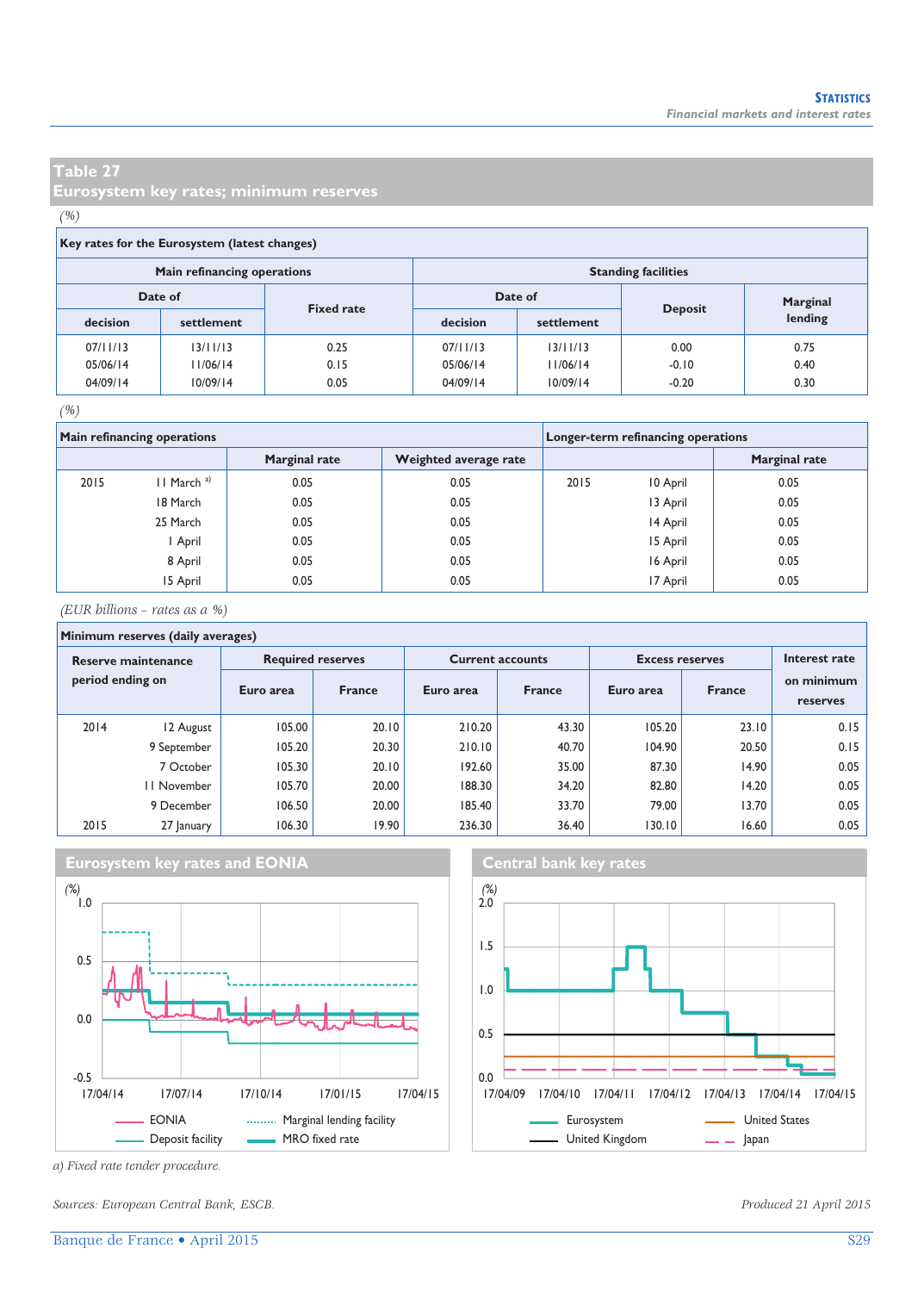**Negotiable debt securities – France** 

| <b>Certificates of deposit</b> |                                  |               |               |  |  |  |  |  |  |  |
|--------------------------------|----------------------------------|---------------|---------------|--|--|--|--|--|--|--|
|                                | <b>EUR billions<sup>a)</sup></b> |               | <b>Number</b> |  |  |  |  |  |  |  |
|                                | <b>Issues</b>                    | <b>Stocks</b> | of issuers    |  |  |  |  |  |  |  |
| 17/01/15 to 23/01/15           | 10.98                            | 245.31        | 135           |  |  |  |  |  |  |  |
| 24/01/15 to 30/01/15           | 13.72                            | 240.46        | 133           |  |  |  |  |  |  |  |
| 31/01/15 to 06/02/15           | 12.91                            | 239.74        | 133           |  |  |  |  |  |  |  |
| 07/02/15 to 13/02/15           | 13.20                            | 243.42        | 134           |  |  |  |  |  |  |  |
| 14/02/15 to 20/02/15           | 13.43                            | 242.13        | 134           |  |  |  |  |  |  |  |
| 21/02/15 to 27/02/15           | 10.09                            | 231.26        | 134           |  |  |  |  |  |  |  |
| 28/02/15 to 06/03/15           | 8.42                             | 226.83        | 134           |  |  |  |  |  |  |  |
| 07/03/15 to 13/03/15           | 10.25                            | 228.24        | 134           |  |  |  |  |  |  |  |
| 14/03/15 to 20/03/15           | 9.45                             | 229.32        | 132           |  |  |  |  |  |  |  |
| 21/03/15 to 27/03/15           | 7.67                             | 225.64        | 133           |  |  |  |  |  |  |  |
| 28/03/15 to 03/04/15           | 16.53                            | 221.81        | 133           |  |  |  |  |  |  |  |
| 04/04/15 to 10/04/15           | 12.11                            | 222.07        | 131           |  |  |  |  |  |  |  |
| 11/04/15 to 17/04/15           | 11.64                            | 223.20        | 3             |  |  |  |  |  |  |  |

|                      | <b>EUR billions<sup>a)</sup></b> |               | <b>Number</b> |
|----------------------|----------------------------------|---------------|---------------|
|                      | <b>Issues</b>                    | <b>Stocks</b> | of issuers    |
| 17/01/15 to 23/01/15 | 7.92                             | 52.75         | 102           |
| 24/01/15 to 30/01/15 | 5.63                             | 5379          | 100           |
| 31/01/15 to 06/02/15 | 8.44                             | 51.89         | 105           |
| 07/02/15 to 13/02/15 | 13.02                            | 59.85         | 107           |
| 14/02/15 to 20/02/15 | 8.79                             | 57.86         | 105           |
| 21/02/15 to 27/02/15 | 9.68                             | 58.68         | 108           |
| 28/02/15 to 06/03/15 | 5.59                             | 55.88         | 109           |
| 07/03/15 to 13/03/15 | 15.04                            | 64.82         | 109           |
| 14/03/15 to 20/03/15 | 12.36                            | 65.38         | 106           |
| 21/03/15 to 27/03/15 | 6.71                             | 64.06         | 106           |
| 28/03/15 to 03/04/15 | 9.03                             | 62.10         | 104           |
| 04/04/15 to 10/04/15 | 16.62                            | 66.84         | 104           |
| 11/04/15 to 17/04/15 | 5.49                             | 59.35         | 106           |

|                      | <b>EUR</b> billions <sup>a)</sup> |               | <b>Number</b> |  |  |  |  |  |  |  |  |  |
|----------------------|-----------------------------------|---------------|---------------|--|--|--|--|--|--|--|--|--|
|                      | <b>Issues</b>                     | <b>Stocks</b> | of issuers    |  |  |  |  |  |  |  |  |  |
| 17/01/15 to 23/01/15 | 0.05                              | 61.01         | 114           |  |  |  |  |  |  |  |  |  |
| 24/01/15 to 30/01/15 | 0.34                              | 60.80         | 114           |  |  |  |  |  |  |  |  |  |
| 31/01/15 to 06/02/15 | 0.15                              | 55.48         | $ $  4        |  |  |  |  |  |  |  |  |  |
| 07/02/15 to 13/02/15 | 0.25                              | 55.53         | 114           |  |  |  |  |  |  |  |  |  |
| 14/02/15 to 20/02/15 | 0.34                              | 55.75         | 114           |  |  |  |  |  |  |  |  |  |
| 21/02/15 to 27/02/15 | 0.39                              | 55.83         | 114           |  |  |  |  |  |  |  |  |  |
| 28/02/15 to 06/03/15 | 1.51                              | 56.97         | 114           |  |  |  |  |  |  |  |  |  |
| 07/03/15 to 13/03/15 | 0.19                              | 57.04         | 113           |  |  |  |  |  |  |  |  |  |
| 14/03/15 to 20/03/15 | 1.15                              | 57.80         | 113           |  |  |  |  |  |  |  |  |  |
| 21/03/15 to 27/03/15 | 0.09                              | 57.49         | 113           |  |  |  |  |  |  |  |  |  |
| 28/03/15 to 03/04/15 | 0.03                              | 57.22         | 112           |  |  |  |  |  |  |  |  |  |
| 04/04/15 to 10/04/15 | 0.18                              | 56.92         | 112           |  |  |  |  |  |  |  |  |  |
| 11/04/15 to 17/04/15 | 1.74                              | 58.37         | 113           |  |  |  |  |  |  |  |  |  |
|                      |                                   |               |               |  |  |  |  |  |  |  |  |  |



#### **Commercial paper Commercial paper Commercial paper**



**Regotiable medium-term notes Negotiable medium-term notes** 

*(daily data, EUR billions)* **Issues Stocks** Stocks Issues Stocks Stocks Stocks Issues Stocks Stocks Stocks Stocks 1.6 75 1.4 70 1.2 65 1.0 60 0.8 55 0.6 50 0.4 45 0.2 40 аT тI 0.0 h. لىك،<br>16/04/15 16/01/15 16/02/15 16/03/15 16/04/15 1 issues (left-hand scale) outstanding amounts (right-hand scale)

*a) Issues in euro are cumulative over the reference period. Outstanding amounts are calculated from the cut-off date (the last day of the period under review).* 

*Source: Banque de France. Produced 21 April 2015*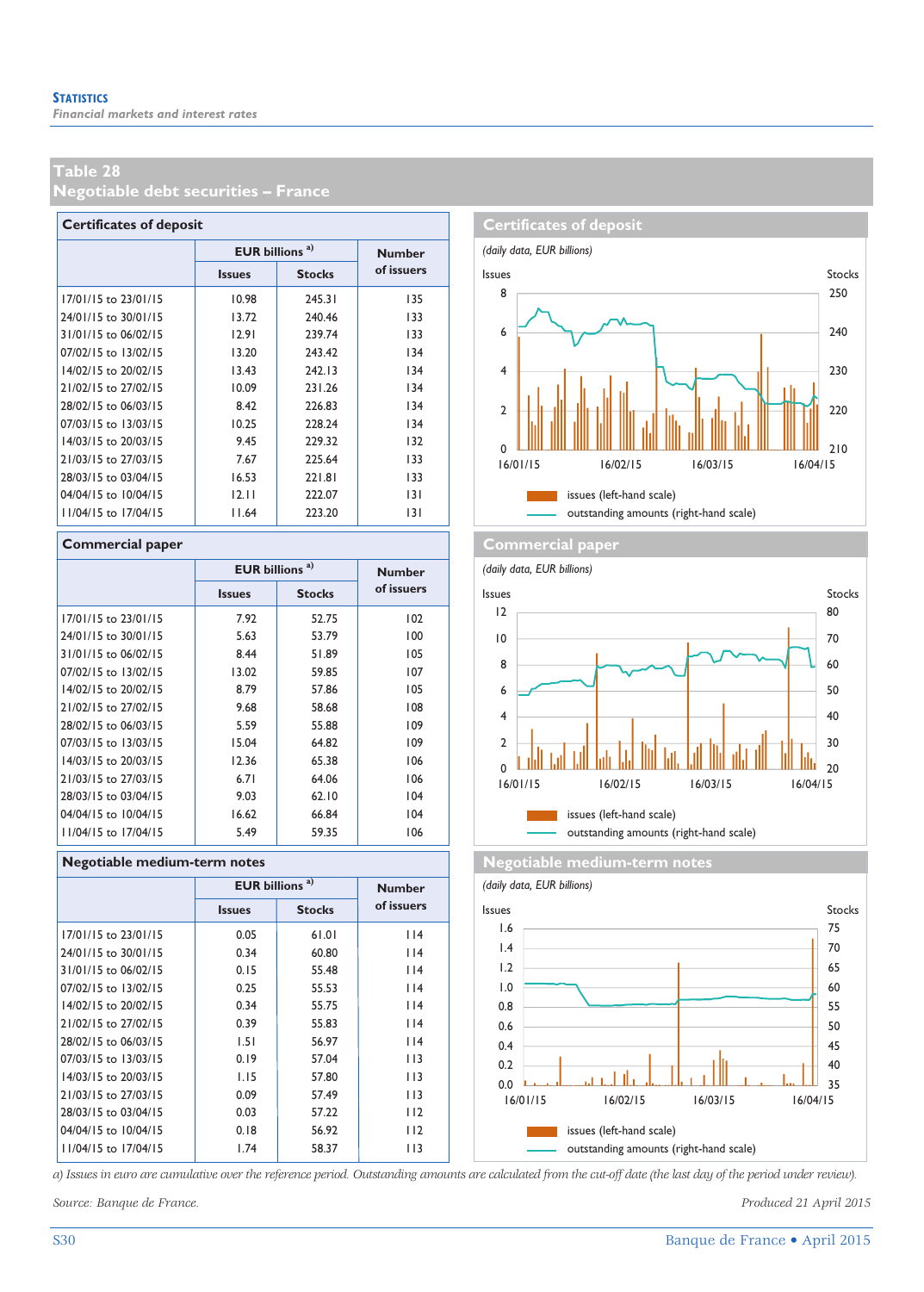### **Table 29 Negotiable debt securities – France Certificates of deposit** *(daily outstanding amounts in EUR billions)* 450 400 350 300 250  $200$   $-$ <br>30/04/10 30/04/10 31/10/10 30/04/11 31/10/11 30/04/12 31/10/12 30/04/13 31/10/13 30/04/14 31/10/14 30/04/15 **Commercial paper** *(daily outstanding amounts in EUR billions)* 80 70 LNMM 60 50  $40$   $-$ <br>30/04/10 30/04/10 31/10/10 30/04/11 31/10/11 30/04/12 31/10/12 30/04/13 31/10/13 30/04/14 31/10/14 30/04/15 **Negotiable medium-term notes** *(daily outstanding amounts in EUR billions)* 80 75 70 65 60 55  $50$ <br> $30/04/10$ 30/04/10 31/10/10 30/04/11 31/10/11 30/04/12 31/10/12 30/04/13 31/10/13 30/04/14 31/10/14 30/04/15 **Negotiable debt securities, cumulated outstandings** *(daily outstanding amounts in EUR billions)* 600 550 500 450 400 350 300

30/04/10 31/10/10 30/04/11 31/10/11 30/04/12 31/10/12 30/04/13 31/10/13 30/04/14 31/10/14 30/04/15

*Source: Banque de France. Produced 21 April 2015*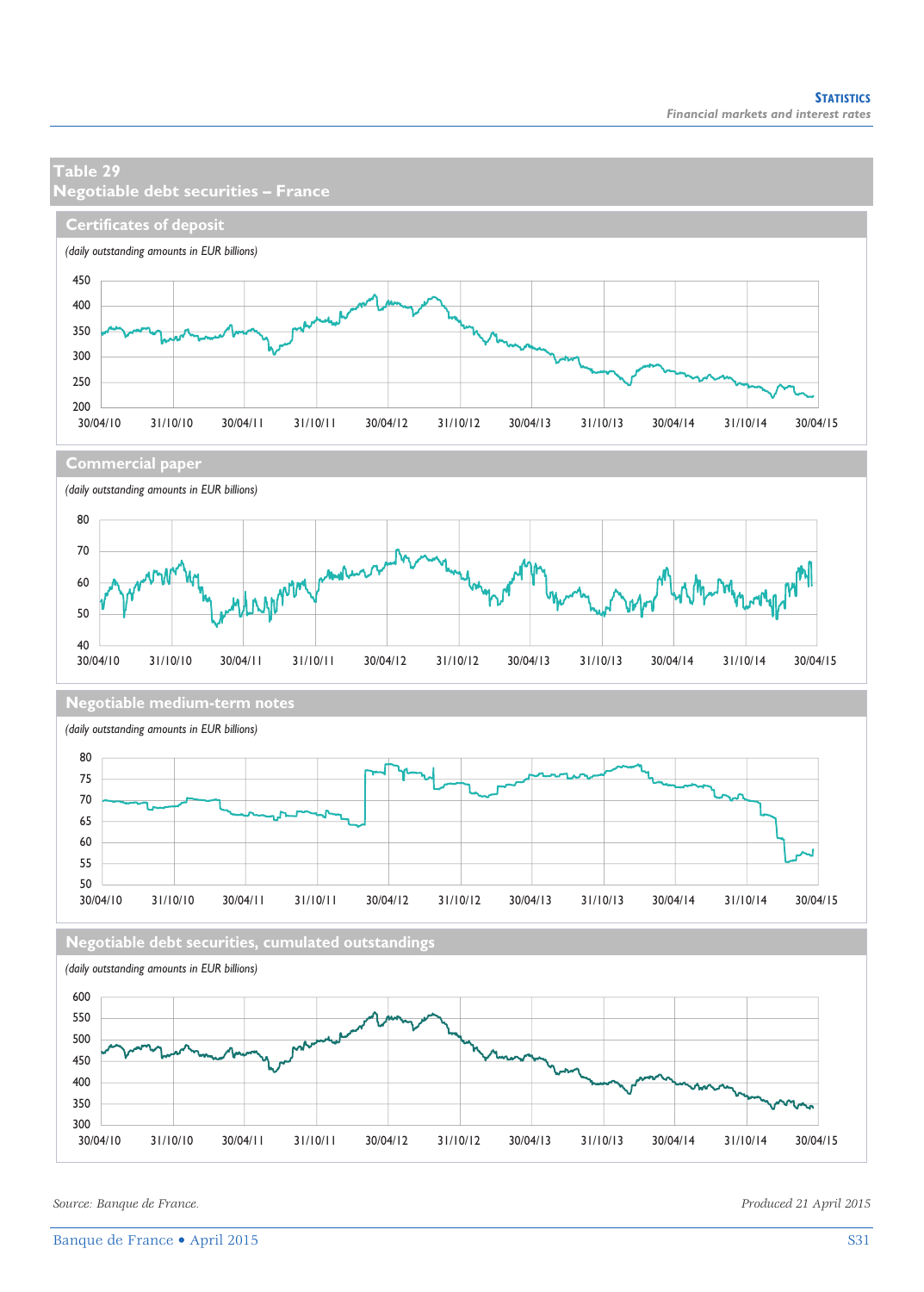*Financial markets and interest rates* 

#### **Table 30**

**Investment funds' investments – France** 

*(EUR billions)*

|                                                         |        | 2014   |        | 2015   |
|---------------------------------------------------------|--------|--------|--------|--------|
|                                                         | March  | June   | Sept.  | Jan.   |
| Net assets of investment funds' investments by category |        |        |        |        |
| Money-market funds                                      | 323.32 | 308.41 | 303.90 | 307.53 |
| Bond mutual funds                                       | 220.76 | 229.69 | 236.13 |        |
| Equity mutual funds                                     | 277.90 | 286.02 | 283.85 |        |
| Mixed funds                                             | 276.66 | 283.91 | 288.64 |        |
| Funds of alternative funds                              | 12.91  | 12.77  | 12.72  |        |
| Guaranteed-performance mutual funds                     | 0.00   | 0.00   | 0.00   |        |
| Structured funds ("fonds à formule")                    | 41.57  | 38.10  | 36.74  |        |

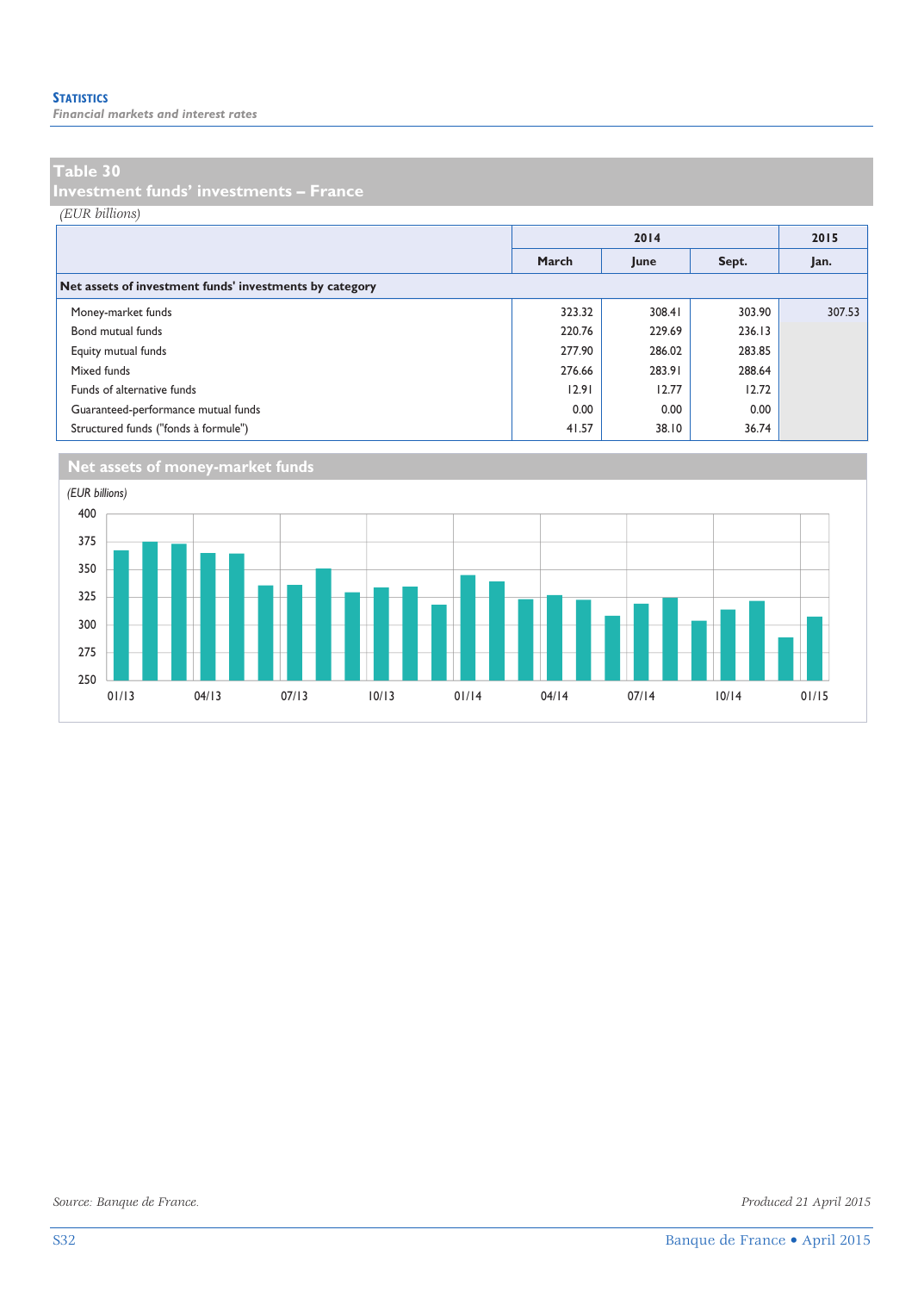**Debt securities and quoted shares issued by French residents** 

#### *(EUR billions)*

|                                                   |          | Outstanding amounts <sup>a)</sup> |          |          | Net issues b) |          |  |  |  |  |  |  |
|---------------------------------------------------|----------|-----------------------------------|----------|----------|---------------|----------|--|--|--|--|--|--|
|                                                   | 2014     | 2015                              | 12-month | 2014     |               | 2015     |  |  |  |  |  |  |
|                                                   | Feb. $c$ | Feb. $c$                          | total    | Dec. $c$ | Jan. $c)$     | Feb. $c$ |  |  |  |  |  |  |
| Debt securities issued by French residents        |          |                                   |          |          |               |          |  |  |  |  |  |  |
| Total                                             | 3,420.1  | 3,447.6                           | 27.5     | $-23.1$  | $-3.7$        | 1.5      |  |  |  |  |  |  |
| Non-financial corporations                        | 513.0    | 555.7                             | 42.7     | 0.4      | $-1.1$        | 8.7      |  |  |  |  |  |  |
| Short-term $( \leq l$ year)                       | 40.9     | 48.2                              | 7.3      | $-5.7$   | 4.6           | 1.7      |  |  |  |  |  |  |
| Long-term $(> 1$ year)                            | 472.2    | 507.5                             | 35.4     | 6.1      | $-5.6$        | 7.0      |  |  |  |  |  |  |
| General government                                | 1,641.9  | 1,697.4                           | 55.4     | 2.4      | 2.3           | $-1.5$   |  |  |  |  |  |  |
| Short-term $( \leq l$ year)                       | 210.6    | 199.0                             | $-11.6$  | $-3.6$   | $-5.8$        | $-1.8$   |  |  |  |  |  |  |
| Long-term $(> 1$ year)                            | 1,431.3  | 1,498.3                           | 67.0     | 6.0      | 8.1           | 0.4      |  |  |  |  |  |  |
| Monetary financial institutions <sup>d)</sup>     | 1,129.1  | 1,073.6                           | $-55.5$  | $-26.8$  | $-5.2$        | $-5.7$   |  |  |  |  |  |  |
| Short-term $( \leq l$ year)                       | 266.6    | 219.3                             | $-47.3$  | $-10.9$  | 8.8           | $-9.3$   |  |  |  |  |  |  |
| Long-term $(> 1$ year) $^{d)}$                    | 862.5    | 854.3                             | $-8.2$   | $-15.8$  | $-14.0$       | 3.6      |  |  |  |  |  |  |
| Non-monetary financial institutions <sup>e)</sup> | 136.0    | 121.0                             | $-15.1$  | 0.8      | 0.3           | 0.0      |  |  |  |  |  |  |

#### *(EUR billions)*

|                                     |         | Outstanding amounts <sup>1</sup> |              | Net issues b) |      | Gross<br>issues $g(x)$ | Repurchases <sup>8</sup> |
|-------------------------------------|---------|----------------------------------|--------------|---------------|------|------------------------|--------------------------|
|                                     | 2014    | 2015                             | 12-month     | 2014          | 2015 | 12-month               | 12-month                 |
|                                     | Jan.    | Jan.                             | total        | Dec.          | Jan. | total                  | total                    |
| <b>French quoted shares</b>         |         |                                  |              |               |      |                        |                          |
| Total                               | 1,617.1 | 1,861.7                          | 22.4         | 4.9           | 1.3  | 33.4                   | 11.0                     |
| Non-financial corporations          | 1,377.5 | 1,616.4                          | 20.8         | 4.8           | 1.2  | 31.8                   | 11.0                     |
| Monetary financial institutions     | 168.4   | 161.7                            | $\mathsf{L}$ | 0.1           | 0.1  | $\mathsf{L}$           | 0.0                      |
| Non-monetary financial institutions | 71.2    | 83.5                             | 0.4          | 0.0           | 0.0  | 0.4                    | 0.0                      |

*a) Nominal values for outstanding amounts of debt securities.* 

*b) Monthly data are seasonally adjusted. The 12-month total is unadjusted.* 

*c) Data possibly revised.* 

*d) Excluding the impact of intra-group transactions between banks.* 

*e) Including units issued by SPVs.* 

*f) Market values for outstanding amounts of quoted shares.* 

*g) Non-seasonally adjusted data.*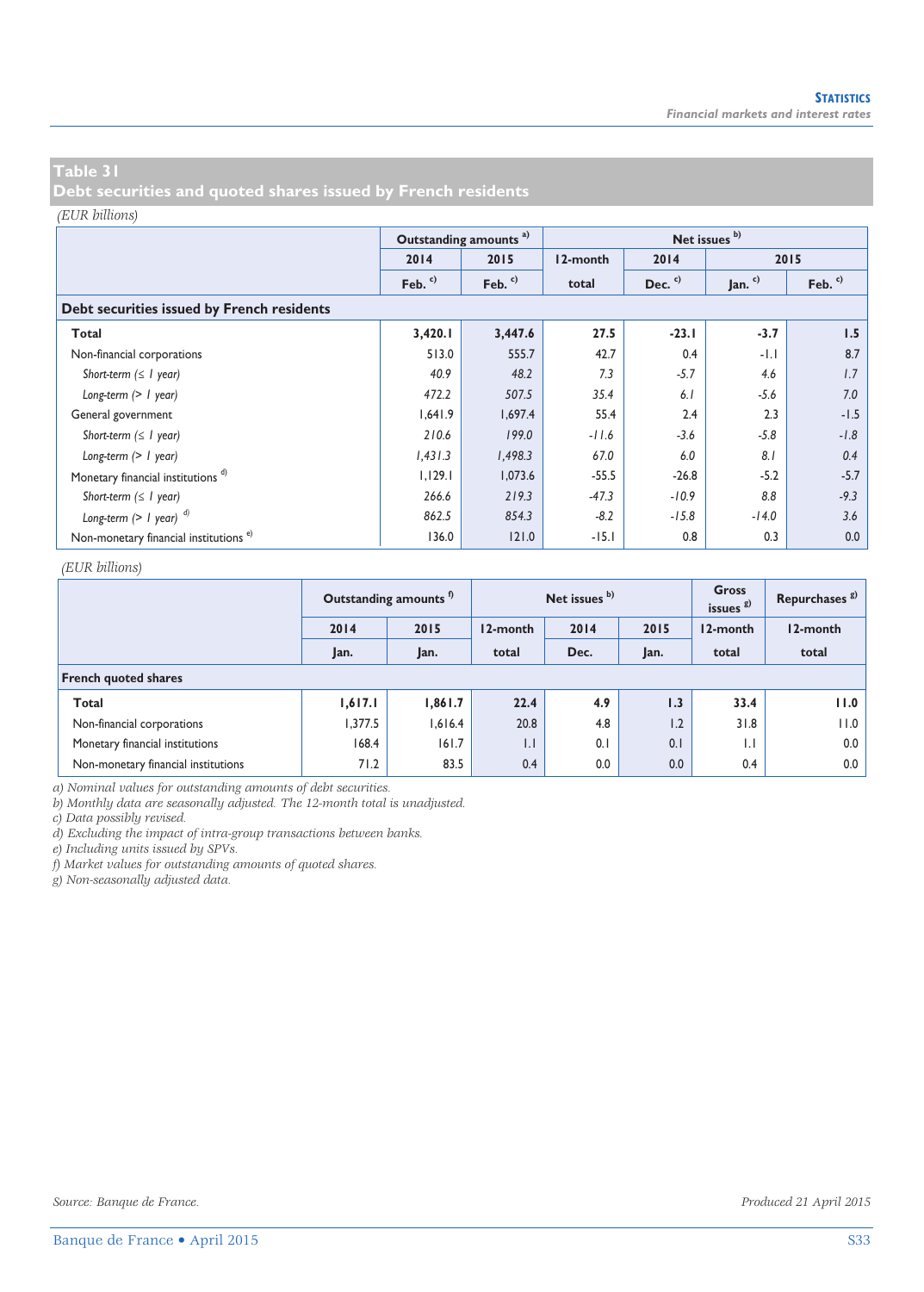**Debt securities and quoted shares issued by French residents, by sector** 









*Source: Banque de France. Produced 21 April 2015*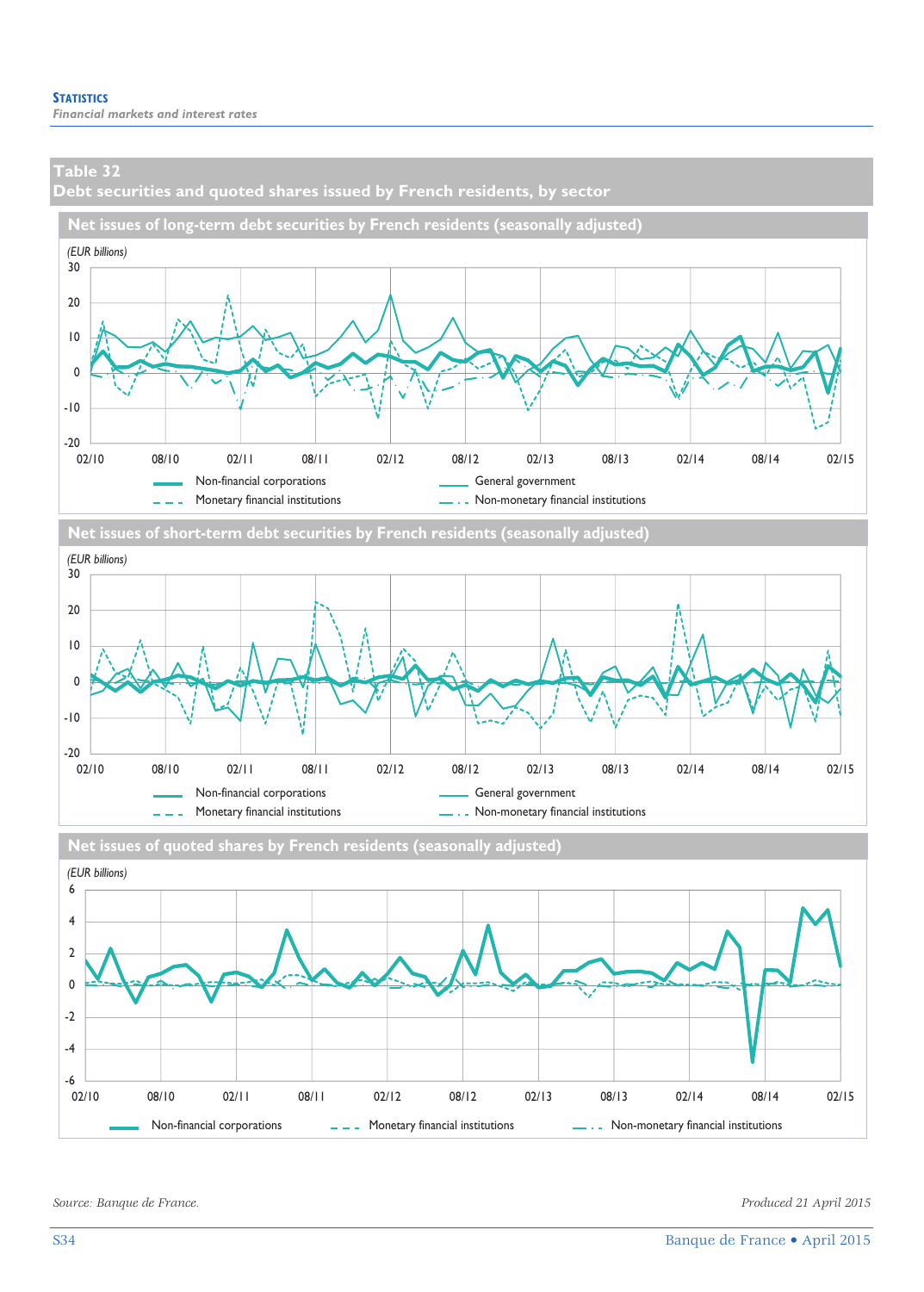**Company failures by economic sector – France** 

*(number of companies, unadjusted data, 12-month total)*

|                                                                               | 2014   |        |        |        |        |        |        |        |        | 2015   |        |         |        |
|-------------------------------------------------------------------------------|--------|--------|--------|--------|--------|--------|--------|--------|--------|--------|--------|---------|--------|
|                                                                               | Feb.   | March  | April  | May    | lune   | July   | Aug.   | Sept.  | Oct.   | Nov.   | Dec.   | Jan.    | Feb.   |
| Agriculture, forestry and fishing<br>(AZ)                                     | 1,361  | 1,392  | 1.401  | 1,392  | 1,398  | 1,368  | 1,368  | 1,368  | 1.380  | 1.414  | 1.395  | 1,363   | 1,319  |
| Industry (BE)                                                                 | 4.767  | 4.747  | 4.764  | 4.714  | 4.745  | 4.752  | 4.730  | 4.766  | 4.736  | 4.744  | 4.630  | 4.610   | 4,625  |
| Construction (FZ)                                                             | 15,844 | 15,862 | 15,856 | 15,805 | 15,906 | 15,943 | 15.937 | 15,992 | 16,027 | 16,040 | 15.921 | 16, 125 | 16,057 |
| Trade and<br>automotive repair (G)                                            | 14,279 | 14,228 | 14.273 | 14,140 | 14,120 | 14,098 | 14.086 | 4,  4  | 14,081 | 14.097 | 13,855 | 13,787  | 13,620 |
| Transportation<br>and storage (H)                                             | 2.028  | 2.024  | 2.007  | 2.002  | 1.986  | 1.994  | 1.984  | 1.952  | 1.882  | 1.867  | 1.801  | 1.805   | 1.759  |
| Accomodation and<br>restaurant services (I)                                   | 7,604  | 7,588  | 7.655  | 7.648  | 7,739  | 7.793  | 7.822  | 7,843  | 7.853  | 7.853  | 7.825  | 7,915   | 7,979  |
| Information and<br>communication sector ( Z)                                  | 1,612  | 1,638  | 1.631  | 1,614  | 1,599  | 1,551  | 1,551  | 1,568  | 1,555  | 1.539  | 1,488  | 1,478   | 1,482  |
| Financial and insurance<br>activities (KZ)                                    | 1.218  | 1.214  | 1.230  | 1.259  | 1.280  | 1.257  | 1.266  | 1.285  | 1.292  | 1.296  | 1.270  | 1.286   | 1.281  |
| Real estate<br>activities (LZ)                                                | 2.201  | 2.178  | 2.182  | 2.198  | 2.205  | 2.224  | 2.218  | 2.222  | 2.232  | 2.260  | 2.236  | 2.248   | 2.184  |
| <b>Business support</b><br>activities (MN)                                    | 6,821  | 6.822  | 6.818  | 6,816  | 6.747  | 6,780  | 6.796  | 6,755  | 6.721  | 6,691  | 6,554  | 6,562   | 6.549  |
| Education, human health, social<br>work and household services (P<br>to $S$ ) | 5,452  | 5.476  | 5.478  | 5,449  | 5,417  | 5.391  | 5.390  | 5,436  | 5.446  | 5.450  | 5,398  | 5,393   | 5,403  |
| Sector unknown                                                                | 97     | 104    | 108    | 105    | 103    | 108    | 112    | 112    | 118    | 2      | 126    | 137     | 139    |
| <b>Total sectors</b>                                                          | 63,284 | 63,273 | 63,403 | 63,142 | 63,245 | 63,259 | 63,260 | 63,440 | 63,323 | 63,372 | 62,499 | 62,709  | 62,397 |

#### **Company failures – 12-month total**



*NB: The two-letter codes correspond to the aggregation level A10, and the one-letter codes to revised NAF sections 2 A21. Data for last month are preliminary.* 

*Source: Banque de France. Produced 21 April 2015*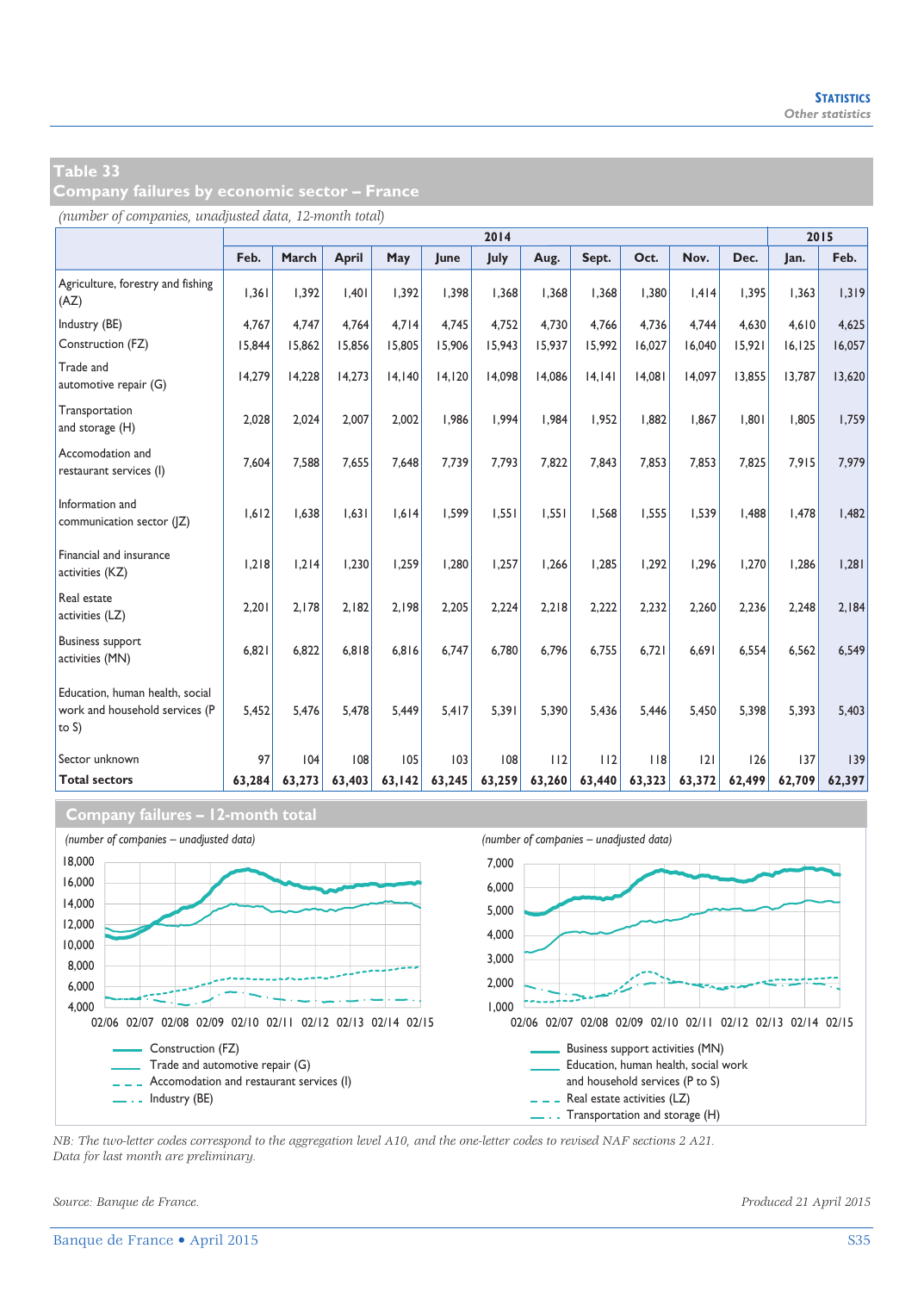**Retail payment systems – France** 

*(daily average in EUR millions, % share for the last month)*

|                                | 2011   | 2012   | 2013   | 2014   | 2015   |        |        | 2015         |
|--------------------------------|--------|--------|--------|--------|--------|--------|--------|--------------|
|                                |        |        |        |        | Jan.   | Feb.   | March  | <b>Share</b> |
| Cheques                        | 5,478  | 4.947  | 3.986  | 3.987  | 3,551  | 3.544  | 3,427  | 16.8         |
| Credit transfers               | 9.646  | 10.167 | 10.827 | 12.298 | 11.331 | 11.587 | 11.400 | 55.8         |
| of which SEPA credit transfers | 2.555  | 4.130  | 5.967  | 11.815 | 11.331 | 11.587 | 11.400 | 55.8         |
| Promissory notes               | 1.142  | 1.079  | 981    | 1.045  | 883    | 825    | 856    | 4.2          |
| Direct debits                  | 1,938  | 2.004  | 2,048  | 2,041  | 1,750  | 2,030  | 1,791  | 8.8          |
| Interbank payment orders       | 130    | 3      | 129    | 133    | 86     | 147    | 72     | 0.4          |
| Electronic payment orders      | 1.343  | 1.491  | 1.766  | 2.049  | 2.131  | 1,598  | 1,540  | 7.5          |
| Card payments                  | 1.085  | 1.152  | 1.200  | 1.380  | 1.230  | 1.181  | 1.205  | 5.9          |
| ATM withdrawals                | 145    | 146    | 147    | 163    | 130    | 135    | 4      | 0.7          |
| Total                          | 20,907 | 21,116 | 21,085 | 23.096 | 21,092 | 21,046 | 20,430 | 100.0        |

*(daily average in thousands of transactions, % share for the last month)*

|                                | 2011   | 2012   | 2013   | 2014   | 2015   |        |        | 2015         |
|--------------------------------|--------|--------|--------|--------|--------|--------|--------|--------------|
|                                |        |        |        |        | Jan.   | Feb.   | March  | <b>Share</b> |
| Cheques                        | 9.112  | 8.588  | 8.040  | 8,280  | 7.341  | 7,008  | 6,850  | 12.8         |
| Credit transfers               | 7.549  | 7.593  | 7.722  | 8,667  | 7,808  | 8,372  | 8,262  | 15.4         |
| of which SEPA credit transfers | 1.400  | 2.154  | 3.641  | 8.348  | 7,808  | 8,372  | 8,262  | 15.4         |
| Promissory notes               | 303    | 291    | 281    | 301    | 266    | 256    | 262    | 0.5          |
| Direct debits                  | 8.502  | 8,680  | 8.737  | 9,391  | 8.130  | 9,396  | 8,796  | 16.4         |
| Interbank payment orders       | 342    | 320    | 301    | 305    | 243    | 266    | 211    | 0.4          |
| Electronic payment orders      | 76     | 0      | 127    | 168    | 157    | 160    | 79     | 0.1          |
| Card payments                  | 22.969 | 24.489 | 25,868 | 30,208 | 27,428 | 26,551 | 26,915 | 50.1         |
| ATM withdrawals                | 2.422  | 2.407  | 2.397  | 2,623  | 2.105  | 2.176  | 2,311  | 4.3          |
| Total                          | 51,275 | 52,469 | 53,472 | 59,943 | 53,479 | 54,186 | 53,686 | 100.0        |

### **Market share developments** Market share developments





*a) Debits: direct debits, interbank payment orders and electronic payment orders.* 

*Sources: GSIT, STET. Produced 21 April 2015*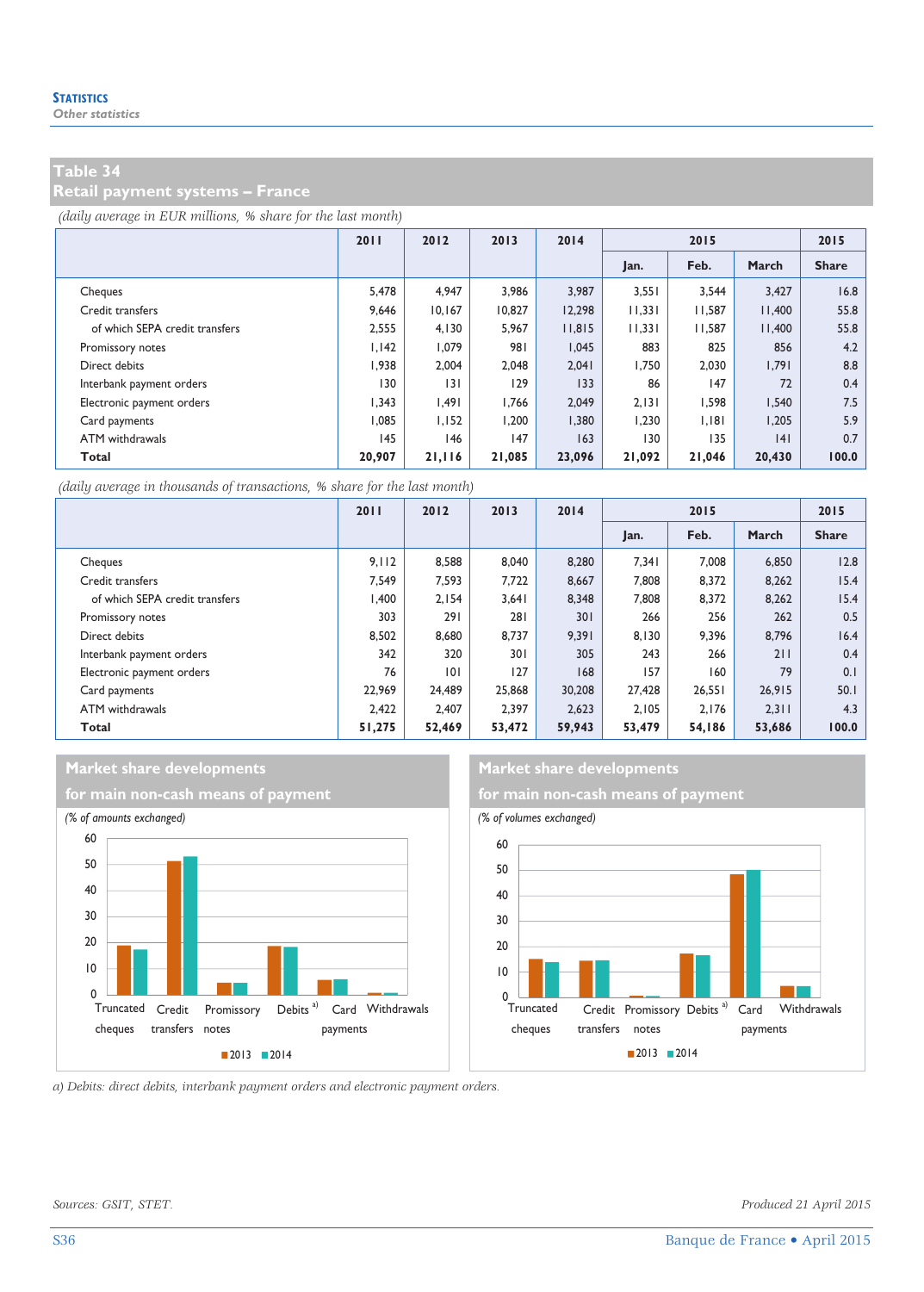**Large-value payment systems – EU** 

*(daily average in EUR billions, % share for the last month)*

|                            | 2011                     | 2012              | 2013                     | 2014         | 2015           |                |                | 2015                    |
|----------------------------|--------------------------|-------------------|--------------------------|--------------|----------------|----------------|----------------|-------------------------|
|                            |                          |                   |                          |              | Jan.           | Feb.           | March          | <b>Share</b>            |
| France                     | 398                      | 431               | 343                      | 340          | 347            | 329            | 331            | 16.4                    |
| Germany                    | 818                      | 764               | 594                      | 615          | 654            | 626            | 687            | 33.9                    |
| Austria                    | 27                       | 25                | 21                       | 29           | 28             | 30             | 29             | 1.4                     |
| Belgium                    | 106                      | 104               | 84                       | 86           | 88             | 85             | 90             | 4.4                     |
| Cyprus                     | $\overline{2}$           | 3                 | ı                        |              | $\mathbf 0$    | 0              | $\mathbf 0$    | 0.0                     |
| Spain                      | 367                      | 345               | 255                      | 244          | 242            | 245            | 260            | 12.8                    |
| Estonia                    | $\mathbf{I}$             |                   | T                        |              | $\mathbf{I}$   |                |                | 0.1                     |
| Finland                    | 47                       | 85                | 39                       | 39           | 48             | 4 <sub>1</sub> | 45             | 2.2                     |
| Greece                     | 23                       | 20                | 34                       | 26           | 32             | 36             | 22             | $\mathsf{L} \mathsf{L}$ |
| Ireland                    | 21                       | 17                | 15                       | 15           | 3              | 3              | 4              | 0.7                     |
| Italy                      | 129                      | 128               | 147                      | 162          | 160            | 170            | 172            | 8.5                     |
| Latvia                     | $\overline{\phantom{0}}$ | $\qquad \qquad -$ | $\overline{\phantom{0}}$ |              |                |                |                | 0.1                     |
| Lithuania                  | $\qquad \qquad -$        | $\qquad \qquad -$ | $\overline{\phantom{0}}$ | $\mathbf{0}$ | $\overline{2}$ |                |                | 0.1                     |
| Luxembourg                 | 57                       | 70                | 67                       | 68           | 72             | 79             | 75             | 3.7                     |
| Malta                      | 0                        |                   | 0                        | $\mathbf{0}$ | $\mathbf{0}$   | 0              | $\mathbf 0$    | 0.0                     |
| Netherlands <sup>a)</sup>  | 308                      | 412               | 272                      | 232          | 230            | 219            | 223            | 11.0                    |
| Portugal                   | 22                       | 4                 | $\mathbf{H}$             | $\mathbf{H}$ | $\mathbf{H}$   | $\mathbf{H}$   | 12             | 0.6                     |
| Slovakia                   | 3                        | 3                 | 2                        | 3            | 3              | 2              | $\overline{2}$ | 0.1                     |
| Slovenia                   | $\overline{2}$           | 3                 | $\overline{2}$           | 3            | $\overline{2}$ | 3              | 3              | 0.1                     |
| EPM-ECB                    | 36                       | 35                | 29                       | 39           | 40             | 40             | 42             | 2.1                     |
| Total TARGET2 euro area b) | 2,368                    | 2,462             | 1,918                    | 1,916        | 1,975          | 1,933          | 2,011          | 99.3                    |
| Non-euro area              | 17                       | 15                | 17                       | 15           | 15             | 4              | 4              | 0.7                     |
| Total TARGET2 EU b)        | 2,385                    | 2,477             | 1,935                    | 1,931        | 1,991          | 1,947          | 2,025          | 100.0                   |
| Eurol $^{\circ}$           | 249                      | 226               | 191                      | 186          | 204            | 199            | na             |                         |

**Market share of each financial centre in the TARGET2 system**



*The sum of the components may not be equal to the total (or to 100) due to rounding.* 

*Since January 2009, a new methodology for collecting and reporting statistics has been established on the TARGET2 data to improve data quality. This must be taken into account when comparing 2009 data with previous data.* 

*a) Since 19 May 2008, the operations of the United Kingdom pass in transit by this country.* 

*b) Variable composition according to the countries which participate in the systems of payment in euro.* 

*c) Euro1 (EBA): clearing system of the Euro Banking Association. Euro1 data include retail payments recorded in STEP1.* 

*Sources: Banque de France, European Central Bank. Produced 21 April 2015*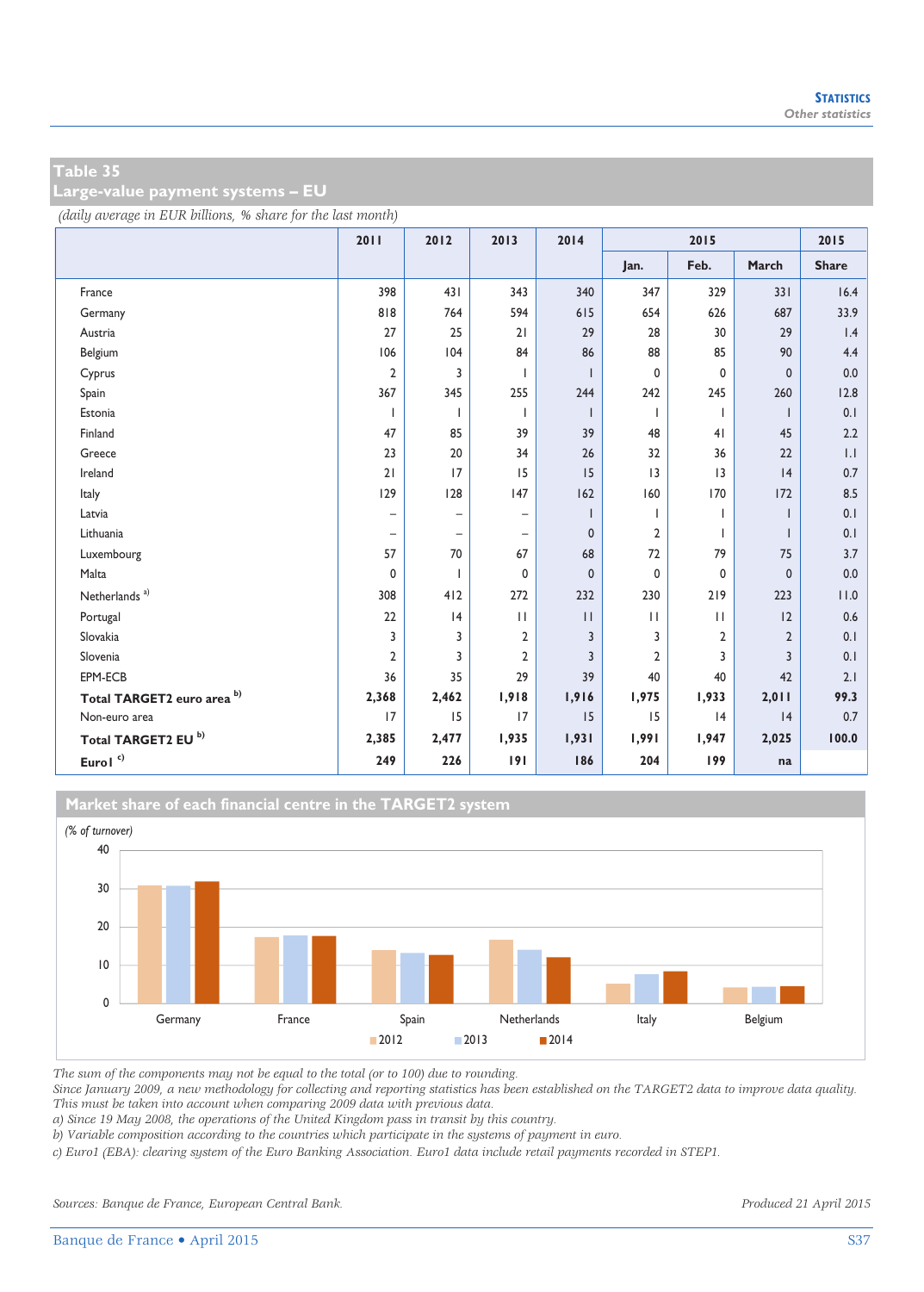**Large-value payment systems – EU** 

*(daily average in number of transactions, % share for the last month)*

|                                | 2011    | 2012    | 2013              | 2014    | 2015    |         |         | 2015         |
|--------------------------------|---------|---------|-------------------|---------|---------|---------|---------|--------------|
|                                |         |         |                   |         | Jan.    | Feb.    | March   | <b>Share</b> |
| France                         | 34,139  | 33,830  | 35,753            | 36,791  | 35,881  | 36,494  | 38,118  | 10.5         |
| Germany                        | 172,884 | 175,611 | 179,655           | 172.560 | 167.771 | 166.775 | 175,942 | 48.7         |
| Austria                        | 6,294   | 6,711   | 4,719             | 4,525   | 4,257   | 4,305   | 4,533   | 1.3          |
| Belgium                        | 10,265  | 9,955   | 9,322             | 10,169  | 9,425   | 9,055   | 9,384   | 2.6          |
| Cyprus                         | 515     | 613     | 872               | 544     | 432     | 482     | 500     | 0.1          |
| Spain                          | 29,509  | 29,760  | 30,105            | 28,420  | 28,341  | 29,825  | 30,509  | 8.4          |
| Estonia                        | 329     | 360     | 417               | 616     | 1,249   | 1,348   | 1,229   | 0.3          |
| Finland                        | 1,571   | 1,611   | 1.596             | 1,620   | 1.598   | 1,661   | 1,624   | 0.4          |
| Greece                         | 5,861   | 4,335   | 4,292             | 3,322   | 3,302   | 3,462   | 3,271   | 0.9          |
| Ireland                        | 4,376   | 4,012   | 3,589             | 3,590   | 3,469   | 3,556   | 3,524   | 1.0          |
| Italy                          | 33,643  | 34,837  | 40,711            | 45,147  | 43,146  | 46,419  | 47,204  | 13.1         |
| Latvia                         |         |         | -                 | 1,397   | 1,028   | 1,130   | 1,188   | 0.3          |
| Lithuania                      |         |         | $\qquad \qquad -$ | 424     | 380     | 333     | 317     | 0.1          |
| Luxembourg                     | 3,229   | 3,509   | 4,398             | 4,880   | 5,296   | 5,522   | 5,747   | 1.6          |
| Malta                          | 72      | 157     | 236               | 299     | 207     | 209     | 196     | 0.1          |
| Netherlands <sup>a)</sup>      | 32,490  | 33,144  | 31,300            | 25,040  | 22.809  | 22,214  | 23,297  | 6.4          |
| Portugal                       | 4,165   | 4,166   | 4,276             | 4,751   | 4,450   | 4,336   | 4,561   | 1.3          |
| Slovakia                       | 730     | 1,090   | 1,255             | 1,004   | 918     | 922     | 924     | 0.3          |
| Slovenia                       | 3,039   | 2,786   | 2,697             | 2,780   | 2,567   | 2,561   | 2,670   | 0.7          |
| EPM-ECB                        | 379     | 553     | 590               | 679     | 683     | 671     | 662     | 0.2          |
| Total TARGET2 euro area b)     | 343,488 | 347,040 | 355,785           | 348,560 | 337,208 | 341,279 | 355,399 | 98.3         |
| Non-euro area                  | 5,017   | 7,145   | 7,313             | 5,703   | 5,388   | 5,689   | 6,091   | 1.7          |
| Total TARGET2 EU <sup>b)</sup> | 348,505 | 354,185 | 363,099           | 354,263 | 342,596 | 346,968 | 361,490 | 100.0        |
| Eurol <sup>c)</sup>            | 242,499 | 260,135 | 251,518           | 228,655 | 211,619 | 216,376 | 228,447 |              |







*The sum of the components may not be equal to the total (or to 100) due to rounding.* 

*Since January 2009, a new methodology for collecting and reporting statistics has been established on the TARGET2 data to improve data quality. This must be taken into account when comparing 2009 data with previous data.* 

*a) Since 19 May 2008, the operations of the United Kingdom pass in transit by this country.* 

*b) Variable composition according to the countries which participate in the systems of payment in euro.* 

*c) Euro1 (EBA): clearing system of the Euro Banking Association. Euro1 data include retail payments recorded in STEP1.*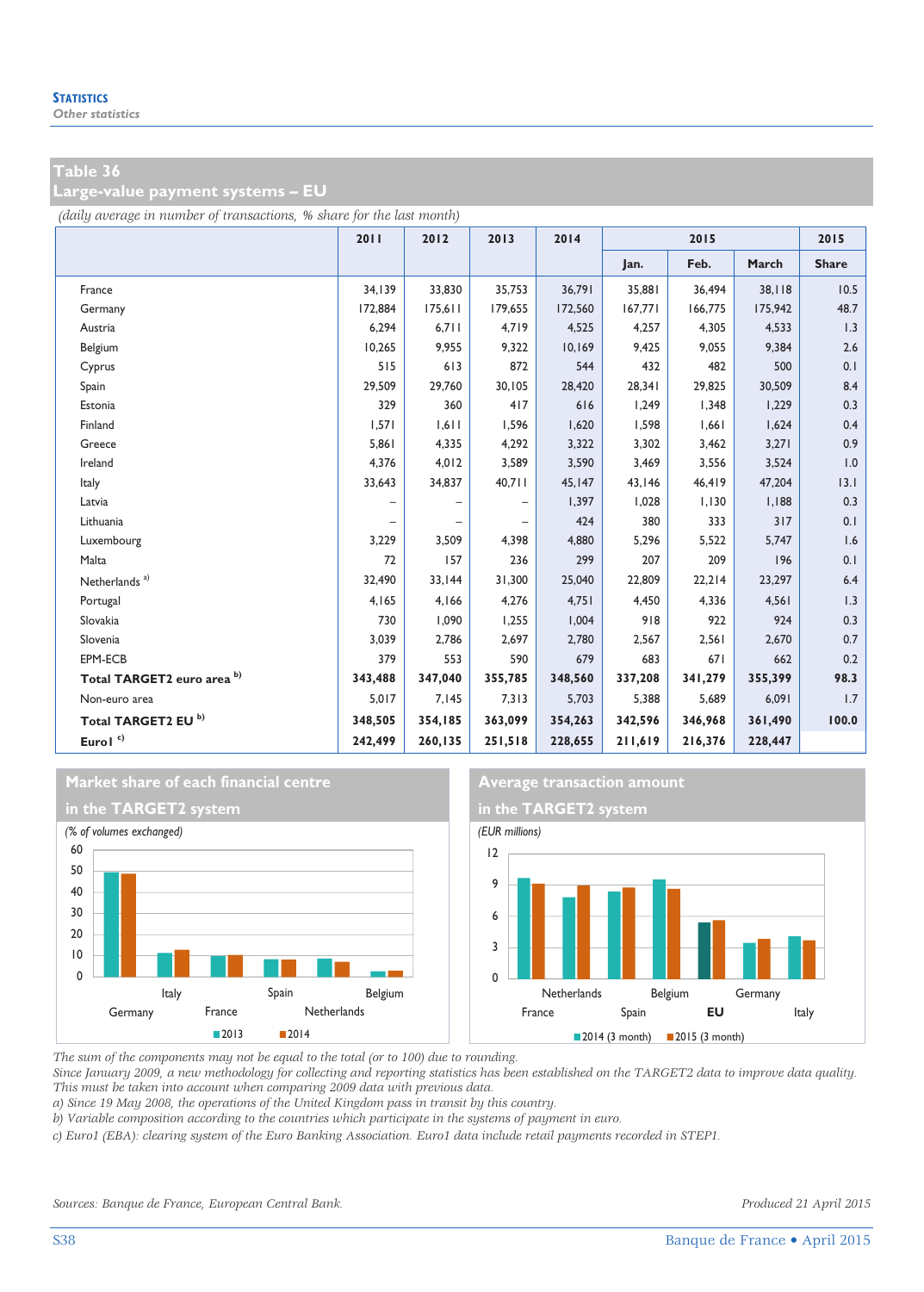**Large-value payment systems – France** 

#### *(daily average in EUR billions, % share for the last month)*

|                                                  | 2011  | 2012  | 2013  | 2014  | 2015  |       |       | 2015         |
|--------------------------------------------------|-------|-------|-------|-------|-------|-------|-------|--------------|
|                                                  |       |       |       |       | Jan.  | Feb.  | March | <b>Share</b> |
| Collateral used in domestic TARGET <sup>b)</sup> |       |       |       |       |       |       |       |              |
| French negotiable securities                     | 81.6  | 127.4 | 109.8 | 65.0  | 63.2  | 63.3  | 59.6  | 29.0         |
| Private claims                                   | 146.4 | 189.9 | 180.7 | 148.8 | 44.7  | 45.5  | 45.8  | 22.3         |
| Securities collateralised through CCBM           | 60.5  | 53.7  | 63.7  | 68.5  | 96.6  | 97.5  | 95.7  | 46.5         |
| Other securities <sup>c)</sup>                   | 3.5   | 2.7   | 3.4   | 4.6   | 4.5   | 4.8   | 4.7   | 2.3          |
| Total                                            | 292.0 | 373.8 | 357.6 | 286.9 | 209.0 | 211.1 | 205.8 | 100.0        |



*a) Since 18 February 2008, TBF (the French component of TARGET) and PNS systems have been replaced by TARGET2-Banque de France, the single French large-value payment system.* 

*b) Until 15 February 2008, the indicated amounts corresponded to collateral used for intraday credit in TBF. Since the go-live of the "3G" system (Global management of collateral) and TARGET2-Banque de France on 18 February 2008, the amounts represent the collateral posted in a single pool of assets and that can be used for monetary policy and/or intraday credit operations.* 

*c) Other foreign securities submitted via links between securities settlement systems.* 

*Source: Banque de France. Produced 21 April 2015* 

Private claims 22%

Negotiable securities Private claims

- . Other securities<sup>c)</sup>

......... Securities collateralised through CCBM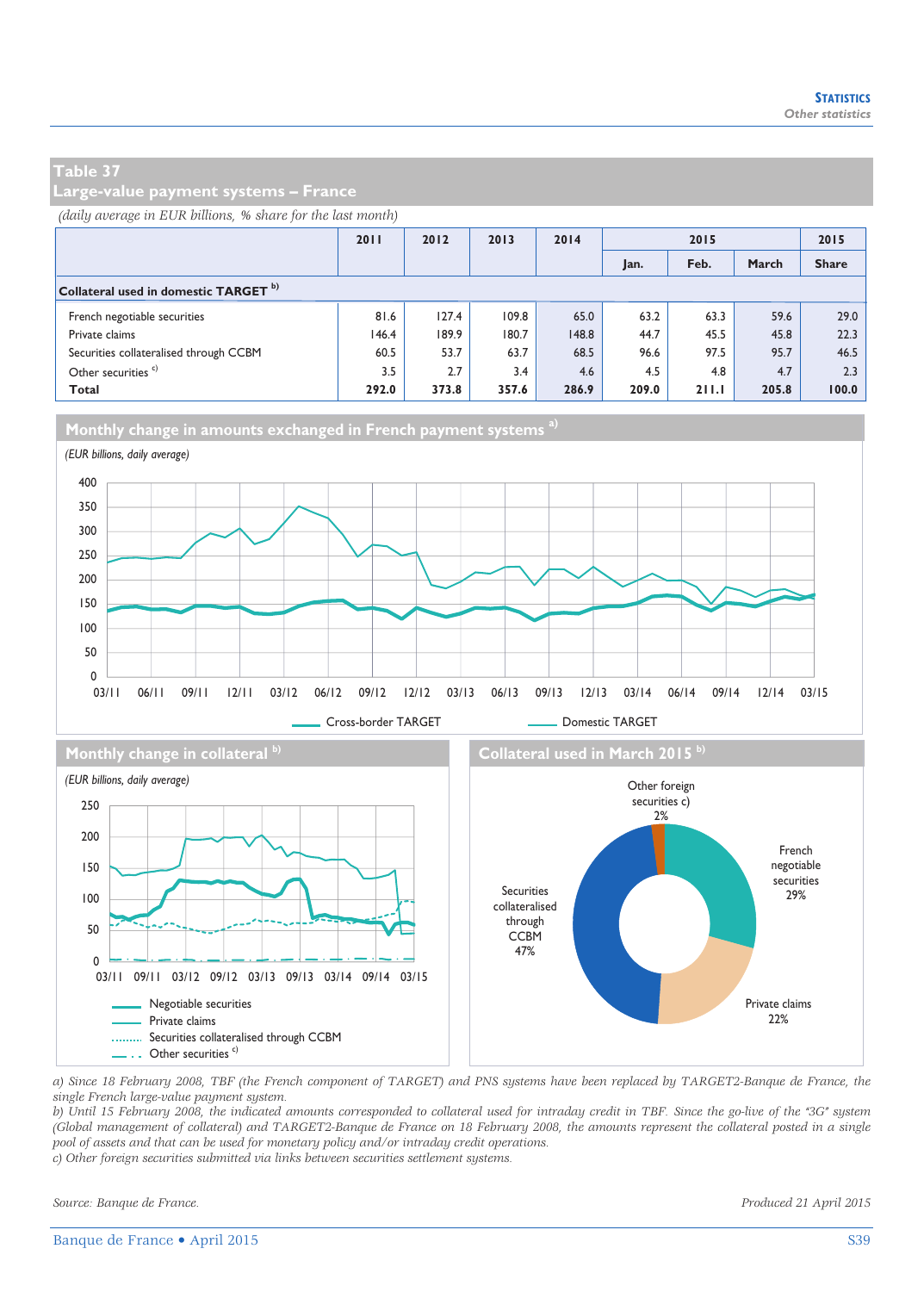# **Time series**

### **Money**

*https://www.banque-france.fr/en/economics-statistics/money.html*

- Monetary developments France
- Monetary aggregates Euro area
- Deposits and investments France

### **Securities, loans and deposits**

*https://www.banque-france.fr/en/economics-statistics/securities-loans-and-deposits.html*

- Deposits and investments
- Loans
- Debt and securities
- Financial accounts

### **Business and survey**

*https://www.banque-france.fr/en/economics-statistics/business-and-survey.html*

- Business surveys
- Regional publications

### **Balance of payments and other international statistics**

*[https://www.banque-france.fr/en/economics-statistics/balance-of-payments-and-other-international-statistics.html](http://www.banque-france.fr/en/economics-statistics/balance-of-payments-and-other-international-statistics.html)*

- The Balance of Payments and International Investment Position
- International banking activity

### **Companies**

*https://www.banque-france.fr/en/economics-statistics/companies.html*

- Loans by type of company
- Payment periods
- Business failures
- Company accounts in Europe
- Structure and performance of companies